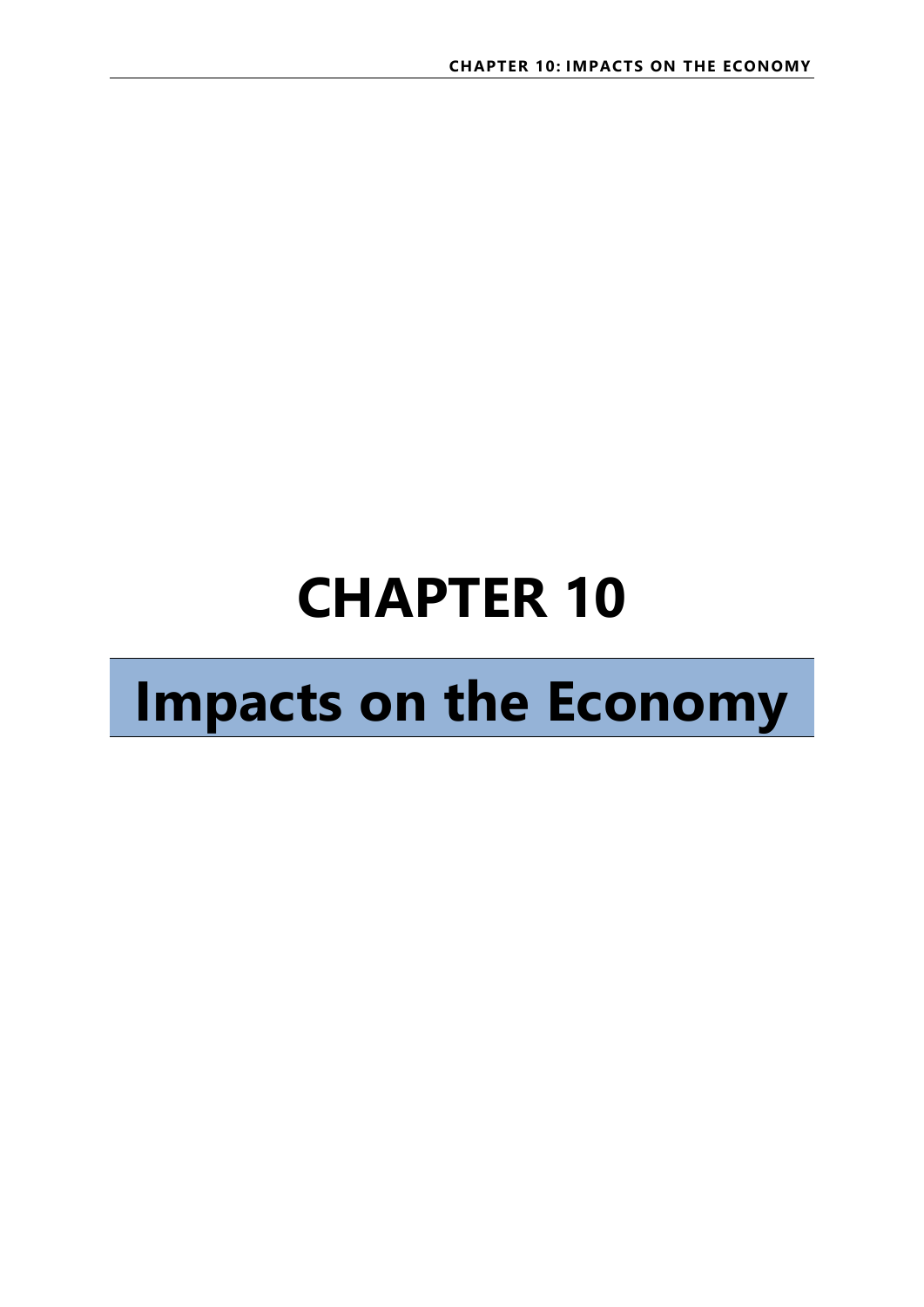## **CHAPTER 10: IMPACTS ON THE ECONOMY**

| <b>Integrating Author:</b>    | Hugo Van $Zyl1$                                                                      |
|-------------------------------|--------------------------------------------------------------------------------------|
| $\vert$ Contributing Authors: | Saliem Fakir <sup>2</sup> , Tony Leiman <sup>3</sup> , Barry Standish <sup>4</sup> , |
| <i>Corresponding Authors:</i> | James Kinghorn                                                                       |

**1** Independent Economic Researchers, Cape Town, 8001

- **2** Worldwide Fund for Nature (WWF) South Africa, Cape Town, 7700
- **3** School of Economics, University of Cape Town (UCT), Rondebosch, 7701
- **4** Stratecon Consulting, Sun Valley, 7985

*Recommended citation*: Van Zyl, H., Fakir, S., Leiman, T. and Standish, B. 2016. Impacts on the Economy. In Scholes, R., Lochner, P., Schreiner, G., Snyman-Van der Walt, L. and de Jager, M. (eds.). 2016. Shale Gas Development in the Central Karoo: Shale Gas Development in the Central Karoo: A Scientific Assessment of the Opportunities and Risks. CSIR/IU/021MH/EXP/2016/003/A, ISBN 978-0-7988-5631-7, Pretoria: CSIR. Available at [http://seasgd.csir.co.za/scientific-assessment](http://seasgd.csir.co.za/scientific-assessment-chapters/)[chapters/](http://seasgd.csir.co.za/scientific-assessment-chapters/)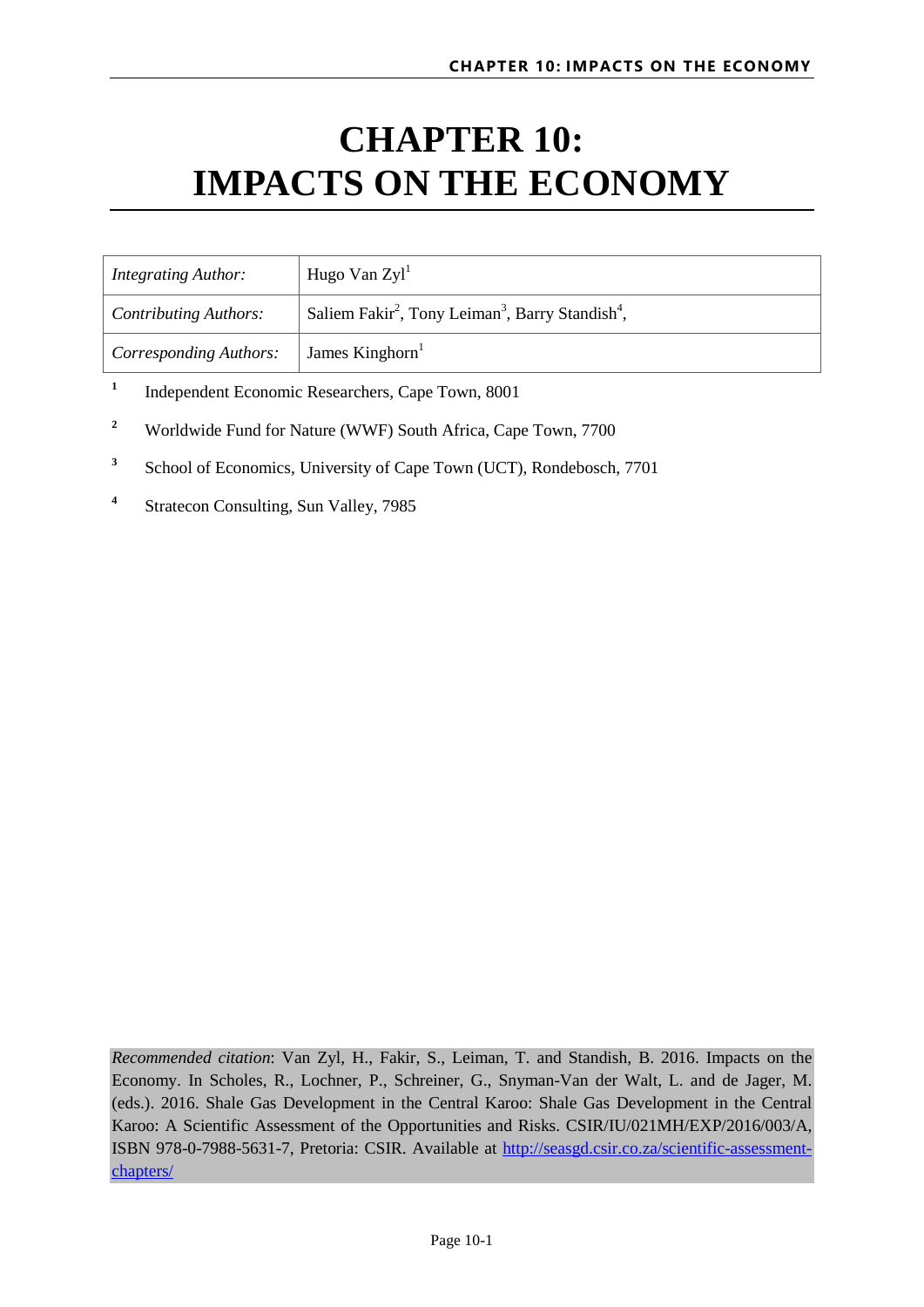### **CONTENTS**

| <b>CHAPTER 10: IMPACTS ON THE ECONOMY</b>                                                                                                                                                                            | $10-6$                                   |  |
|----------------------------------------------------------------------------------------------------------------------------------------------------------------------------------------------------------------------|------------------------------------------|--|
| 10.1 Introduction and scope                                                                                                                                                                                          | $10-6$                                   |  |
| 10.2 Key potential impacts and their mitigation                                                                                                                                                                      | $10-8$                                   |  |
| 10.2.1 Macro-economic impacts<br>10.2.1.1 Description of impacts<br>10.2.1.2 Assessment of impacts per scenario<br>10.2.1.3 Options for mitigation or benefit enhancement                                            | $10-8$<br>$10-8$<br>$10-9$<br>$10-13$    |  |
| 10.2.2 Local and regional impacts from project ownership and spending<br>10.2.2.1 Description of the impact<br>10.2.2.2 Assessment of impacts per scenario<br>10.2.2.3 Options for mitigation or benefit enhancement | $10-15$<br>$10-15$<br>$10-22$<br>$10-26$ |  |
| 10.2.3 Environmental costs and public finances<br>10.2.3.1 Description of the impact<br>10.2.3.2 Assessment of impacts per scenario<br>10.2.3.3 Options for mitigation                                               | $10-28$<br>$10-28$<br>10-28<br>$10-31$   |  |
| 10.2.4 Impacts on property values<br>10.2.4.1 Description of the impact<br>10.2.4.2 Assessment of impacts per scenario<br>10.2.4.3 Options for mitigation                                                            | $10-33$<br>$10-33$<br>$10-36$<br>10-38   |  |
| 10.3 Risk and opportunity assessment                                                                                                                                                                                 | 10-39                                    |  |
| 10.3.1 Limits of acceptable change                                                                                                                                                                                   | $10-41$                                  |  |
| 10.4 Best practice guidelines and monitoring requirements                                                                                                                                                            | $10-41$                                  |  |
| 10.5 Gaps in knowledge                                                                                                                                                                                               | $10-43$                                  |  |
| 10.6 References                                                                                                                                                                                                      | 10-44                                    |  |

## **Tables**

| Table 10.1: Summary of national employment and GDP results from previous research on SGD in South<br>Africa. | $10-10$ |
|--------------------------------------------------------------------------------------------------------------|---------|
| Table 10.2: Preliminary estimate of direct operational employment per SGD scenario.                          | $10-23$ |
| Table 10.3: Preliminary estimate of direct operational employment per SGD scenario.                          | $10-24$ |
| Table 10.4: Assessment of economic risks and opportunities.                                                  | $10-40$ |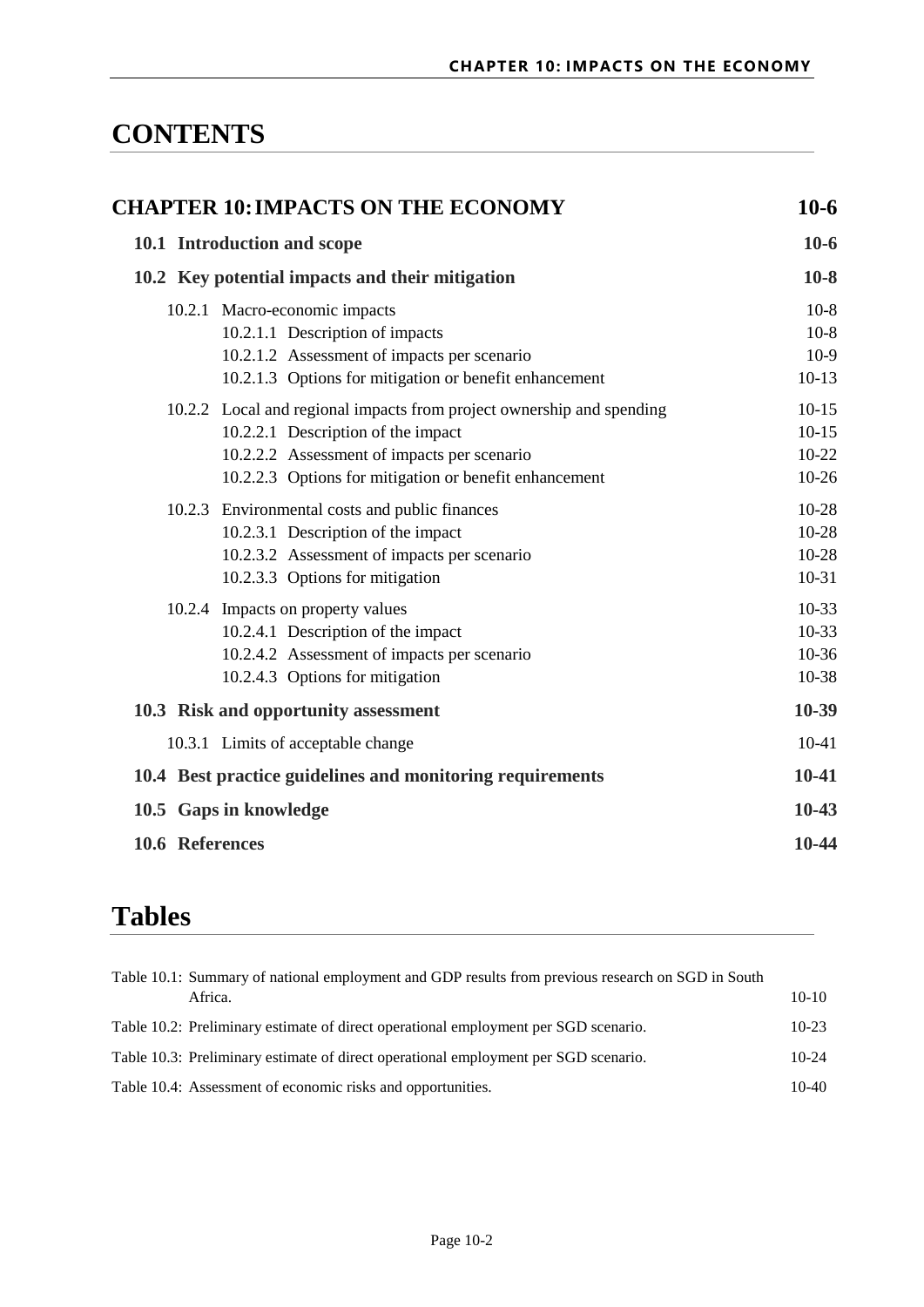### **Executive Summary**

 $\overline{a}$ 

Shale gas development (SGD) has the potential to yield highly significant economic opportunities, but also bears risks engendered by the extractive nature of SGD. In both respects it parallels other divisions of the mining sector.

Previous South African research into the macro-economic opportunities associated with SGD reveals little agreement on likely benefits, their extent, or the appropriate mechanisms for their measurement. Despite this ambiguity and uncertainty, certain aspects are clear. Highly positive impacts on the balance of payments can be expected from SGD irrespective of whether they come in the form of import substitution alone or combined import substitution and export growth. If the large scale production scenario (Big Gas) is assumed, gas revenue could be equivalent to between 8% and 16% of the current account deficit thereby making a potentially substantial contribution to deficit alleviation. This has the potential to precipitate exchange rate appreciation. It is not, however, possible at this stage to predict the likelihood of such an appreciation or whether it would have potentially damaging effects on other sectors<sup>[1](#page-3-0)</sup>.

The achievement of long term macro-economic benefits will necessarily depend on the uses to which the proceeds of shale gas, especially those accruing to Government, are put. More specifically, recent government expenditure allocation patterns in South Africa show an upward trend in recurrent consumption expenditure such as that on salaries and arguably too little capital expenditure more clearly directed at boosting longer term growth potential. Concerted efforts will need to be directed at ensuring that that the lion's share of shale proceeds accruing to government are used to enhance the long term prospects of the country.

*Ex-post* assessments of the local and regional impacts of SGD on jobs and incomes indicate that impacts can be substantial though they seem often to have been over-stated by earlier predictive assessments, especially those that applied questionable static models. It is likely that the jobs suiting the average unemployed resident of the study area would be restricted to unskilled and semi-skilled positions. However, local participation could increase as the industry matures and local skills levels rise. It is estimated that the Big Gas scenario would eventually require roughly 2 275 operational staff for drilling and transport and 300 to operate the power plants. If study area residents are assumed able to initially fill 15% to 35% of positions, this would translate into between 390 and 900 direct jobs to locals. It should not be assumed that indirect and induced impacts in terms of jobs within the region would reach the same level as direct impacts. Over time, however, a vibrant local industry could

<span id="page-3-0"></span><sup>&</sup>lt;sup>1</sup> These effects could be associated with so-called 'Dutch Disease' which refers to a situation in which businesses either cannot compete with imports or are squeezed out of export markets as a result of the appreciation of their home currency.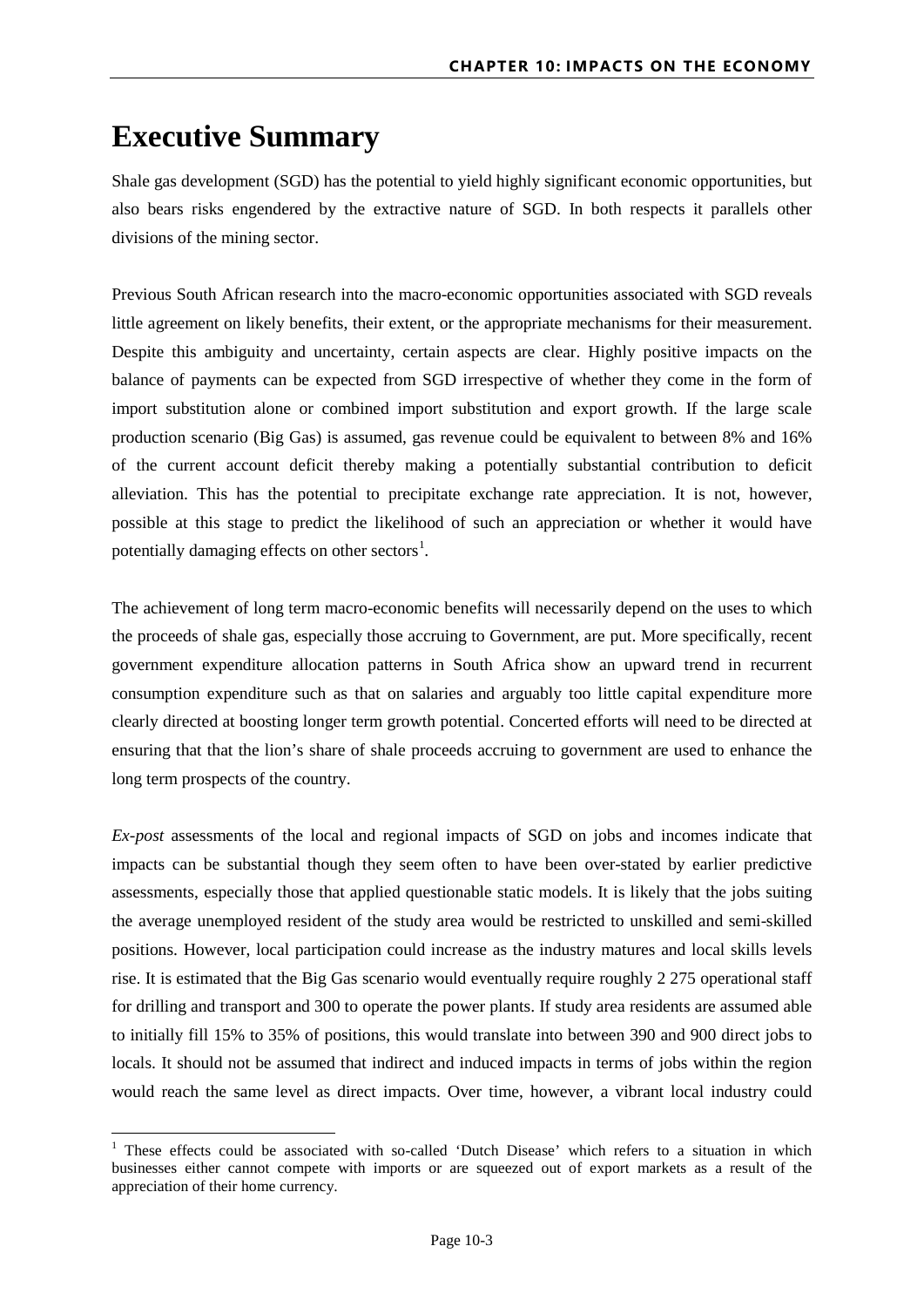emerge representing a potentially substantial opportunity – this would be dependent on factors such as the willingness of industry players to foster local enterprise development, entrepreneurial responses and the formation of clusters that expand value-chains. Purchasing processes, hiring and training of staff and local socio-economic development initiatives/projects should act as a departure points to ensure that economic benefits to local communities are maximised. Measures could, for example, borrow from enhanced Social and Labour Plan (SLP) requirements which apply to the mining industry and the Independent Power Producers (IPP) Procurement Programme which are arguably superior to SLP requirements in some respects.

The risk that gas based development will 'crowd out' other sectors in the study area by causing rises in interest rates is regarded as zero, crowding out through increases in the prices of labour and other inputs, is generally considered low. Although it has also mostly been found to be low in the United States, the reasons were different. One exception is water, a resource in short supply in the Karoo. An important proviso is therefore that SGD does not seriously compete with local water users, or pollute local supplies. Note that movements in relative prices of business inputs are characteristic of a market economy and not necessarily indicative of market failures requiring intervention. The possibility of physical externalities, in which SGD imposes technical or physical costs on others, is a more serious problem. The assessment of such external costs, and recommendations for their mitigation, are the primary responsibility of the other specialist studies forming this scientific assessment. This study does, however, discuss their implications for the finances of public bodies and land owners.

Unless carefully managed, the externalities associated with SGD could impose significant budgetary strain on local authorities and public finances in general. Three key challenges are likely to emerge in this regard for municipalities in SGD areas: 1) not to overspend and be burdened with stranded infrastructure; 2) to smooth out their revenue streams through boom and bust cycles; and 3) to ensure financial sustainability after SGD activity ceases. In contrast to the United States, where significant local and state-wide revenue raising and retention are possible, South African local, regional and provincial authorities are constrained in both of these respects. It is thus likely that municipalities will face significant stresses as SGD expands particularly under the Big Gas scenario. These should include accessing additional human and financial resources to accommodate for environmental and other approvals and management, dealing with strain or damages to roads and other services such as water provision and sewerage services and addressing the long-term externality problems associated with abandoned or decommissioned wells.

In the event of the Big Gas scenario, impacted local authorities will have to estimate additional budgetary needs and be able access or generate funding to meet them. This will require the consideration of a number of measures. Additional staff, possibly from other municipalities and even secondments from other countries that have extensive shale gas experience, should be considered.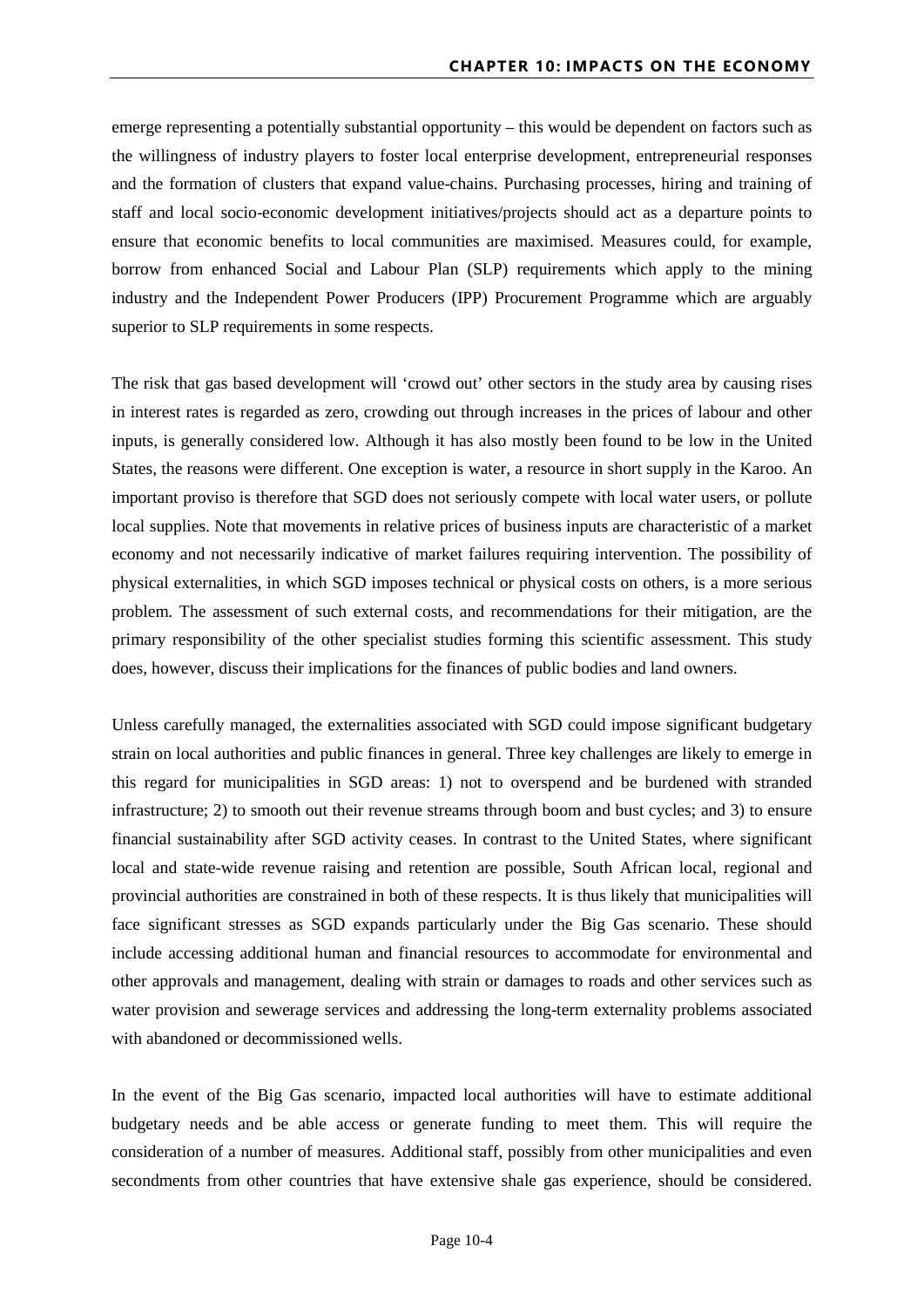Dealing with road damage, for example, will require municipalities to consider special policies and measures such as a levy or bond for road haulage. National government will also need to be particularly responsive to legitimate municipal financial needs. It will be critically important that taxpayers are not burdened with the potentially highly significant rehabilitation costs after the abandonment or decommissioning of wells. In the South African mining industry, there has been some progress in this regard for currently operational mines. However, in common with experiences in other countries, substantially more needs to be done prompting the strengthening of the regulations governing financial provisions for mine rehabilitation and closure in 2015. These regulations should act as a key departure point, alongside experiences from countries where hydraulic fracturing ("fracking") occurs, when crafting and implementing regulations for well abandonment or decommissioned.

Risks to property values in drilling areas are likely to vary significantly depending on factors such as drilling locations and trucking routes in relation to sensitive receptors. The evolution of the existing stigma associated with fracking will also play a key role. It is likely that property values in towns within SGD regions would increase on balance despite negative externalities. This would be in keeping with increased commercial activity and should endure to the extent that SGD activities continue. The application of mitigation measures outlined in the other studies forming part of the scientific assessment such as those focused on visual, noise and water impacts should also reduce risks to property values. There are, however, likely to be externalities that cannot be avoided requiring compensation payments to land owners. Compensation principles to be applied and, to the degree possible, fair minimum amounts or conventions/formulas for establishing compensation will need to be determined in consultation with land owners if they are to be protected from bearing costs and to ensure that they have a stake in the process. It is important to bear in mind that, aside from ensuring the fair treatment of land owners, compensation which goes beyond what is strictly required by law should also play an important role in facilitating the development of SGD. Interactions with land owners would be less likely to be acrimonious, reaching agreement would take less time and turning to the law to force land owners to grant access to their land is less likely to be necessary.

As in the case of other extractive industries, setting regulation for SGD through laws, policies and other guidelines is likely to be more straightforward when compared with implementing them successfully. Past and present environmental and associated socio-economic impacts from mining in South Africa are instructive in this regard. The industry remains a key driver of beneficial economic development and yet, if one considers the Mpumalanga coal fields among other examples, it is evident that the benefits of mining could be achieved at a substantially lower cost to the environment and society. This will be the challenge associated with the regulation of SGD and one that is unlikely to be addressed using a business-as-usual approach.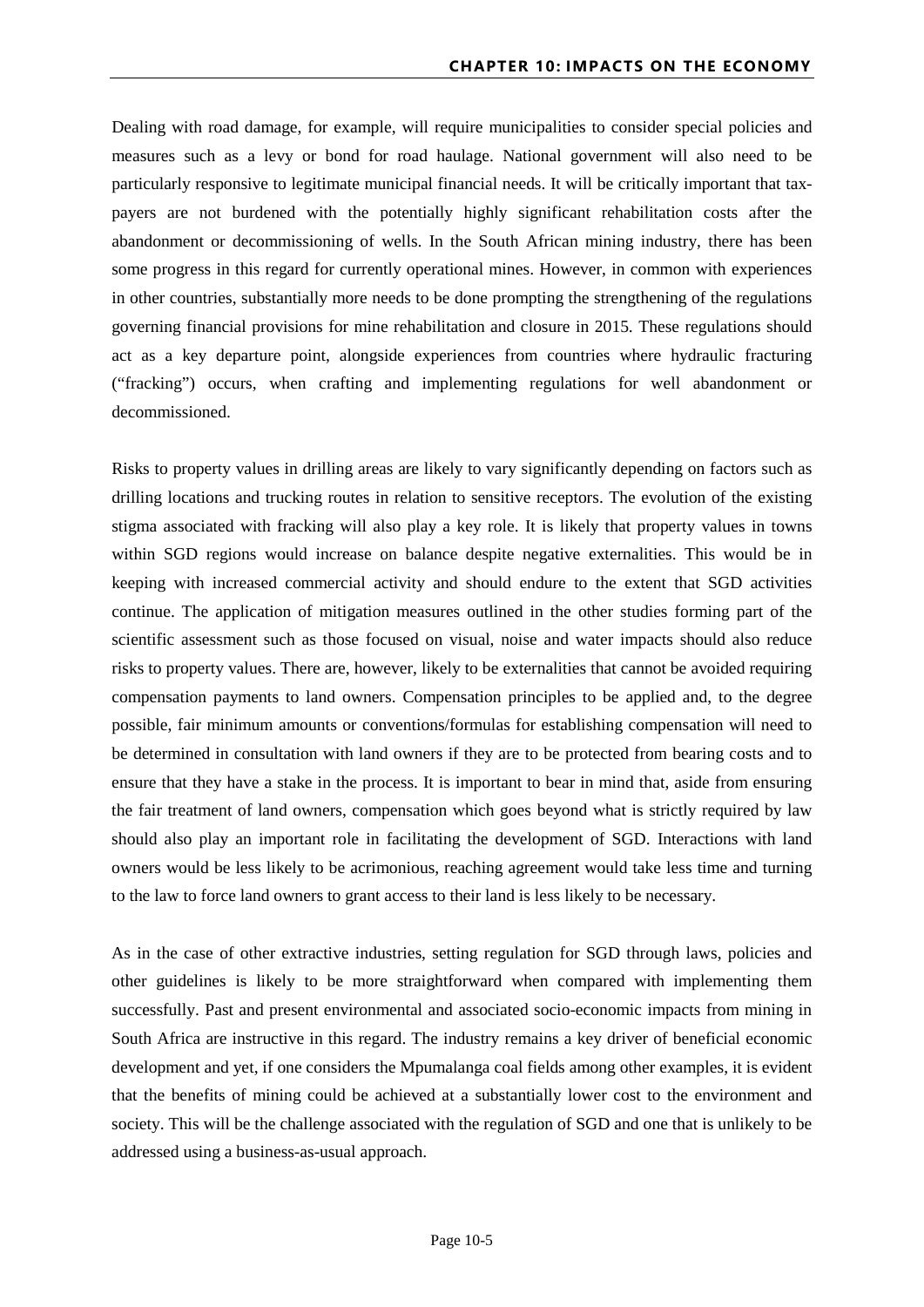#### <span id="page-6-0"></span>**CHAPTER 10: IMPACTS ON THE ECONOMY**

#### <span id="page-6-1"></span>**10.1 Introduction and scope**

 $\overline{a}$ 

International evidence (albeit much of this is from the United States (US)), a high-income economy and one where mineral rights do not belong to the state) indicates that shale gas development (SGD), like other mining related activities, offers both economic opportunities and risks. The production process could result in significant value addition and injections of expenditure, both of which could increase commercial activity, employment opportunities and income. Positive outcomes in this regard could also flow from the beneficiation of the gas-to-power (GTP) plants, gas-to-liquids (GTL) plants and other applications. These would enhance energy security and decrease imports. The risks stem from negative externalities. Prominent among these are competition for, and impacts on, scarce water resource in the semi-arid Karoo (Hobbs et al., 2016), and possibilities of land degradation (Hollness et al., 2016), visual impacts (Oberholzer et al., 2016), increased noise levels (Wade et al., 2016), air quality impacts (Winkler et al., 2016) and social ills (Atkinson et al., 2016) - particularly in the small relatively isolated communities that characterise the area. These risks would impact on land owners, residents and municipalities and are likely to be more concentrated at a local scale when compared to benefits. From a sectoral perspective, the two economic activities most reliant on natural resources and most clearly at risk are agriculture, the dominant sector in the area, and tourism which continues to grow in importance. This assessment responds to the need for a strategic consideration of the aforementioned economic impacts. Its focus and content is guided by the particular needs of the scientific assessment in combination with the other specialist input to it.

Clarifying the scope of the scientific assessment is particularly important given its strategic nature, time and resource limitations and the potential for overlap with other specialist inputs. The following needs to be borne in mind here:

- The scientific assessment has been carried out at a strategic level and relies on existing information<sup>[2](#page-6-2)</sup>. It does not, therefore, gather primary data nor does it attempt to undertake any economic modelling.
- The scenarios assessed by all specialists contributing to the scientific assessment essentially *assume* that financially viable production *can* be achieved. Consequently, the question of viability becomes somewhat moot within the scientific assessment. It is nevertheless important to recognise the key factors that will ultimately determine viability aside from size, quality and depth of any finds. They are explored in detail by Fakir (2015: 6) and include: 1)

<span id="page-6-2"></span><sup>&</sup>lt;sup>2</sup> To the degree possible, this information has been validated or reality-checked and preference has been given to peer reviewed sources where choices between sources were present.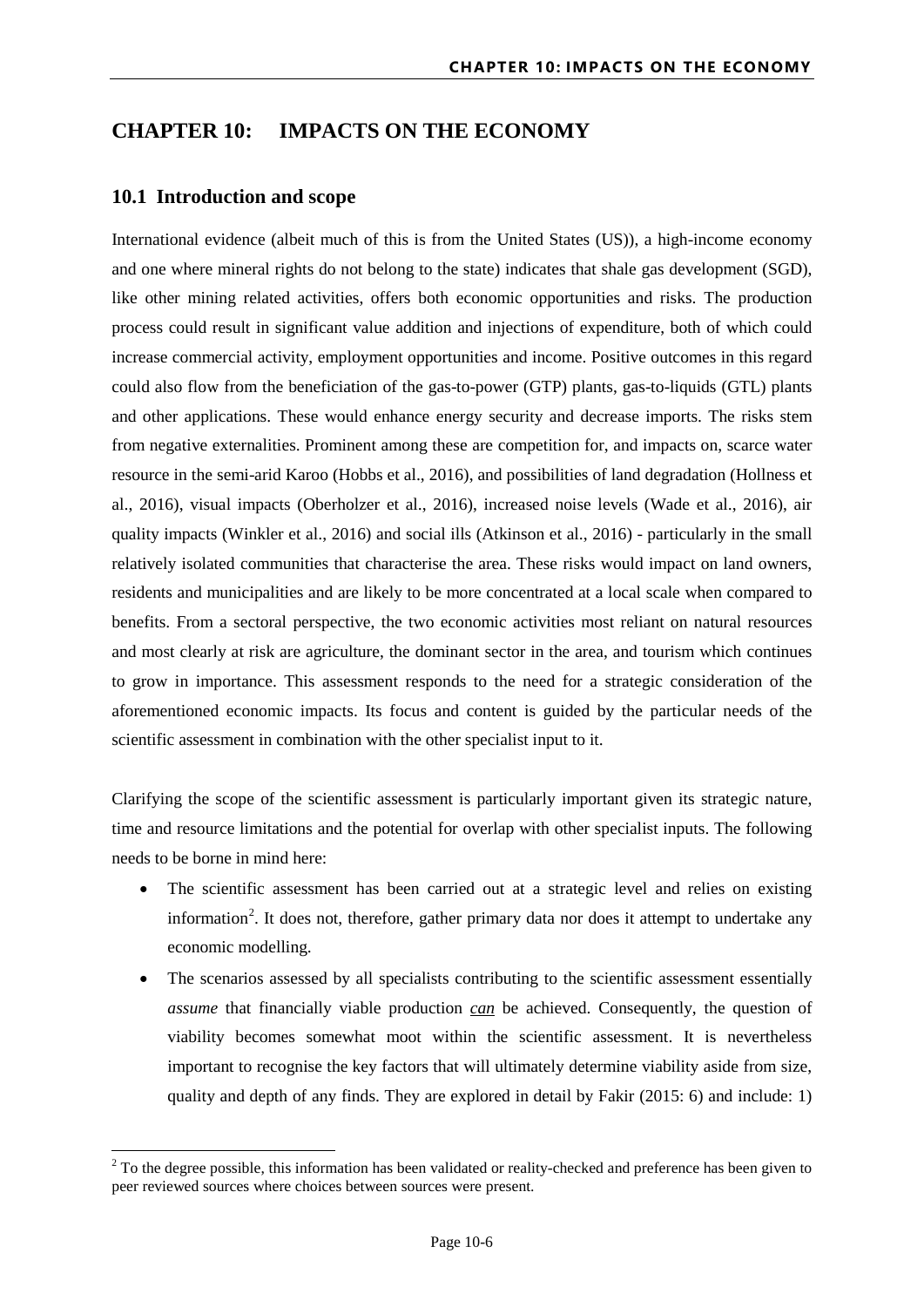the rate of technology learning and efficiencies<sup>[3](#page-7-0)</sup>, 2) knowledge and understanding of the geology, 3) market demand and a high enough price for gas and other incentives, 4) the timing and scaling of drilling intensity, and 5) the cost of mitigating the externalities for both the short and long-term. The availability of general economic infrastructure such as roads and gas-to-market infrastructure are also key.

- The primary focus or end-point is the identification of management and mitigation measures including measures for the enhancement of opportunities. Assessment of impacts is therefore limited to that which is required to understand impacts at a strategic level and identify such measures which may be developed further in an overall Strategic Environmental Assessment (SEA) of the opportunities and risks of SGD.
- The scientific assessment management team holds primary responsibility for the overall integration of all specialist findings and ensuring that all risk and opportunities are appropriately and holistically addressed. This study therefore limits itself to drawing on selected other specialist studies in order to understand key externalities and risks. The assessment does not, however, necessarily assess or quantify these risks further from an economic point of view and explicitly avoids overall integration through, for example, a costbenefit or multi criteria analysis. Note that the lack of basic information such as the size of the gas resource also means that a cost-benefit analysis would be premature.
- Comparisons between alternative energy sources are not made in this study. The effects of SGD on national energy planning and energy security are, however, assessed in Wright et al. (2016).
- The assessment of environmental risks and externalities are the primary focus of the other specialist studies forming part of the scientific assessment. This dictates that less emphasis is placed on these risks in this study. It does not in any way imply that they are somehow less important from an economic perspective.

Taking into account the above clarifications of scope into account, the following overall impact categories were chosen for assessment recognising that the lines are often blurred between these impacts:

- Macro-economic impacts;
- Local and regional impacts from project ownership and spending;
- Impacts on municipal and public finances; and
- Impacts on property values.

 $\overline{a}$ 

<span id="page-7-0"></span><sup>&</sup>lt;sup>3</sup> This includes technology learning and efficiencies and the timing and scaling of drilling intensity in terms of capabilities.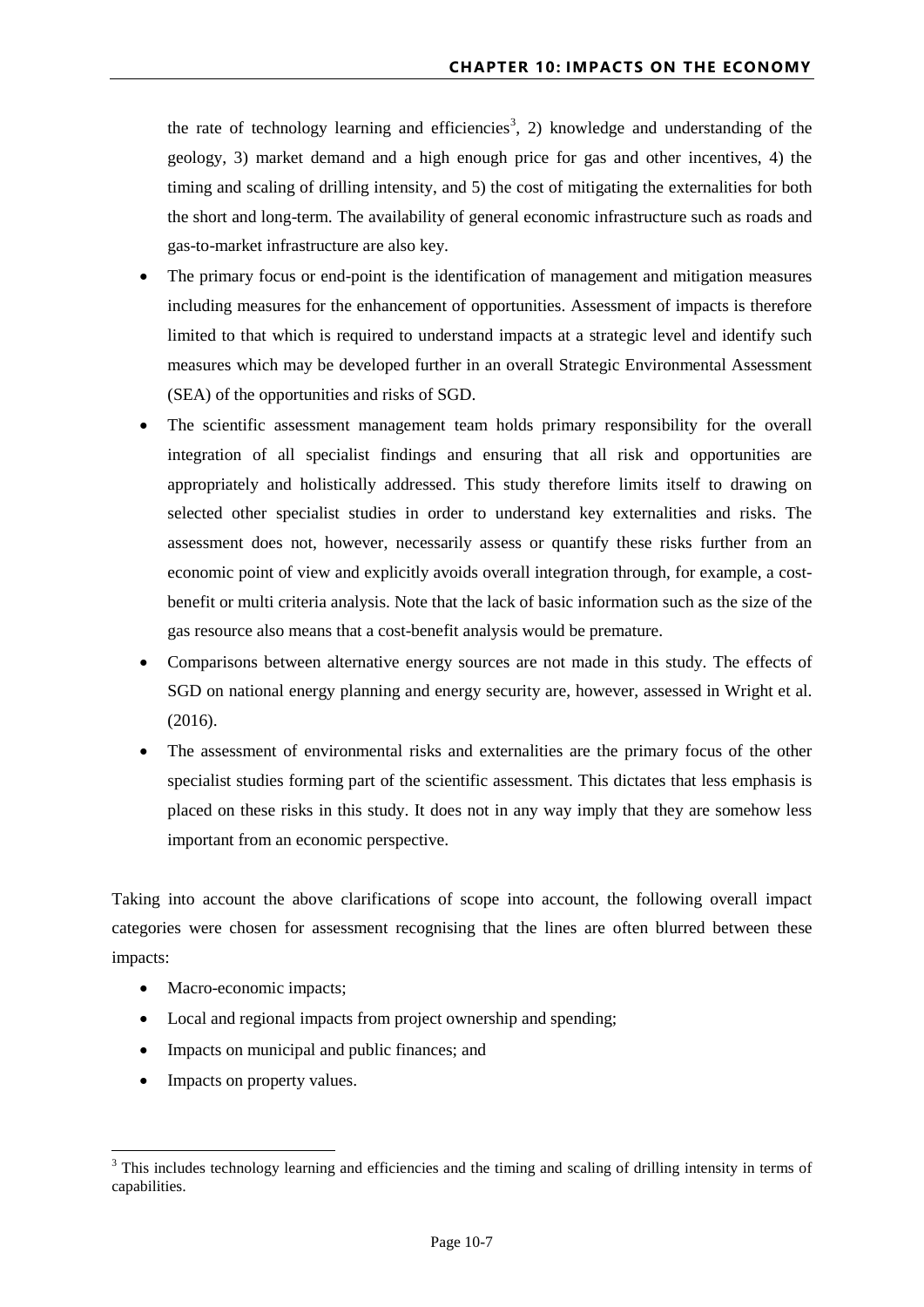It is important to recognise that agriculture and tourism are the key economic sectors in the study area that are likely to face increased risks from SGD. Given the potential seriousness of these risks, separate specialist studies where commissioned focusing specifically on impacts on agriculture and on tourism including their socio-economic implications. This obviated the need to address these impacts in this report bearing in mind that the findings of the specialist studies will be integrated into the overall scientific assessment thereby ensuring that risk are considered.

#### <span id="page-8-0"></span>**10.2 Key potential impacts and their mitigation**

The following sections address the impacts identified for assessment starting with macro-economic impacts. Each new impact section starts with a description of impacts followed by an assessment impacts and recommendations for mitigation and benefit enhancement measures. Risk and opportunity ratings are provided for impacts in Section [10.3.](#page-39-0)

#### <span id="page-8-1"></span>*10.2.1 Macro-economic impacts*

#### <span id="page-8-2"></span>**10.2.1.1 Description of impacts**

SGD offers both macro-economic opportunities and risks. Opportunities lie in the potential for a significant boost to the economy. This would be felt as increases in real Gross Domestic Product (GDP), in jobs, household incomes and tax revenues, and in a net foreign exchange inflow potentially relieving stresses like those recently borne by the balance of payments. The increase in GDP would be brought about by two factors. The first is the short term impact of increased expenditure  $-$  i.e. monies spent on opening up and operating the shale operations – capital and operational expenditure. The greater the proportion of these being spent on locally produced goods and services, the greater the impact on GDP. Second are the longer term structural changes in the economy that might ensue from a burgeoning gas beneficiation sector. These would largely be determined by the linkage effects of the gas sector, i.e. the extent to which shale gas provides upstream and downstream economic opportunities.

A subset of these benefits is that there would also be direct increases in government revenues. These would accrue directly from royalty payments, on the one hand, and indirectly from increased tax payments. These increased tax payments would come from shale operators, firms operating upstream and downstream of the shale industry, and indirect tax increases as a result of the multiplier effects.

The key macro-economic risks identified are as follows: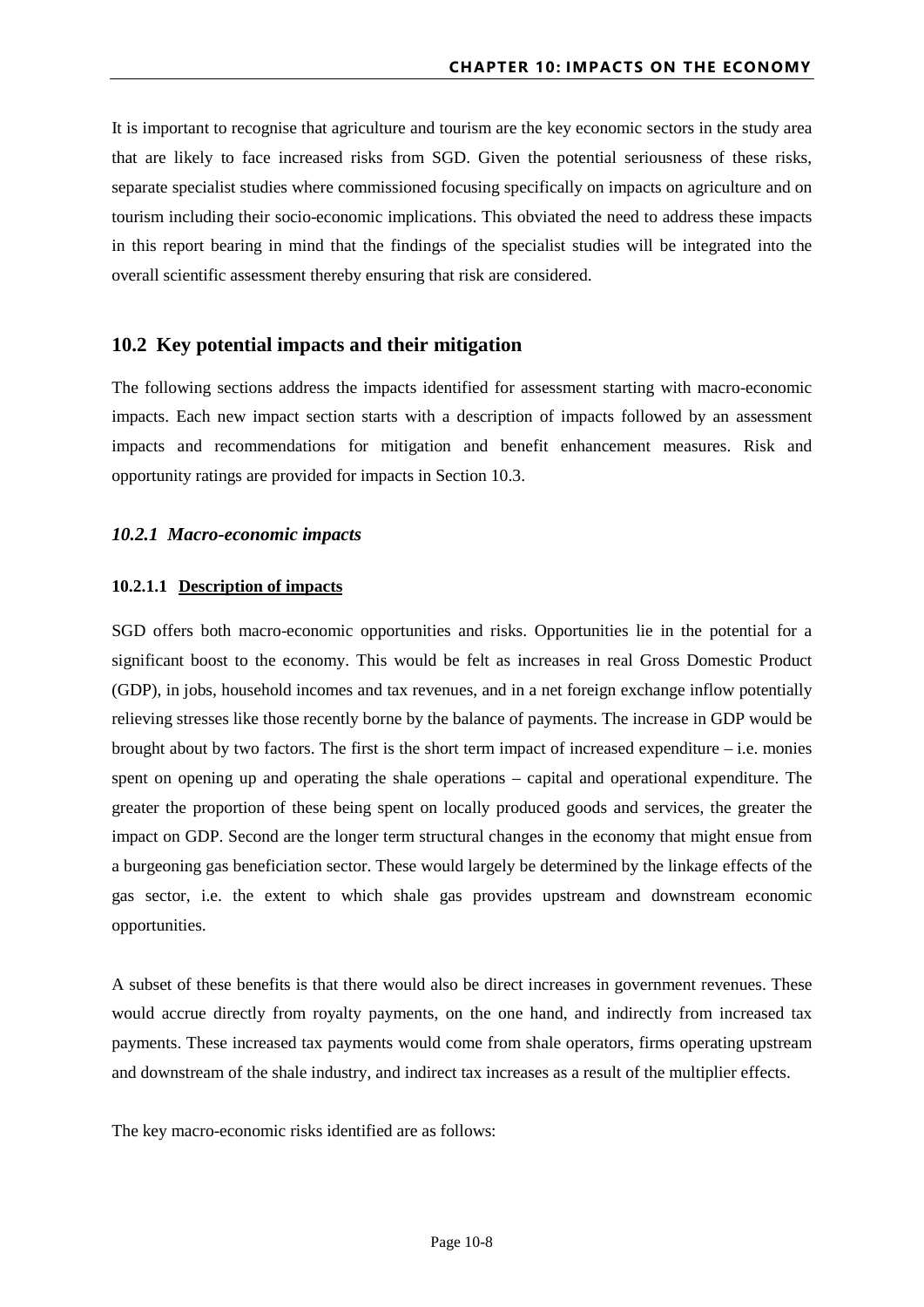- The first is that government commits too much expenditure against the expected reserves and expected increases in government revenues. Avoiding this will require careful evaluation of expenditure and other forms of support to the SGD sector through, for example, cost-benefit and risk analyses and associated planning at various stages.
- The potential that the macro-economic benefits of SGD are overstated, even by the critics, creates risks. These estimates should form an important part of overall government decisionmaking processes.
- There is a further risk that the expenditure could be wasteful and that the long-term cumulative proceeds from SGD would not be put to their best productive uses. The consequence could be that even if short-term benefits outweigh costs, this may be reversed over the longer-term. The achievement of long term macro-economic benefits would depend on how the proceeds of shale gas were put to use, particularly those proceeds accruing to government.
- Improvements in the balance of payments can cause a currency appreciation. Such a currency appreciation may be benign, e.g. lowering the cost of imported capital goods. However, it could be problematic if it resulted in the so-called 'Dutch Disease' (see box for explanation) in which businesses either cannot compete with imports or are squeezed out of export markets as a result of Rand strength. An assessment of likely changes in the real exchange rate is needed to draw any concrete conclusions.

**'Dutch Disease' Simplified:** The term 'Dutch Disease' describes impacts similar to those suffered by the Dutch manufacturing sector following the discovery of North Sea gas. The extraction of gas caused an appreciation of the (then) Dutch currency, the Guilder. This resulted in a loss of competitiveness of traditional Dutch exports while making imports appear more attractive.

#### <span id="page-9-0"></span>**10.2.1.2 Assessment of impacts per scenario**

Assessment in this section focuses on the potential for the macro-economic opportunities and risks outlined above.

#### **10.2.1.2.1 Opportunities**

Previous research in South Africa has focused on the estimation of macro-economic opportunities or benefits (see Econometrix, 2012; Wait and Rossouw, 2014; McKinsey Global Institute, 2015). Unfortunately, little agreement is evident with respect to likely benefits or even an appropriate approach for their measurement. Wait and Rossouw (2014) relied heavily on a dynamic computable general equilibrium (CGE) model and are critical of Econometrix (2012) who employed a more static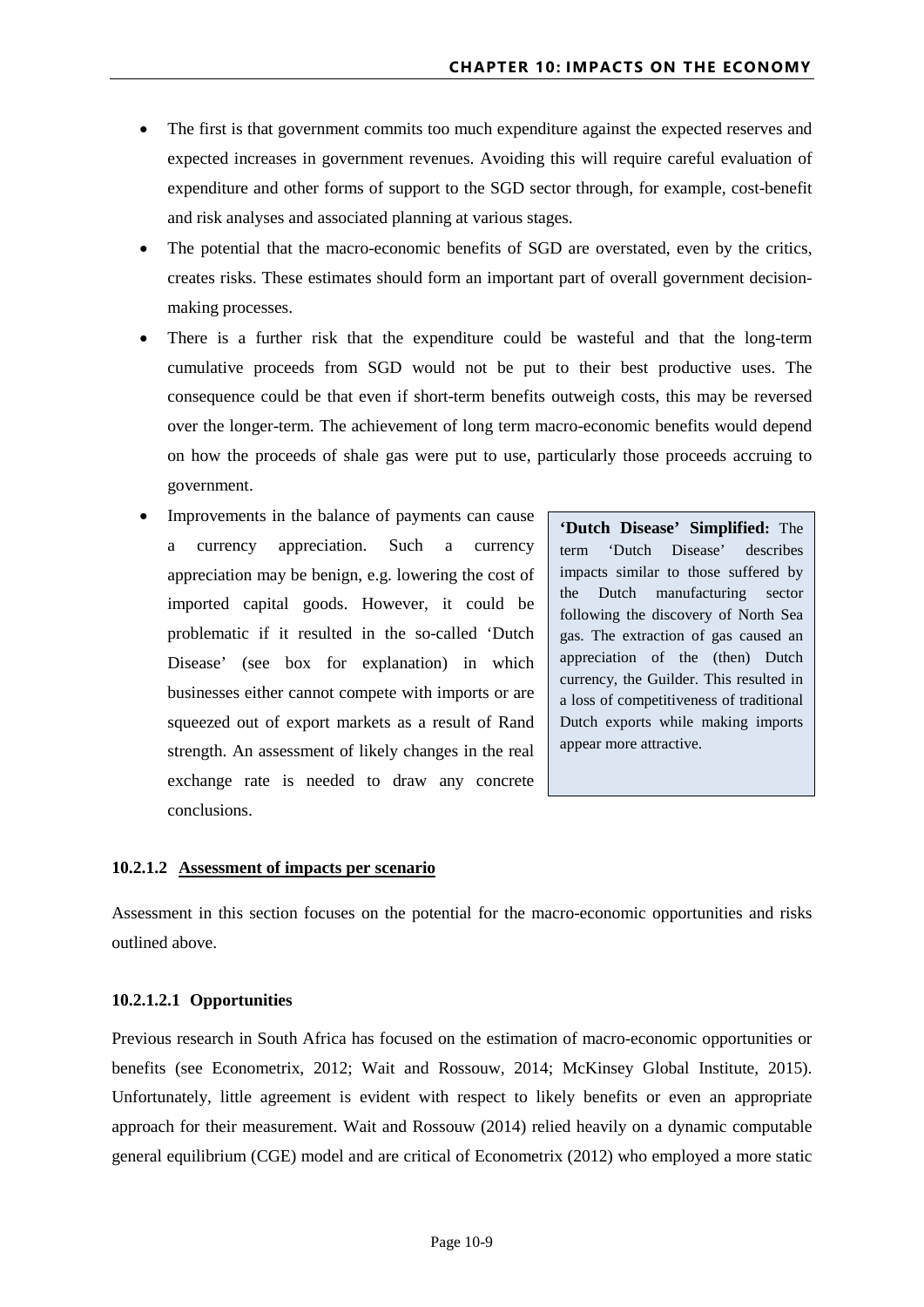modelling approach<sup>[4](#page-10-1)</sup>. They point out the key benefits of dynamic modelling, primarily referring to its ability to better take into account how economies adjust through the action of prices and markets which static models tend to treat as (unrealistically) fixed. A similar static approach seems to have been used by the McKinsey Global Institute (2015) although limited details on approach are provided<sup>[5](#page-10-2)</sup>. [Table 10.1](#page-10-0) below provides a comparison of the results of these studies focused on employment and GDP. Significant differences are evident with respect to both indicators even where similar production volumes are assumed. These are clearly the consequence of the different assumptions and approaches followed. It is beyond the ambit of this assessment to conduct an indepth analysis of such differences.

|                                                           | Econometrix (2012) |                | <b>Wait and Rossouw (2014)</b> |                |           |                                                 | <b>McKinsey Global</b><br>Institute (2015) |                                   |
|-----------------------------------------------------------|--------------------|----------------|--------------------------------|----------------|-----------|-------------------------------------------------|--------------------------------------------|-----------------------------------|
| Total size of<br>resource in trillion<br>cubic feet (tcf) | 20                 | 50             | 20                             | 50             | 20        | 50                                              |                                            | Focuses on<br>production per year |
| Timeframe                                                 | by 2035            | by 2035        | $2-3$ yrs                      | $2-3$ yrs      | $>10$ yrs | $>10$ yrs                                       | by 2035                                    | by 2035                           |
| Potential life of<br>resource (years)                     | 25                 | 25             | 25                             | 25             | 25        | 25                                              | Not given                                  |                                   |
| Ave production per<br>year (tcf/yr)                       | 0.8                | $\overline{2}$ | 0.8                            | $\overline{2}$ | 0.8       | $\mathfrak{D}$                                  | 0.3                                        | 0.7                               |
| Contribution to<br>annual GDP $(\%)$                      | 3.3                | 9.6            | 3.5                            | 6.9            | 4.4       | 10.4                                            | Not given                                  |                                   |
| Contribution to<br>annual GDP (Rbn)                       | 35                 | 90             | 26                             | 52             | 32        | 77                                              | up to<br>138                               | 251                               |
| Potential<br>permanent<br>employment                      | 300 000            | 700 000        | 1441                           | 2471           |           | Not provided -<br>assumed exogenous<br>to model | $102000 -$<br>44 000<br>328 000            |                                   |

<span id="page-10-0"></span>Table 10.1: Summary of national employment and GDP results from previous research on SGD in South Africa.

Macro-economic impact findings from the US are also instructive. On the whole, these studies found highly significant benefits in absolute terms and less so in relative terms when placed with the context of the large US economy. Hausman and Kellogg (2015) examined the impact of SGD on consumer and producer welfare and estimated that it resulted in an overall boost equal to  $0.33\%$  of US GDP<sup>[6](#page-10-3)</sup>. Feyrer et al*.* (2015) focused on employment and found that 725 000 jobs were associated with new gas and oil extraction between 2005 and 2012. This translates to a 0.5% lowering of aggregate unemployment in the US over the period if one makes the arguably strong assumption of zero displacement from other employment (i.e. assuming that all the jobs created in the sectors were new jobs). Spencer et al*.* (2014) estimated that unconventional gas and oil added 0.88% to US GDP from

<span id="page-10-1"></span> $4$  The Econometrix (2012) approach is also criticised by De Wit (2013) and Fakir (2012).

<span id="page-10-2"></span><sup>&</sup>lt;sup>5</sup> See Section 10.2.2.1.2.1 for further discussion of the limitations of static models such as Input-Output models when applied at a regional or local scale.

<span id="page-10-3"></span><sup>6</sup> This assessment drew on a similar albeit less detailed assessment by Mason et al. (2014) which found qualitatively relatively similar impacts.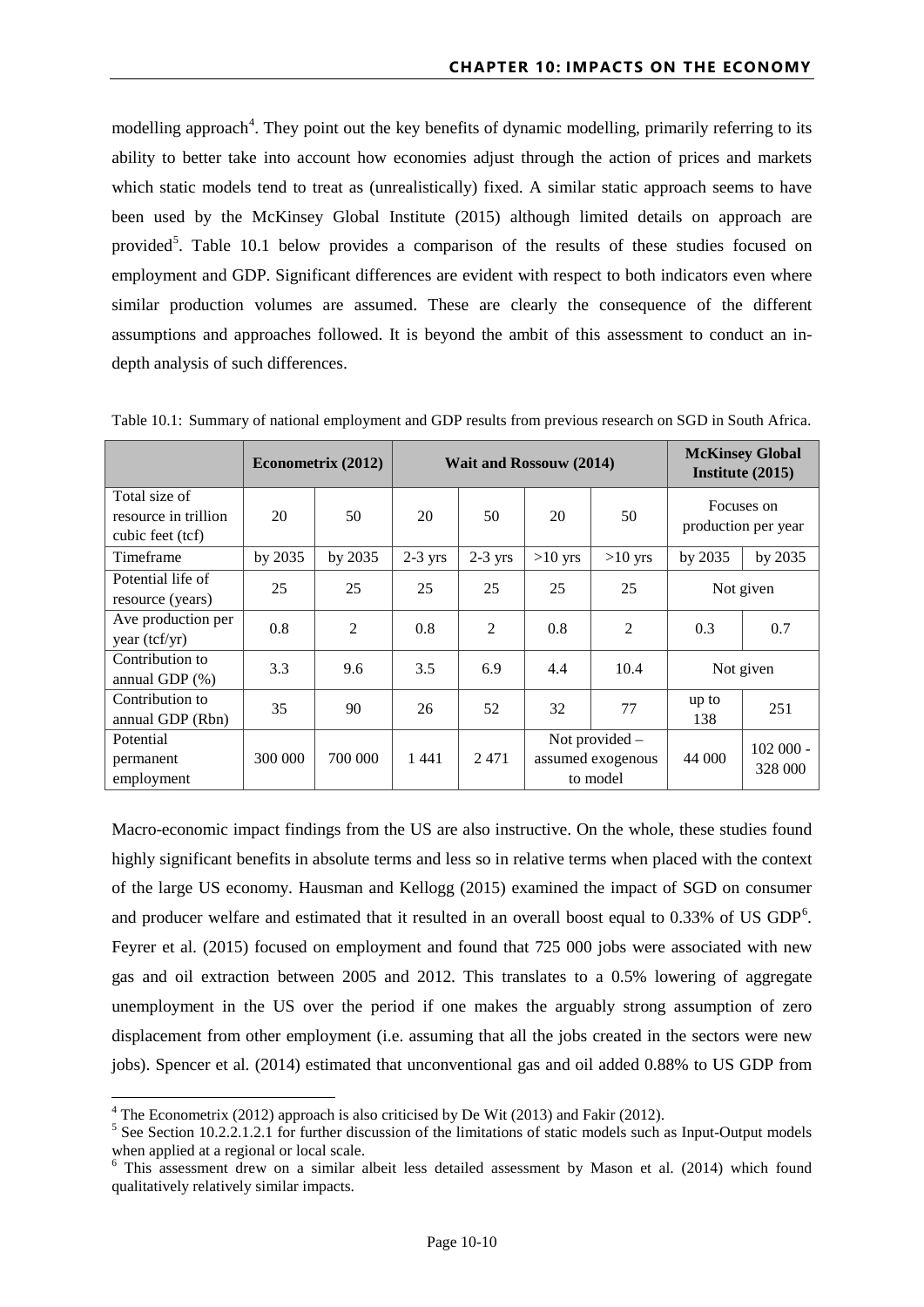2007/8 to 2012 and will add about 0.84% to US GDP over the longer-term between 2012 and 2035. Houser and Mohan (2014) focused on the gas and oil sector as a whole predicting that it would add between 0.6% (conservative) and 2.1% (optimistic) per annum to US GDP between 2013 and 2020 thereafter decreasing to a contribution of between 0.4% and 1.0% of GDP between 2021 and 2035.

When considering the above results it must be borne in mind that the oil and gas sector in the US is well established and integrated into the rest of the economy allowing for greater benefits. Gas usage for residential and industrial purposes is also widespread. Despite the unique contextual and structural variations that prevent a strict replication, some scholars argue that the shale gas experience in the US is clearly still valuable as a source of policy making and learning for other countries (see Nülle, 2015 and Lozano Maya, 2013). Positive impacts on the balance of payments should be expected for three reasons:

- The opportunity for increased coal exports (to the degree that gas replaces coal in power generation) and lower oil imports (to the degree that gas replaces oil as a feedstock for fuel production in the large scale gas production scenario)<sup>[7](#page-11-0)</sup>;
- Gas production levels in excess of the production and use scenarios assumptions of the scientific assessment could allow for exports; and
- The likelihood of foreign capital inflows both in the form of foreign direct investment (into shale) and foreign portfolio investment (into associated equity and bonds).

Balance of payment impacts will occur irrespective of whether they come in the form of only import substitution or import substitution and export growth. A basic calculation was done to determine the potential magnitude of the revenue that could be generated directly from the shale gas<sup>[8](#page-11-1)</sup>. The estimate excludes potential imports of capital equipment during construction and small imports for maintenance. The value of these imports is currently not known. Given the wide range of estimates of potential gas revenues it is not clear that this is a material omission.

For the small scale production scenario (Small Gas), the value of revenue/turnover could reach between R 3.5 billion and R 7 billion per year increasing to between R 14 billion and R 28 billion per year if Scenario 3 (Big Gas) materialises. To put these values in perspective the annual current account deficit for 2015 was R 174 billion<sup>[9](#page-11-2)</sup>. Total gas revenue could thus meet between 8% and 16%

**.** 

<span id="page-11-0"></span>Note that one should not necessarily assume that all of the 'excess' coal no longer needed for energy generation would readily find foreign buyers particularly if the 'Big Gas' scenario (and associated power generation from gas) is exceeded. Lower grades of higher sulphur thermal coal are probably least likely to be exported.

<span id="page-11-1"></span> $8$  Calculation used annual production (total production volume per scenario smooth over 60 years) multiplied by a gas price range of between \$3 and \$6 per MMBtu and Rand/Dollar exchange rate of 14:1.

<span id="page-11-2"></span><sup>&</sup>lt;sup>9</sup> https://www.resbank.co.za/Research/Statistics/Pages/OnlineDownloadFacility.aspx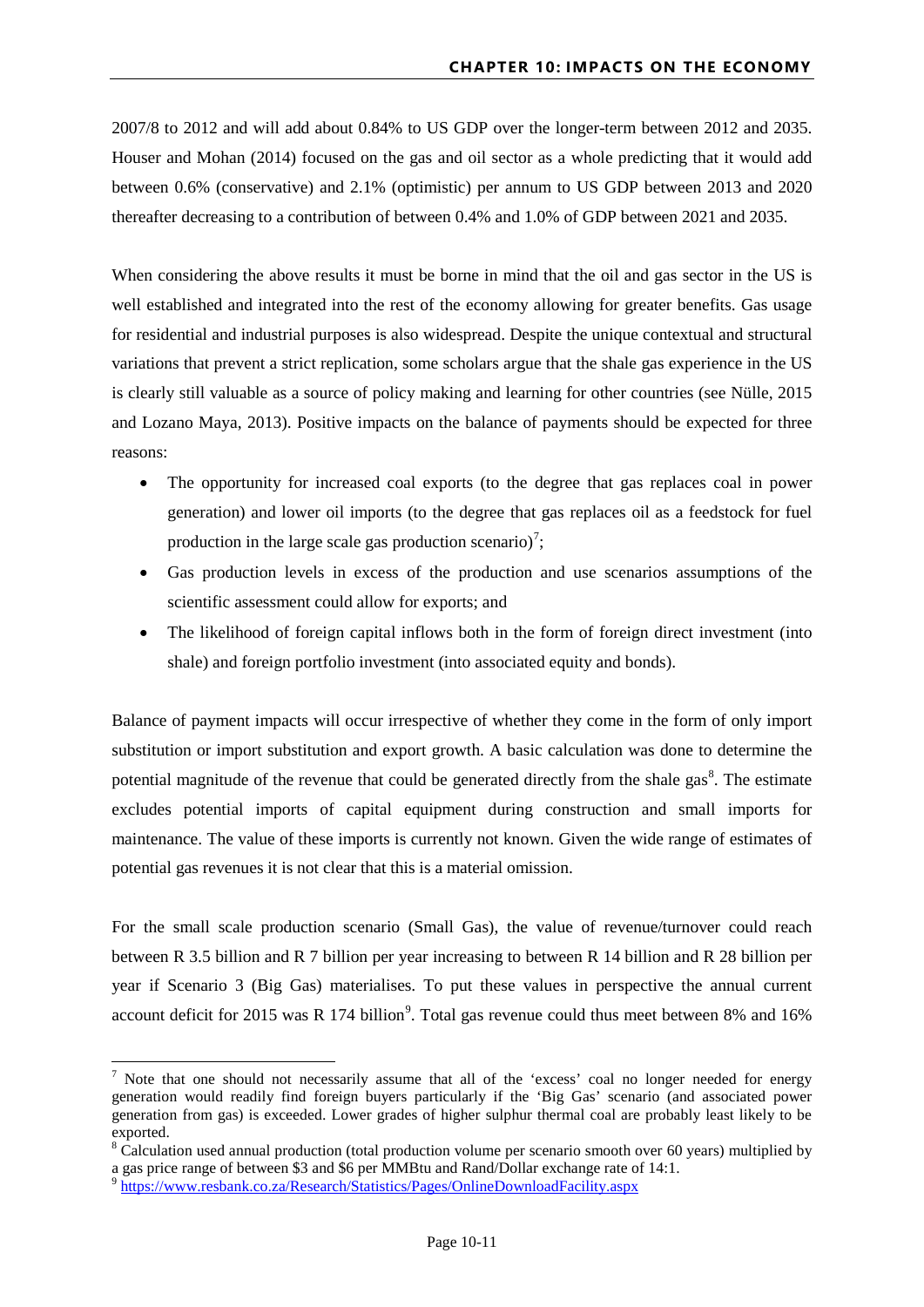of the current account deficit for the Big Gas scenario. Note that these estimates are highly approximate and ignore all upstream and downstream changes, induced effects, structural changes, offsetting effects of machinery imports, etc. Nevertheless, one can conclude that SGD should make a substantial contribution to alleviating the current account deficit especially for the Big Gas scenario. Gas finds that exceed this scenario would only increase this significance. It is debatable but can be argued that the bulk of the revenue from gas would offset imports (oil, for example) or allow those fuels currently produced domestically to be exported (coal, for example).

#### **10.2.1.2.2 Risks**

 $\overline{a}$ 

#### *10.2.1.2.2.1 Overstated Benefits*

The conflicting results from other South African studies on the benefits of SGD outlined above raise concerns of creating unhelpful confusion and of possible overstatement. A study and/or transparent fact-based expert process focused on achieving the highest possible degree of neutrality would probably be needed before clarity emerges on this issue. Data on the extent of the resource does limit the accuracy of the macro-economic analysis. However, it is preferable to make some macroeconomic estimates before the fact recognising the limitations of such estimates. These should then be repeated, to more carefully inform policy, as the extent of the resource becomes know.

#### *10.2.1.2.2.2 Risks linked to the use of proceeds*

Government can use the taxes (and other benefits such as royalties and any government free carried interest/stake in new oil and gas ventures which is being considered) for either consumption expenditure or capital expenditure. Consumption expenditure, a large portion of which is for the payment public servants, helps in the running of government but make a more limited contribution to long term growth in the economy. Capital expenditure on items such as roads, harbours and communication networks result in a more immediate impetus to economic growth. There is clearly also a need for growth in human capital through, for example, expenditure on education and health. This type of expenditure is made up of both consumption and capital expenditure. Education, for example, needs teachers – a form of consumption expenditure – as well as equipment such as computers and laboratories.

Recent government expenditure allocation patterns in South Africa show an upward trend in consumption expenditure and arguably too little capital expenditure directed at boosting longer term growth potential<sup>10</sup>. If this trend remains in place, or even accelerates, it will become less likely that

<span id="page-12-0"></span> $10$  As a proportion of GDP, government consumption expenditure grew from just over 19% in 2007 to over 22% in 2013. In 2014, the latest available year, this declined slightly to just over 20%. In general South African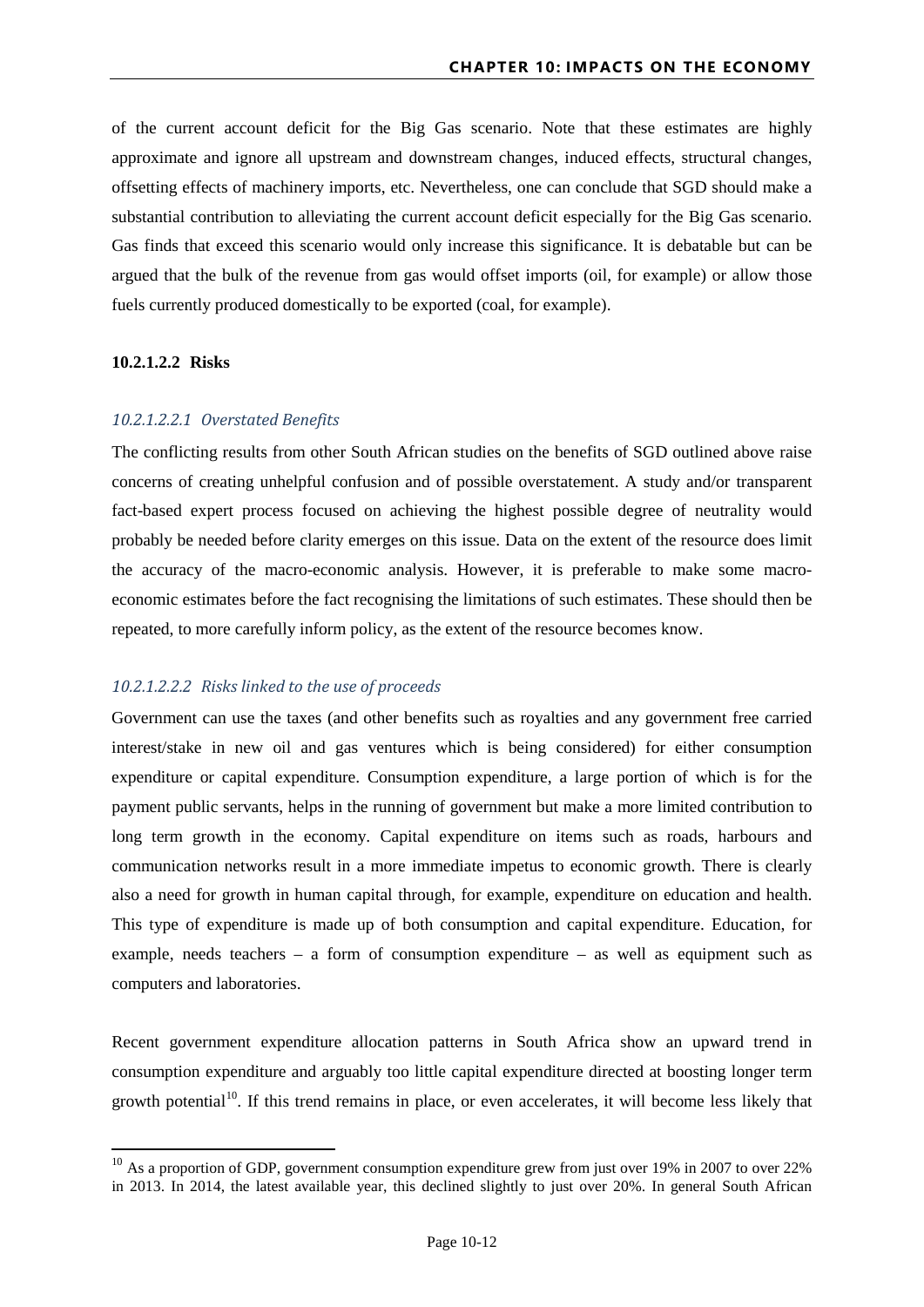lasting benefits from SGD would be realised. Concerted efforts will need to be directed at ensuring that that the lion's share of shale proceeds accruing to government are used to enhance the long-term prospects of the country. Without these, long-term costs are likely to exceed long-term benefits even if net benefits are experienced in the short-term.

#### *10.2.1.2.2.3 Balance of payments risks*

The magnitude of the beneficial impact on the balance of payment discussed above indicates that there is the potential for some exchange rate impacts. At this stage it cannot be known whether this would result in Dutch Disease. There may also be cumulative effects (i.e. SGD alone may not cause Dutch Disease, but could contribute to risks in combination with exchange rate effects from existing resource exports). Further research is needed on the likely changes in the real exchange rate and its associated impacts. This can be undertaken as needed if exploration confirms the existence of a significant recoverable gas resource. It must be stressed that presently the impacts are uncertain. A stronger Rand could also benefit the economy by making imported capital goods more affordable, and would promote the non-tradable segment of the economy (local services, etc.) ahead of the traditional tradable sectors such as mineral exports. By facilitating the import of capital equipment it might also encourage local value addition to primary products.

#### <span id="page-13-0"></span>**10.2.1.3 Options for mitigation or benefit enhancement**

<u>.</u>

The dual objectives of mitigation should be the maximisation of macro-economic benefits and the minimisation of risks. Much will depend on macro-economic policy and management discussed below. Based on their review of the literature, Corrigan and Murtazashvili (2015: 1) note that, for example, the resource curse is not inevitable and that "political features of the economy, in particular the quality of governance, determine the extent resource wealth is a blessing rather than a curse." The critical importance of governance is also clearly not limited to dealing with resource curse risks - it applies equally to all aspects of SGD if it is to proceed sustainably (see, for example, APERC, 2015).

In the short-term the use South African firms and labour should be encouraged where possible and include training programmes. Consideration could be given to some form of local content requirements bearing in mind the potential costs of such requirements. It is anticipated that the Department of Trade and Industry (DTI) along with the Department of Energy (DoE) and National Treasury would take the lead in this process. Indeed, the Industrial Policy Action Plan (IPAP) 2015/16 – 2017/18 proposes a Long Term Strategic Framework to leverage the opportunities presented by

government consumption expenditure has grown consistently since the 1970s. (source data: [http://www.tradingeconomics.com/south-africa/general-government-final-consumption-expenditure-percent-of](http://www.tradingeconomics.com/south-africa/general-government-final-consumption-expenditure-percent-of-gdp-wb-data.html)[gdp-wb-data.html\)](http://www.tradingeconomics.com/south-africa/general-government-final-consumption-expenditure-percent-of-gdp-wb-data.html)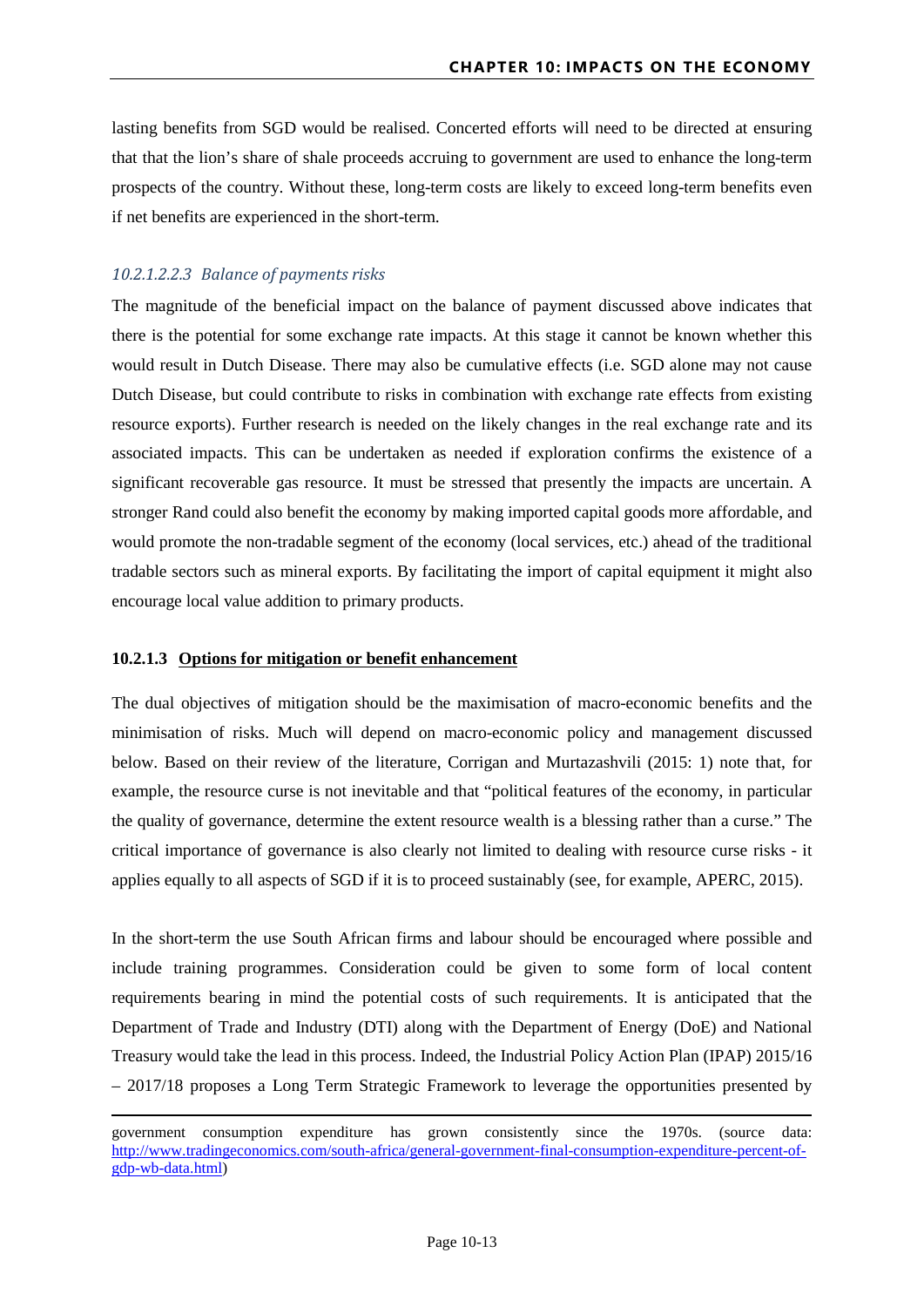petroleum and gas resources. Among other aspects, it notes that such a strategy would need to consider the way in which forward and backward linkages can be developed along the value chain assisted by investment and skills development. These measures are seen as a way "to demonstrate a serious commitment to avoiding the characteristic policy and regulatory errors that have given rise to the idea of the 'resource curse'" (DTI, 2015: 123). The DTI has also recently announced that it will be establishing a unit to manage gas industrialisation that intends replicating the success of the Independent Power Producers (IPP) programme unit in the DoE (Mathews, 2016).

The only available mitigation measure to address the issue of the potential for overstated benefits is to commission an independent study, probably conducted by a small panel of acknowledged independent experts, to comprehensively assess the macro-economic benefits that could arise from SGD. Such an exercise could be repeated after some degree of activity to either prove or disprove the resource (i.e. through seismic exploration only) and once the size of the resources is known.

The minimisation of long-term risks is highly dependent on political decisions about the use of increased tax and other revenues originating from SGD. Ideally these need to be directed to maximising the growth potential of the economy. Here there are two overarching options to consider. The first would be some form or tacit arrangement in which government income from shale is directed to growth enhancing investments. It is not clear that this is a realistic option particularly as such an arrangement does not currently exist for other extractive industries such as mining. There does not appear to be any enforcement mechanism other than political will. The second would be based on the same principle just with the formal earmarking or ring fencing of tax and other shale revenues for specific types of expenditure. This could be in the form of a dedicated fund. National Treasury does not endorse ring fencing in principle making this an unlikely outcome. Note that sovereign wealth funds have been used for similar purposes. However, such funds tend to only be considered when countries experience current account surpluses; such surpluses are not predicted as outcomes of the shale production scenarios. In any event, such a fund would require additional political acceptance of the need to defer expenditure into the future in the face of pressing immediate socio-economic needs.

It would be worth exploring the establishment of an offshore sovereign wealth fund or similar should balance of payments risks emerge for the Big Gas scenario. Capital outflows to such a fund could offset the foreign exchange inflows thereby stabilising the exchange rate. This option would face the constraints discussed above. Another option would be to empower existing industry to counter the unintended short term consequences of a currency appreciation. This would be costly, not really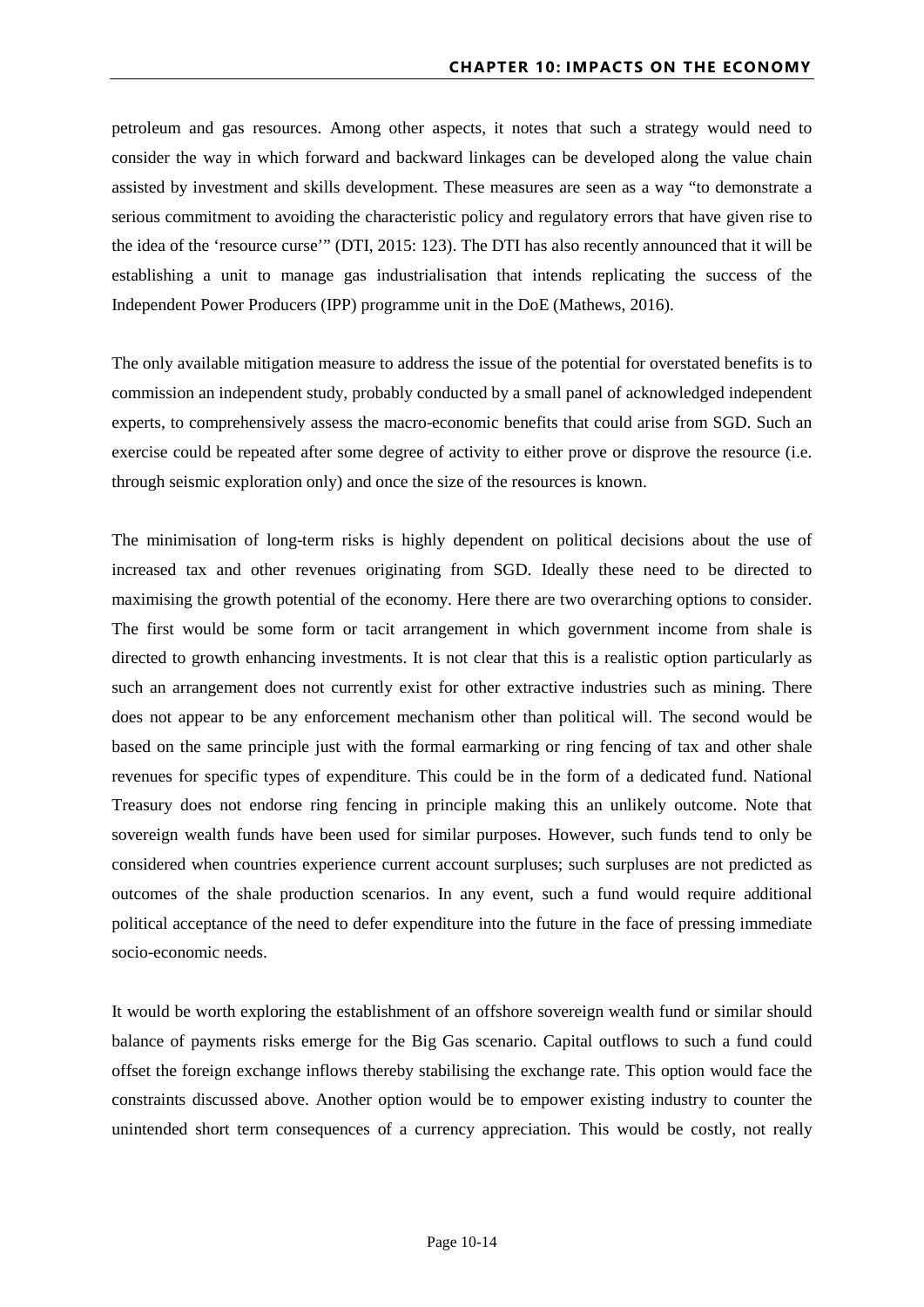address the challenge (i.e. currency appreciation) directly and does not seem realistically achievable given the co-ordination required.

#### <span id="page-15-0"></span>*10.2.2 Local and regional impacts from project ownership and spending*

#### <span id="page-15-1"></span>**10.2.2.1 Description of the impact**

SGD would influence local and regional commercial activity depending on its scale and pace both of which would be dictated by market conditions. The key driver in this regard would be the magnitude and distribution of ownership (through, for example, shareholdings) and spending injections associated with these activities that would impact on jobs, incomes and associated business opportunities. Experiences abroad are illuminating in this respect; the following section therefore reviews these. This review, with selected data on the process anticipated for the Karoo, provides the basis for a scientific assessment of SGD scenarios.

#### **10.2.2.1.1 Review of the literature on spending related impacts**

Assessments of spending related impacts can be divided into those that attempt to predict impacts (*exante* assessments) using techniques such as Input-Output (I-O) modelling, and those that focus on measuring impacts after the fact (*ex-post* assessments). There are also review studies that critique *exante* assessments. These typically identify inappropriate models and/or overstatements of expected benefits particularly in terms of indirect and induced job creation (assessed using the actual impacts obtained by *ex-post* surveys).

#### **10.2.2.1.2 Predictive or ex-ante assessments**

The only South African study which provides a partial quantification of the impact of SGD at a regional scale in the Karoo is Toerien (2015). This study argues that several economic variables are closely related at the town level in the Karoo, namely Gross Value Added (GVA), population size, personal income, total enterprise numbers, and enterprise richness. It uses the premise that these variables have predictive power and if one can anticipate changes in one, the resulting changes to others can be forecast. Using these relationships, and only looking at the impact of worker spending, Toerien (2015) estimates the partial impact of SGD on any given Karoo town. The study assumes that each municipality will have 30 drilling rigs operating, each with 50 workers, for a period of one year. It hypothesises that if each worker spends R300 per day, the resultant injection to the local economy would amount to R 162 million per annum. It infers that this injection would result in a total population increase of approximately 4 300 persons, which should in turn stimulate the creation of between 37 and 41 new enterprises (Toerien, 2015). The number of workers or jobs created among these in-migrants is not estimated.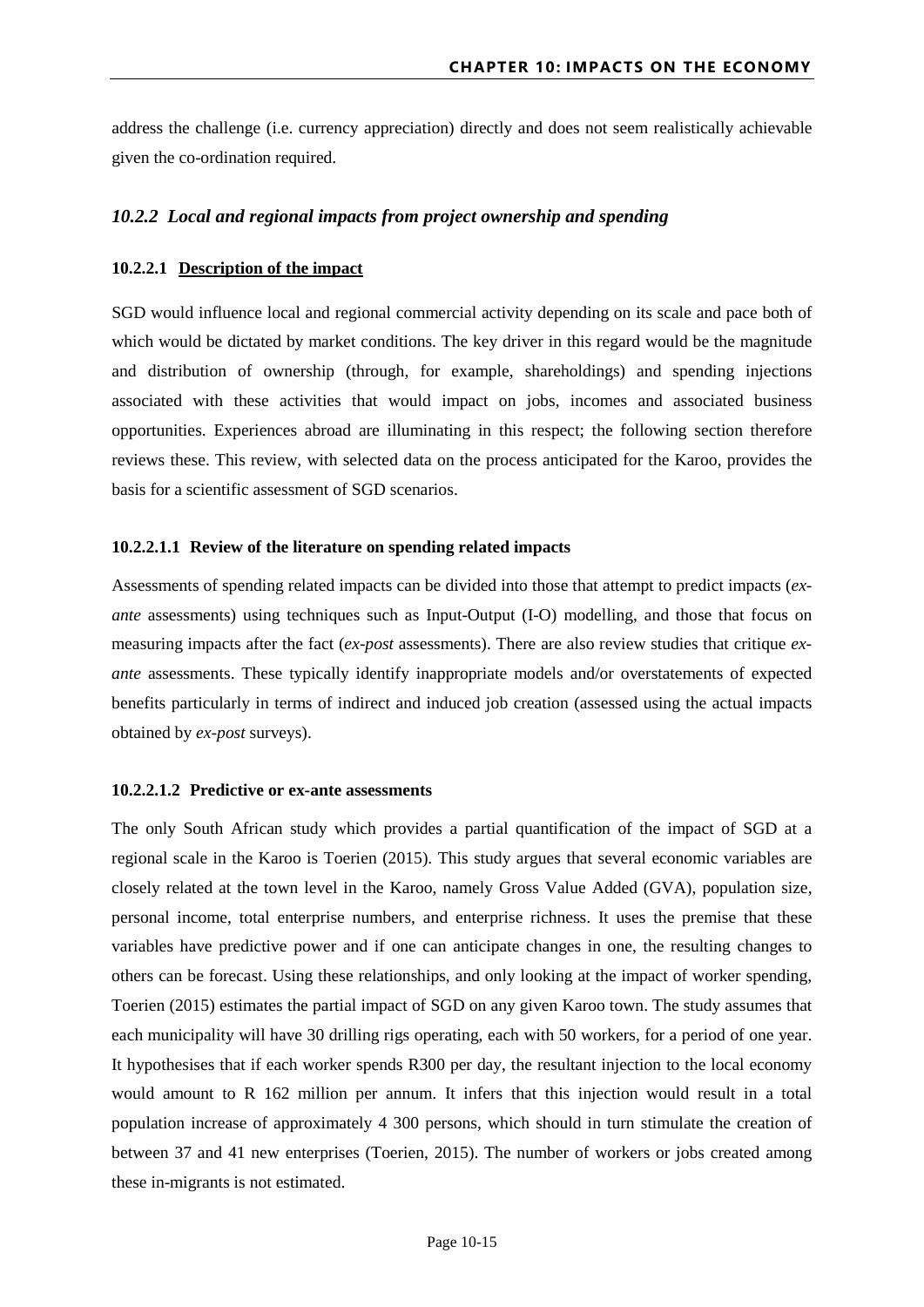Industry-sponsored research particularly in the US has relied heavily on the use of multipliers generated from static Input-Output (I-O) models in order to estimate indirect and induced economic impacts. Key results from assessments of this sort include the following:

- In 2008 the Centre for Business and Economic Research (CBER) at the University of Arkansas estimated direct employment was between 4 498 and 4 813 people in the period 2008-2012 for the Fayetteville shale. Regional I-O modelling suggested between 6 769 and 7 722 indirect and induced jobs over the period (an employment multiplier in the region of 1.5 to 1.6).
- Mersich (2013) assessed impacts on Quebec, Canada using two production scenarios (i.e.  $\sim$ 0.18 tcf/yr and  $\sim$ 0.55 tcf/yr). He suggested that \$7.9 billion to \$23.8 of direct spending on SGD would yield a total economic impact of \$ 37.3 billion to \$ 112 billion between 2012 and 2036, implying an expenditure multiplier of 4.7 with 293 000 to 880 000 person years of employment in the same period.
- Considine et al. (2010) assessed the impacts of the Marcellus shale play using the IMPLAN regional I-O model<sup>11</sup>. They predicted that during 2010 (1 743 wells producing 0.37 tcf) and 2011 (2 211 wells producing 0.73 tcf) shale gas would contribute roughly \$18.2 billion to Pennsylvania's state GVA.
- Scott (2009) estimated that the seven major shale firms of the Haynesville play spent \$4.5 billion in 2008 in the economy of Louisiana, 71% of which was on lease and royalty payments. He argued that this spending generated \$ 3.9 billion in household earnings and \$ 2.4 billion in new business sales within the state. Although the major firms had only 431 direct employees and contract workers, Scott (2009) predicted that they induced 32 742 new jobs in the state (implying an employment multiplier of 76 which is exceeding high particularly in relation to the findings of others).
- Regeneris Consulting (2011) used I-O to assess impacts in Lancashire and the United Kingdom. They concluded that every Pound spent on development, would yield an additional GBP of 0.70 in indirect and induced impacts. Their base case was for 400 wells to be drilled over seven years, leading to peak employment levels of 5 600 full-time equivalent jobs for the UK (of which 1,700 would be in Lancashire) (Regeneris, 2011).
- Wobbekind, et al. (2014) assessed the economic impacts of oil and gas activity in Colorado between 2008 and 2012. They found that the economic contributions of the upstream and midstream oil and gas industry totalled \$126.5 billion and that 61 633 direct jobs supported an additional 31 895 indirect and induced jobs, implying a job multiplier of 1.5.

 $\overline{a}$ 

<span id="page-16-0"></span><sup>&</sup>lt;sup>11</sup> Shale gas is found in shale "plays," which are shale formations containing significant accumulations of natural gas and which share similar geologic and geographic properties (source: http://geology.com/energy/shale-gas/).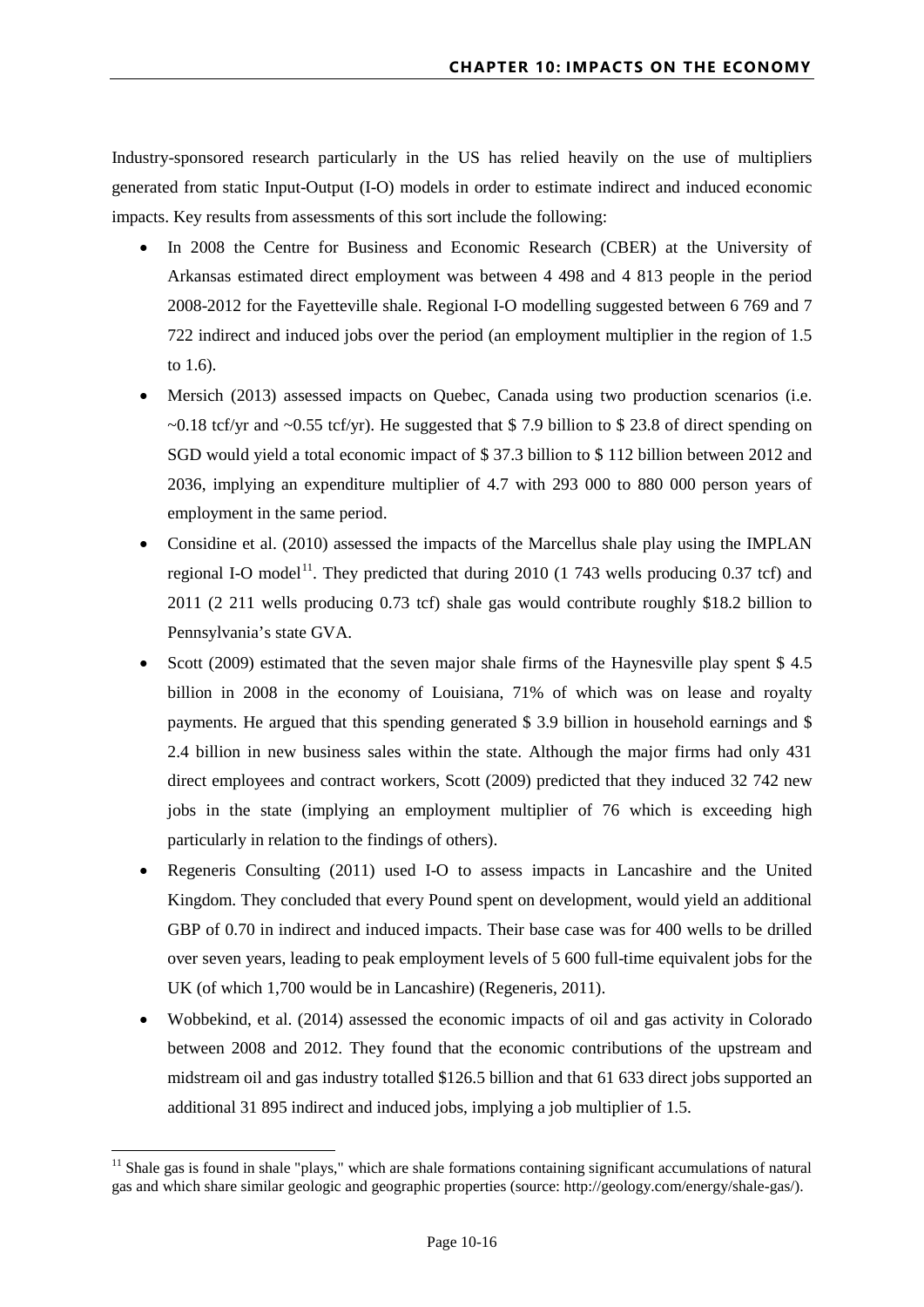• The Perryman Group (2014) used an internally developed I-O model to assess the impacts of oil and gas production in the Barnett Shale on the Texan economy since 2001. According to the authors, the Barnett Shale produced over 15 tcf of natural gas between 2001 and 2014. The average annual gross geographic product they attributed to the Barnett Shale was \$ 11.8 billion which they said contributed 107 650 permanent jobs since 2001 (Perryman, 2014). The direct component of this impact, along with multiplier estimates, was not reported.

#### *10.2.2.1.2.1 Critiques of Input-Output based assessments*

Critics of I-O based studies have questioned both their appropriateness and their assumptions (e.g., Kinnaman, 2011; Barth, 2013; Christopherson and Rightor, 2011; Kay, 2011; Weinstein, 2014).

I-O models are static in nature and use fixed coefficients and prices to represent links between industries making up the economy. The most serious constraint associated with their static nature is that they explicitly exclude the ability of the economy to adjust through the price mechanism. This implies a highly significant (many would say unacceptable) failure to account for the role of prices as the key dynamic adjustment mechanism in economies.

I-O models are also based on historic economic data (and therefore historic industrial structures). This reliance of historical correlations makes them particularly unsuited to the assessment of an entirely new industry, especially if it is a large one. In this vein, Barth (2013) argues that they are not suited to the assessment of the introduction of SGD as the linkages and flows between it and other industries are likely to change, sometimes substantially (Barth, 2013).

I-O models have also been criticised for double counting, which gives them a built-in tendency to overstate impacts: *"If an economist ran an IMPLAN model on every industry, the direct spending of each industry would be multiplied to estimate the effects on the economy. But as every industry claims responsibility for jobs and revenues in other industries that supply the industry, IMPLAN would estimate more economic activity than actually occurs… Therefore, all impact statements based on input–output models such as IMPLAN are likely overstated"* Kinnaman (2011: 1247).

Much less problematic in the local economy, is Kinnaman's (2011) critique that I-O models are not equipped to predict economic outcomes in situations where the economy is near full employment. They essentially assume that there are no supply constraints within the economy (Barth, 2013), and that a stimulation of a particular industry will bring idle labour and capital into production. There are places where this may be more applicable. In others it is more likely that capital and labour need to be diverted from their current uses or brought in from outside. A further significant weakness of I-O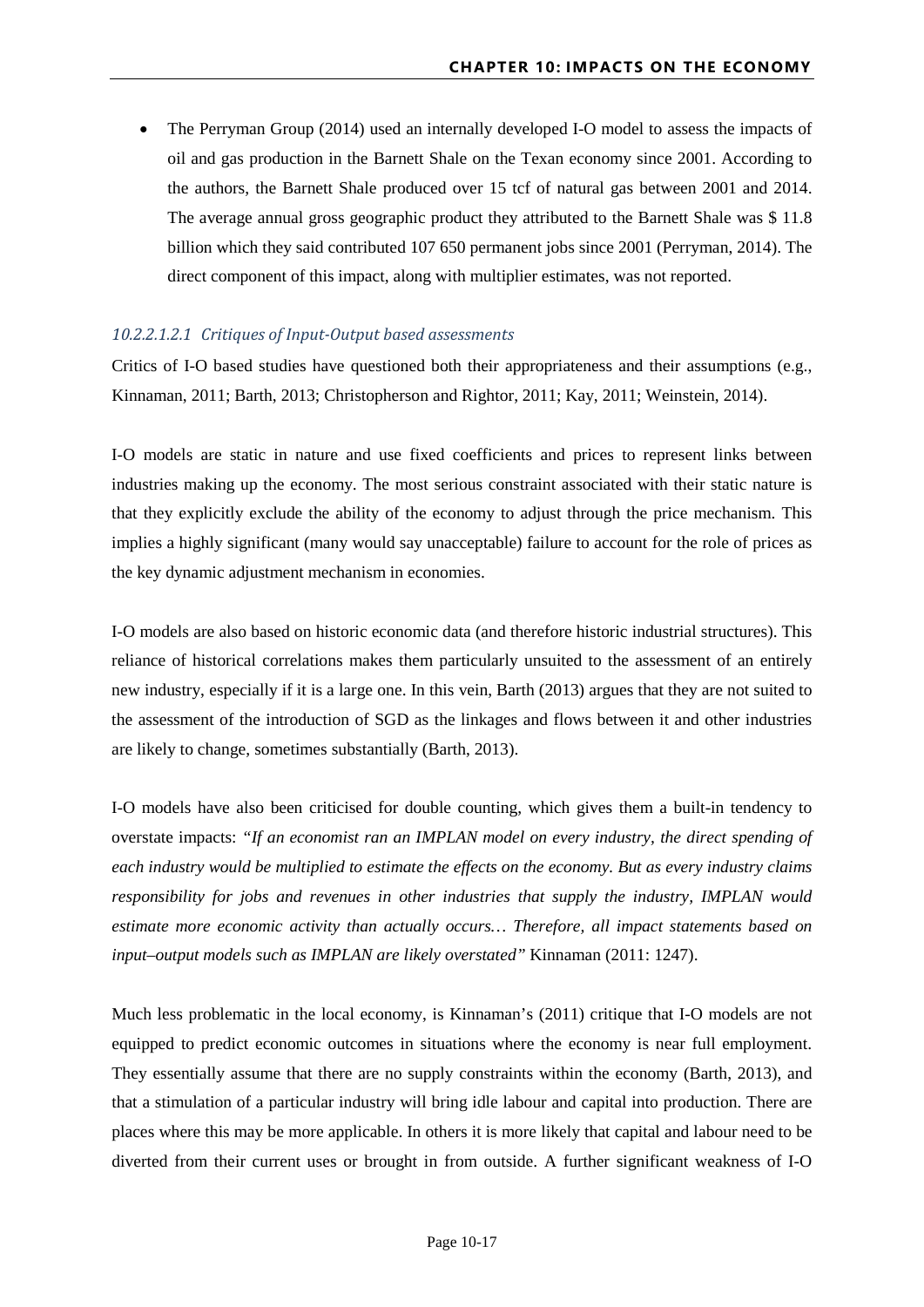models is that they are unable to adjust for and deal adequately with economies that have underemployed resources. This is a serious issue in South Africa, whose economy currently has much slack capacity. The implication is that little new employment might eventuate through the multiplier process.

Any assessment of economic outcomes will depend on assumptions of gas production, location and timing of expenditure. These can all be problematic. Assuming that patterns of production in one area will follow those in another is almost certain to be incorrect, given variations in the geological, geographical and economic environments (Barth, 2013). Undue optimism is also a concern; Berman (2010 in Kay, 2011) argues that evidence from the Barnett and Haynesville shales shows how the quantity and spatial scale of economically recoverable reserves were overestimated by both advocates and opponents of SGD. Overstatement of local economic impacts is also a risk in underdeveloped areas where few items are locally produced leading to overstated estimates of local spending capture (Kay, 2011; Kinnaman, 2011; Rousu et al., 2015). In the US a significant portion of local benefits has come from spending of lease and royalty incomes by land owners. Critics have pointed out that in many cases land owners in the US do not live in the states or even in the countries where their land is located (Kay, 2011; Hardy and Kelsey, 2015). In these cases, it is not clear that any of the payments that they receive are spent locally and over what period. Indeed, there is also much debate concerning the proportion of such payments that is actually spent on locally produced goods and services, and the proportions that are simply saved or used to pay off historic debts. Note that *land owner royalties would not be paid in South Africa* as mineral rights are state-owned. This does not, however, preclude the payment of compensation to land owners and others, an important issue which is discussed further in Section 10.2.4.

#### **10.2.2.1.3 After the fact or ex – post assessments**

Ex-post assessments typically assess positive impacts on employment, income and local taxes, but also such negatives as factor and product price rises leading to crowding out.

#### *10.2.2.1.3.1 Impacts on employment and income*

Brown's (2014) *ex-post* panel study for the Federal Reserve Bank of Kansas City investigated the economic effects of a 6.3 tcf increase in production of shale gas in 647 counties across nine states in the central USA between 2001 and 2011. Using two stage least squares regression, it contended that the increase in production was responsible for 49 000 new jobs in the counties concerned. Counties where production increased experienced an average increase in employment of 13%. For every billion cubic feet (BCF) of natural gas production, 12.7 jobs were created in total (12 700 jobs per tcf) with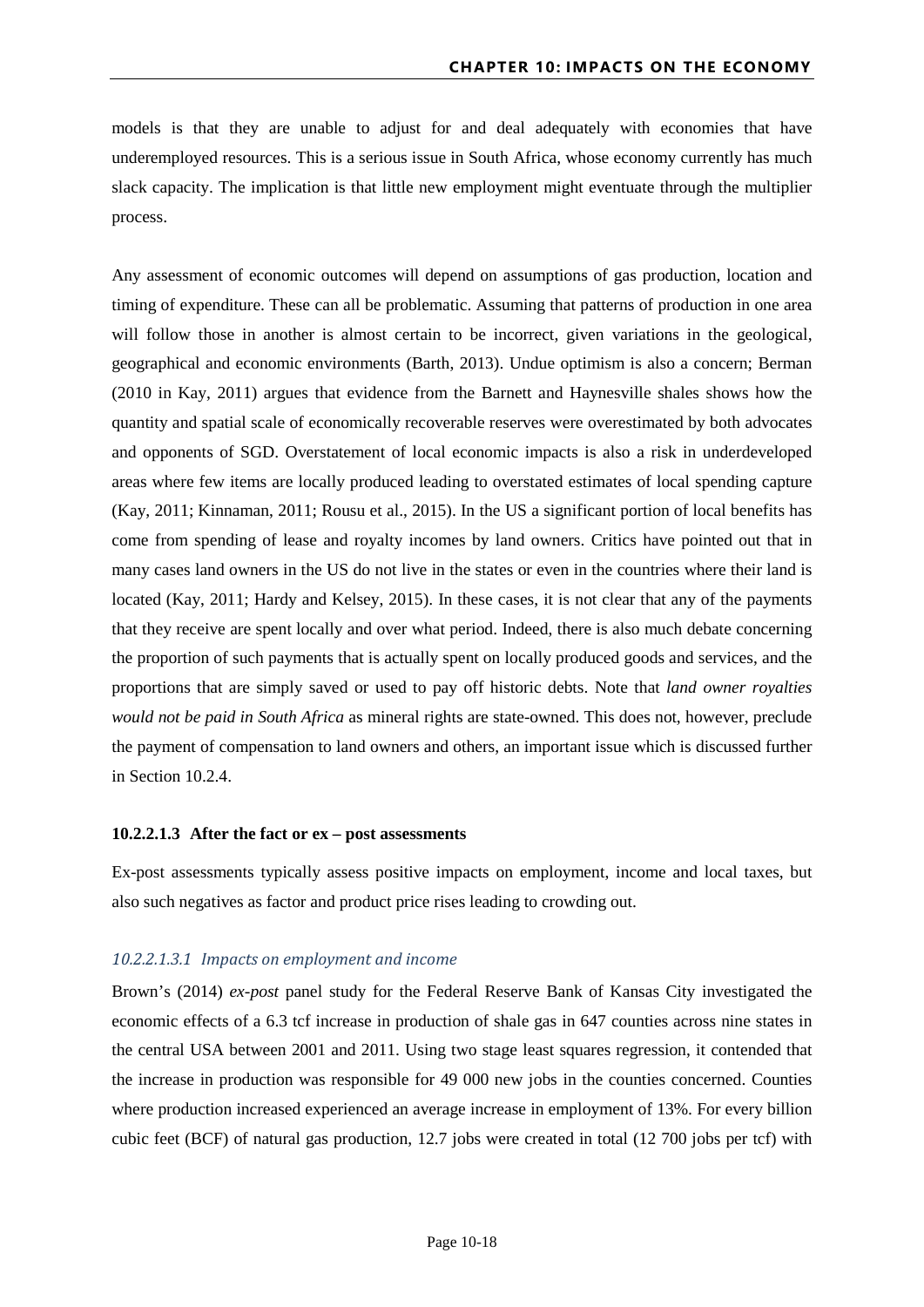7.3 of these being direct (indicating a job multiplier of around 1.7). Real average annual wages were found to have increased by \$ 43 per BCF of production and population by 18 people per BCF.

Hardy and Kelsey (2015) conducted an *ex-post* analysis in selected Pennsylvania counties between 2007 and 2010, paying particular attention to residents' income. They suggest that SGD has had a substantial impact on residents' income, largely due to the effect of royalty and lease payments, but also to increased profits of locally owned businesses. Counties with 90 or more wells saw a 6% increase in total taxable income compared to an 8.1% average decline (presumably as a result of income being drawn away) in counties without wells and a 5% decrease for the state. These benefits were however relatively concentrated within the 8.8% of the population that are land owners and therefore receive royalties. In this regard the payment of all royalties and lease payments to the central fiscus could be crucial in determining the balance between local and national impacts in South Africa.

Paredes, et al. (2015) conducted an *ex-post* county level assessment of SGD impacts on income and employment in the Marcellus shale play, Pennsylvania. Using statistical matching and panel data techniques, the authors found strong evidence for SGD having a positive impact on employment between 2004 and 2011. Less evidence was found for SGD leading to improvements in direct incomes, and no statistically significant impact on indirect or induced incomes, possibly because inmigrating workers are likely to report their incomes in their home counties. The authors also warn that the employment effects are for the period examined, and do not imply that SGD will provide long term employment benefits.

In a peer reviewed study, Tunstall (2015) looked at the impacts of unconventional oil and gas activity in 14 counties located above the Eagle Ford shale play in South Texas. To isolate the effect of oil and gas production on per-capita income, 56 observations spread over four years were analysed using ordinary least squares. Production was measured in terms of the number of wells drilled in a county during a given year, and was found to have a direct, positive impact on per-capita income.

The Multi-State Research Collaborative is a group of research and policy organisations from around the US that monitor the socio-economic impacts of SGD. In 2014, the group produced case studies of SGD in Tioga County, Pennsylvania (Ward et al., 2014) and in Carrol County, Ohio (Woodrum, 2014). In 2012, Tioga County had 811 shale gas wells, while Carrol County had only 138. In both case studies, the authors conducted a series of interviews with local officials and experts, and also analysed secondary data. For Tioga County, Ward, et al. (2014) concluded that the data demonstrated an overall positive impact of SGD on employment and income, particularly as a result of increased receipts from higher rents, bonuses and royalties. Woodrum (2014) appeared less confident that the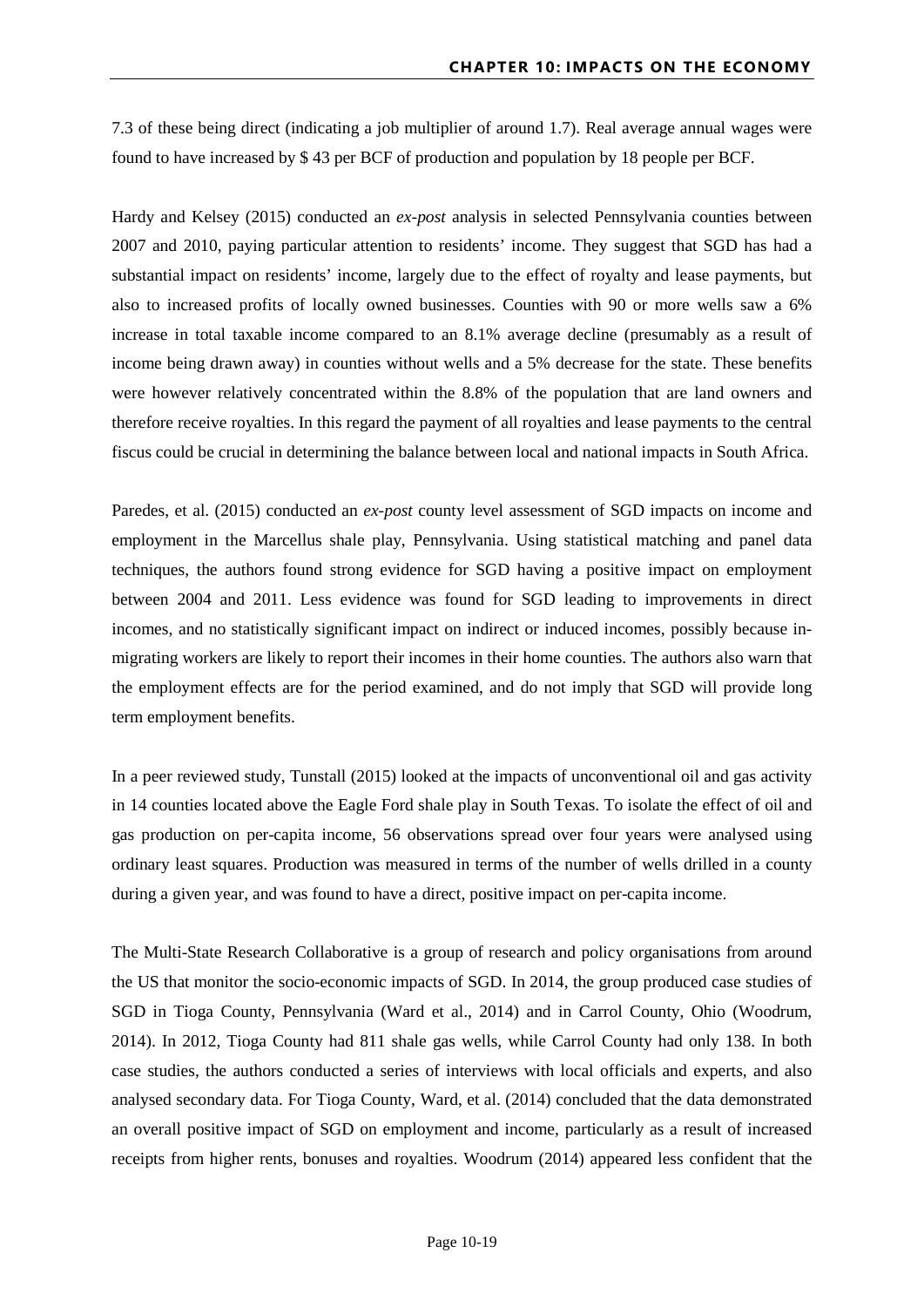overall benefits to Carrol County had been significant, especially citing negative impacts such as strain on services, impacts on roads and increased crime voiced during engagements with stakeholders.

Weber (2012) used difference-in-difference analysis in a peer reviewed study to assess the impacts of SGD on employment and income between 1998/9 and 2007/8 in counties throughout Colorado, Texas and Wyoming. The average boom county saw a \$ 757 million increase in the value of gas production over the period, compared to \$ 10 million in non-boom counties. This generated modest increases in employment, wages, and median household incomes. Every million dollar increase in gas production appeared to provide 2.35 jobs. These *ex-post* results were five times less than those predicted by the CBER (2008) using I-O multipliers.

Weinstein (2014) conducted a wide ranging analysis of impacts from shale oil and gas development in 3060 US counties over the period 2001 to 2011. She found that, on average, shale boom counties experienced a 1.26% increase in employment while adjacent non-shale counties experienced a 0.43% increase. Furthermore, boom counties saw a 2.56% increase in earnings, while adjacent counties saw a 0.84% increase. The employment multiplier from oil and gas development was estimated at approximately 1.3 at a county level. The study also analysed employment dynamically. Incorporating a simple time trend into the model, it was found that employment in boom counties increases by an initial 3.3%, thereafter dropping off by 0.65% each year. While this may be evidence of crowding out of other sectors, it may simply be due to the life cycle of shale developments.

#### *10.2.2.1.3.2 Risk of crowding out, boom and bust cycles*

The natural resource curse is a catch-all phrase describing the negative impacts of expanding exploitation of natural resources. The mechanisms through which it operates has been described in various ways. Often labour costs are the key factor of interest particularly at a local level. By increasing the demand for labour, the growing (booming) extractive sector can put upward pressure on wages to the detriment of other sectors which are then 'crowded out'.

While crowding out is certainly important a myriad of other processes interact to determine the implications of increased natural resource extraction. These are discussed by Christopherson and Rightor (2011), Weber (2012, 2014), Brown (2014), Weinstein (2014), Allcott and Keniston (2015) and Feyrer et al. (2015), who are unanimous in their view that crowding out is the primary determinant of the natural resource curse at a local and regional level.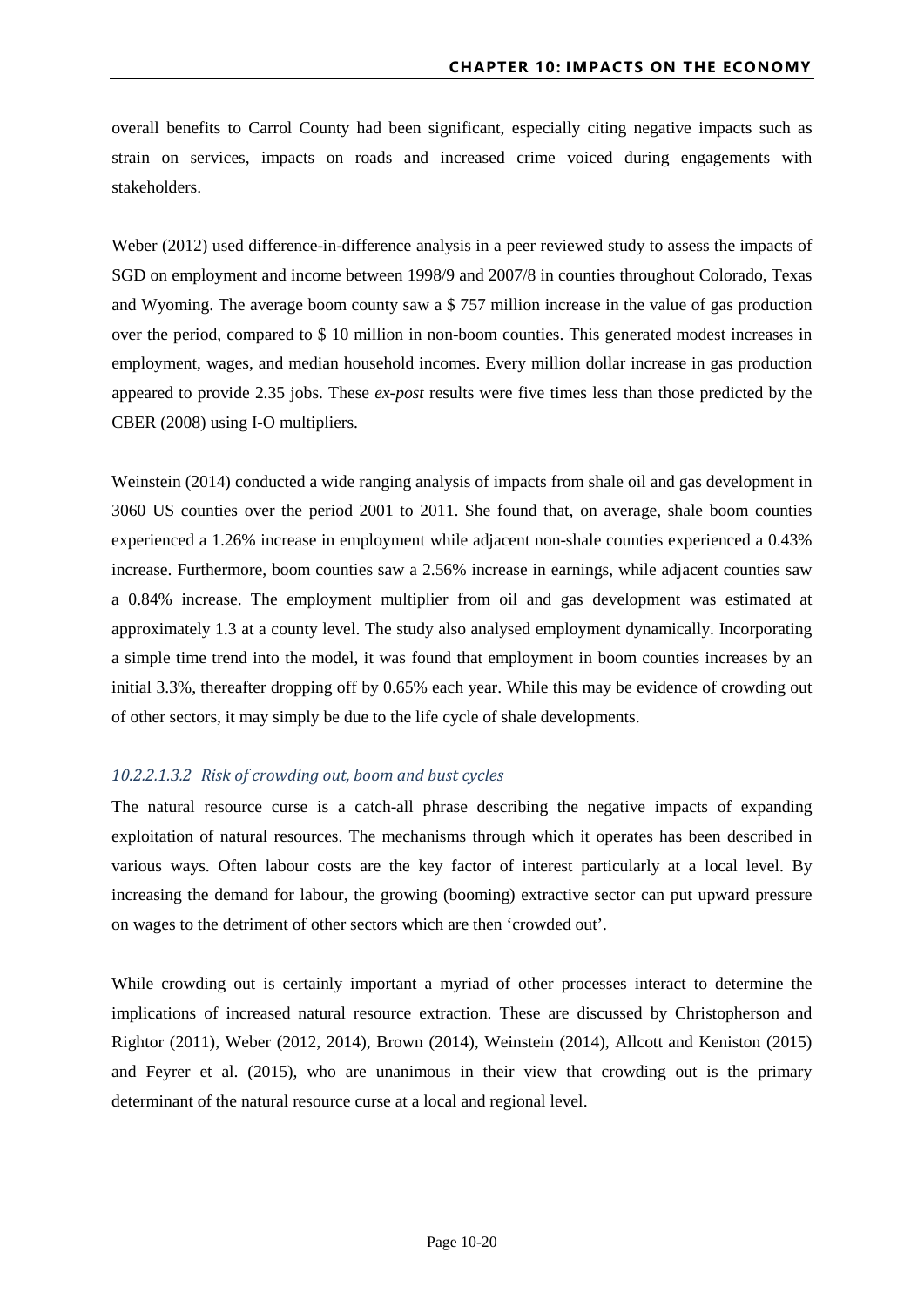Both Weber (2014) and Brown (2014) showed net positive impact on states and counties in which SGD occurred. Weber (2014) concluded that any crowding out was minimal, and that indeed each mining job had created at least one non-mining job. Weinstein (2014), however, argued that merely demonstrating short-term or even medium-term positive net impacts is insufficient to make the natural resource curse implausible; to do so one would need to show that an economy was left in an overall better position following a natural resource extraction cycle than in the counterfactual case without it. Her results from the US, that shale gas based gains in employment and wages become incrementally smaller over time, lead her to question its long term economic implications.

Allcott and Keniston (2015) analysed the employment and wage effects of SGD at a county level in the US and concluded that these effects tended to vary directly with manufacturing rather than crowding it out. They argue that, "… while Dutch Disease is theoretically possible and wages do rise, our results clearly reject the idea of Dutch Disease within the United States, except for within a more narrowly-defined subset of manufacturing plants." (Allcott and Keniston, 2015: 32). However, when they extend their analysis to the oil boom of the 1970s a greater degree of conservatism emerges. The economic distortions induced by an expanding mineral sector can be amplified by conditions in the labour market. Allcott and Keniston (2015) concluded that contractions in tradable sectors are likely to be worsened by inflexible labour markets. Similarly, though focussing specifically on labour migration, Brown (2014) suggests that the natural resource curse is more likely to occur where geographical labour mobility is restricted, while Christopherson and Rightor (2011) note the risks it poses to specific sectors, such as agriculture and tourism, require reliable low cost employees. Fleming and Measham (2015) also found some evidence, although it is statistically not strong, of crowding out of the agricultural sector for coal bed methane development in Australia. So while the literature does not generally appear to support the idea that crowding out is necessarily at work in SGD, there are good reasons for caution.

Previous work on the subject of managing the risk of crowding out advocates a focus on local labour markets and associated skills development (Christopherson and Rightor, 2011). Mitigation can also be closely aligned with measures to smooth boom and bust cycles and discourage gas production patterns driven by the prospect of short-term gains. Christopherson and Rightor (2011) emphasise that the likelihood of sustained gains increases if SGD occurs at a measured pace and at a manageable scale. This allows for better municipal and business planning along with skills development and environmental monitoring of key risks.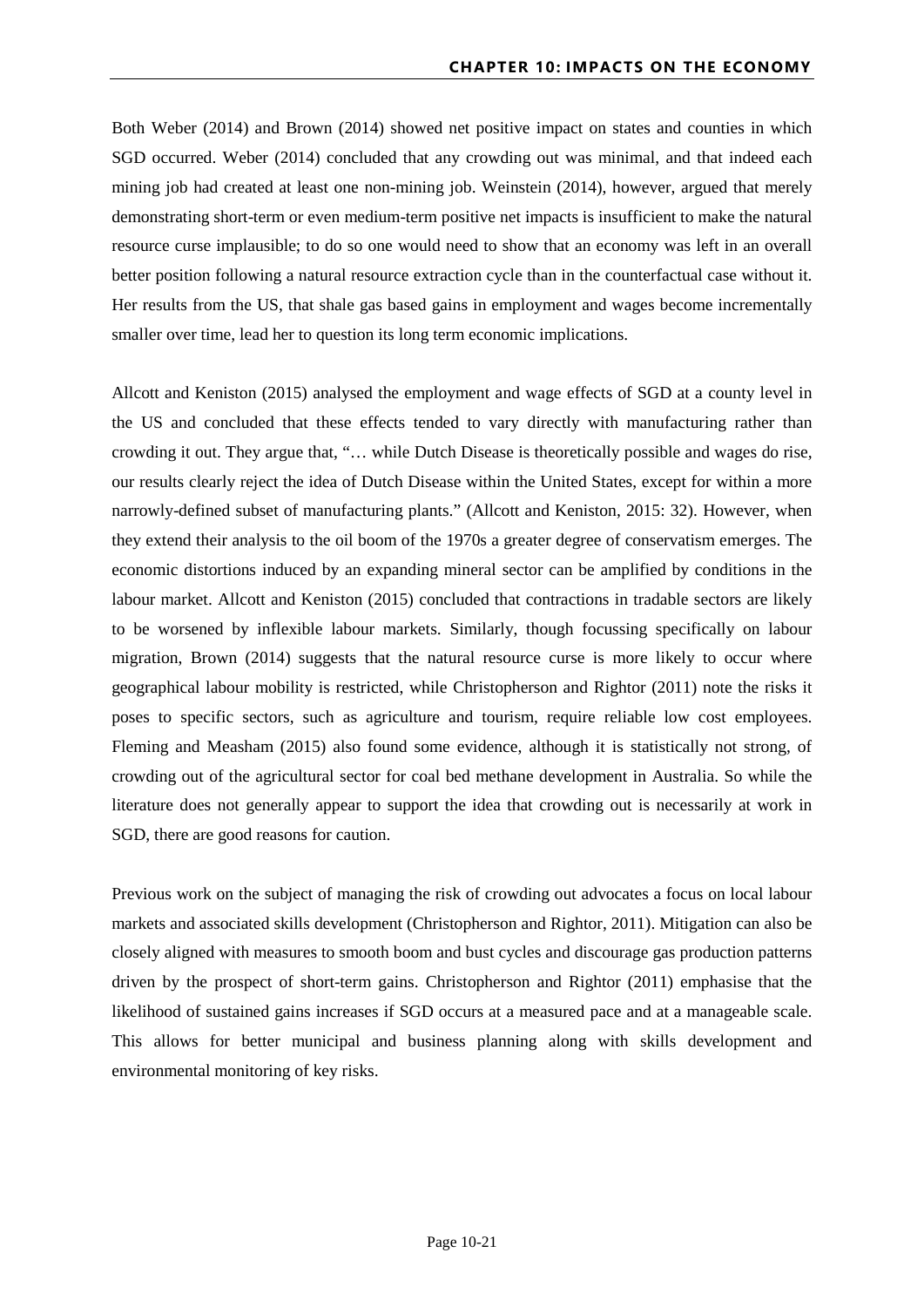#### <span id="page-22-0"></span>**10.2.2.2 Assessment of impacts per scenario**

#### **10.2.2.2.1 Opportunities**

In the absence of detailed information on the extent of shale gas, this analysis will be scenario based. Scenario 0 is the 'Reference Case' which simply maintains the local and regional economic status quo. Scenario 1 (Exploration Only) describes shale gas exploration alone. This commences with one year of seismic exploration followed by five to ten years of exploratory drilling. Small scale production (scenario 2, 'Small Gas') is based on a total recoverable resource of 5 tcf. This would entail the use of three drilling rigs in the region and the establishment of a 1 000 MW power plant. Large scale production (scenario 3, 'Big Gas') assumes a total recoverable resource 20 tcf resource with 20 drilling rigs in the region and the establishment of two 2 000 MW power plants. A GTL plant would also be established but probably at the coast; its impacts on the local and regional economies would therefore be limited.

While estimating the jobs created under each scenario is difficult, predicting the proportion of these accruing to the local unemployed is even more so, requiring a clear understanding of regional worker availability per skill level. The Karoo is an area in which skilled labour is relatively scarce. It is likely that the jobs suiting the average unemployed Karoo resident would be restricted to unskilled and semi-skilled positions such as truck drivers and maintenance workers. However, local participation could increase as the industry matures and local skills levels rise<sup>[12](#page-22-1)</sup>. For the purposes of tentative estimation, we have assumed that initially between 15% and 35% of direct jobs would go to residents of the region $^{13}$ .

The likely initial direct operational employment opportunities associated with the SGD scenarios are summarised in the [Table 10.2](#page-23-0) below<sup>[14](#page-22-3)</sup>. Seismic exploration would require between 500 and 750 employees for one year, 20% of whom are likely to be from the region given the highly technical nature of the work. Note that this does not necessarily imply that the remaining jobs would be newly created at a national level. Some would go to foreigners and to those already employed within the firms pursuing SGD. Exploration drilling would then last for five to ten years during which time up to 520 employees may be required, 80 to 120 of whom should come from the region. Small scale production would build to 340 staff for drilling and trucking with an additional ~80 jobs in power plant operations by 2050. Initially between 60 and 145 of all these employees should come from the

**.** 

<span id="page-22-2"></span><span id="page-22-1"></span><sup>&</sup>lt;sup>12</sup> A similar pattern applies to, for example, the renewable energy industry.<br><sup>13</sup> MSETC (2011) found that 70%  $\cdot$  80% of employees came from outside Pennsylvania in the early stages of the development of the Marcellus

<span id="page-22-3"></span> $\frac{14}{14}$  Note that additional temporary jobs would also be created primarily through the construction of (mostly gravel) access roads, wellpads, pipelines and worker camps.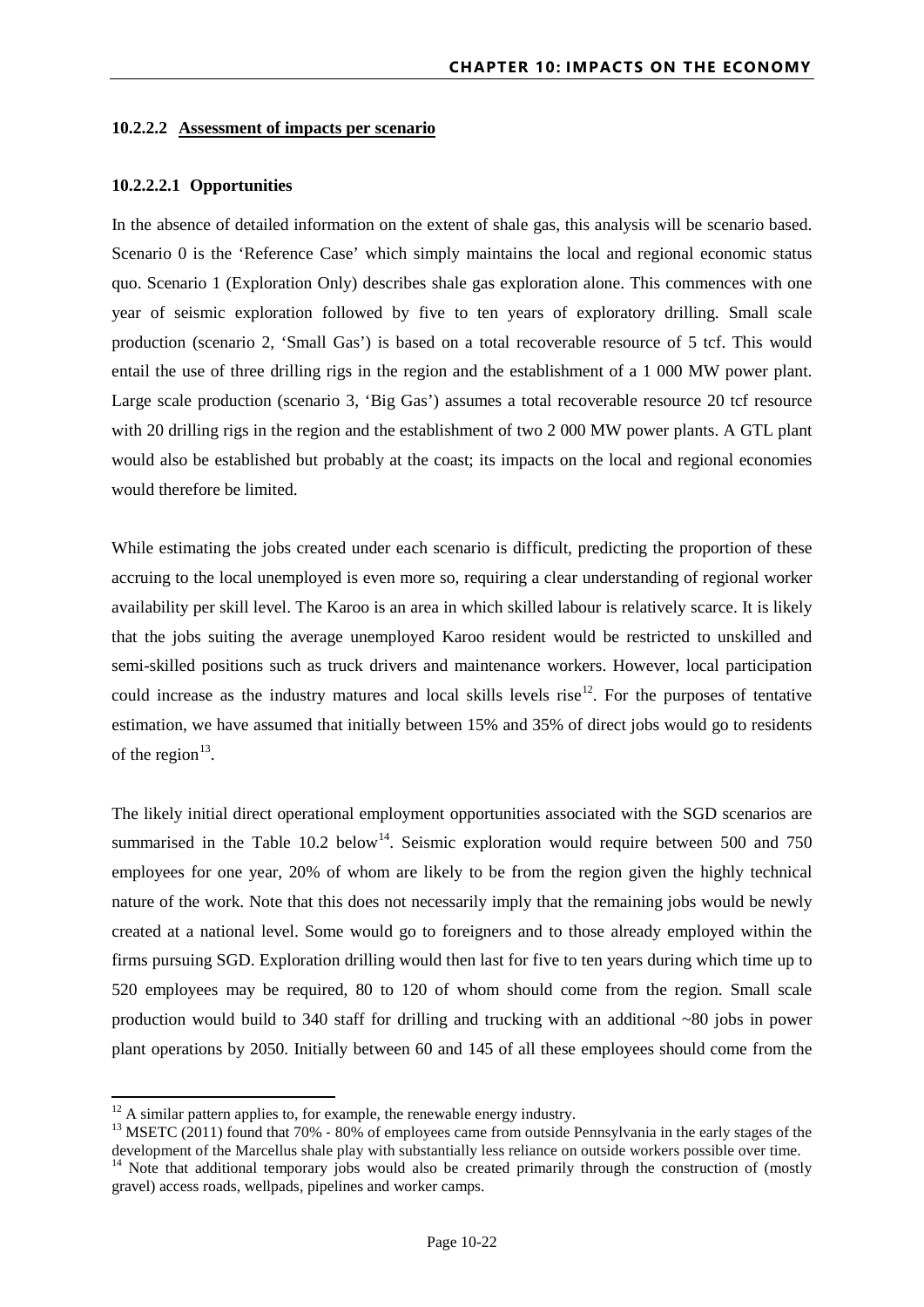region. Large scale production would build to 2 275 staff for drilling and trucking with an additional 300 people being required to operate the power plants by 2050. Initially between 390 and 900 of all these operational employees could come from the region.

<span id="page-23-0"></span>

|                                                                 | <b>Seismic</b><br>exploration | <b>Exploration</b><br>and appraisal<br>drilling                  | <b>Small-scale</b><br>production<br>('Small Gas')                                                | Large-scale<br>production<br>('Big Gas')                                                                  |
|-----------------------------------------------------------------|-------------------------------|------------------------------------------------------------------|--------------------------------------------------------------------------------------------------|-----------------------------------------------------------------------------------------------------------|
| Size or recoverable reserve (tcf)                               | N/A                           |                                                                  | 5                                                                                                | 20                                                                                                        |
| Use of gas resource                                             | N/A                           | Potential<br>movable<br>modular power<br>plants (1-2 MW<br>each) | One 1 000 MW<br>combined<br>cycle gas<br>turbine<br>(CCGT) power<br>station in the<br>study area | Two 2 000 MW<br>CCGT power<br>stations in the<br>study area and a<br>65 000 bpd GTL<br>plant at the coast |
| Duration of activity (years)                                    | 1                             | 5 to 10                                                          | 35 minimum                                                                                       | 35 minimum                                                                                                |
| Number of rigs/areas                                            | 5                             | 5                                                                | 3                                                                                                | 20                                                                                                        |
| Jobs per rig/area                                               | 100 to 150                    | 100                                                              | 100                                                                                              | 100                                                                                                       |
| Exploration and drilling jobs*                                  | 500 to 750                    | 500                                                              | 300                                                                                              | 2 0 0 0                                                                                                   |
| Transport/trucking jobs**                                       | N/A                           | 20                                                               | 40                                                                                               | 275                                                                                                       |
| Power station jobs (by 2050)***                                 | $\theta$                      | $\Omega$                                                         | 80                                                                                               | 300                                                                                                       |
| Total eventual jobs (regardless of<br>where employees are from) | 500 to 750                    | 520                                                              | 420                                                                                              | 2 5 7 5                                                                                                   |
| Initial percentage of employees<br>from within the study area   | 20%                           | 15% to 35%                                                       | 15% to 35%                                                                                       | 15% to 35%                                                                                                |
| Initial number of employees from<br>within the study area       | 100 to 150                    | 80 to 180                                                        | 60 to 145                                                                                        | 390 to 900                                                                                                |

Table 10.2: Preliminary estimate of direct operational employment per SGD scenario.

Total exploration and drilling jobs were sourced from Burns et al. (2016).

\*\* Transport/trucking jobs based on truck trip numbers in Burns et al. (2016) (these are substantially greater for the Big Gas scenario given the larger number of wells), assuming two drivers per truck and two return trips per eight-hour shift.

\*\*\* Power station jobs based on current jobs at larger Eskom power stations which are gas-fired or could be gas-fired such as Ankerlig and Gourikwa.

[Table 10.3](#page-24-0) below provides a comparison of SGD impacts to those associated with the agriculture and tourism sectors in the study area (where data was available from the relevant specialist assessments on these sectors) and with the 14 renewable energy projects in the study areas that have been awarded preferred bidder status<sup>15</sup>. This provides some broad context for potential impacts and shows that, for example, the Small Gas scenario for SGD should result in roughly half the direct jobs expected from the currently approved renewable energy projects while the Big Gas scenario should exceed these jobs by a factor of at least three.

**.** 

<span id="page-23-1"></span><sup>&</sup>lt;sup>15</sup> List of project provided by the CSIR.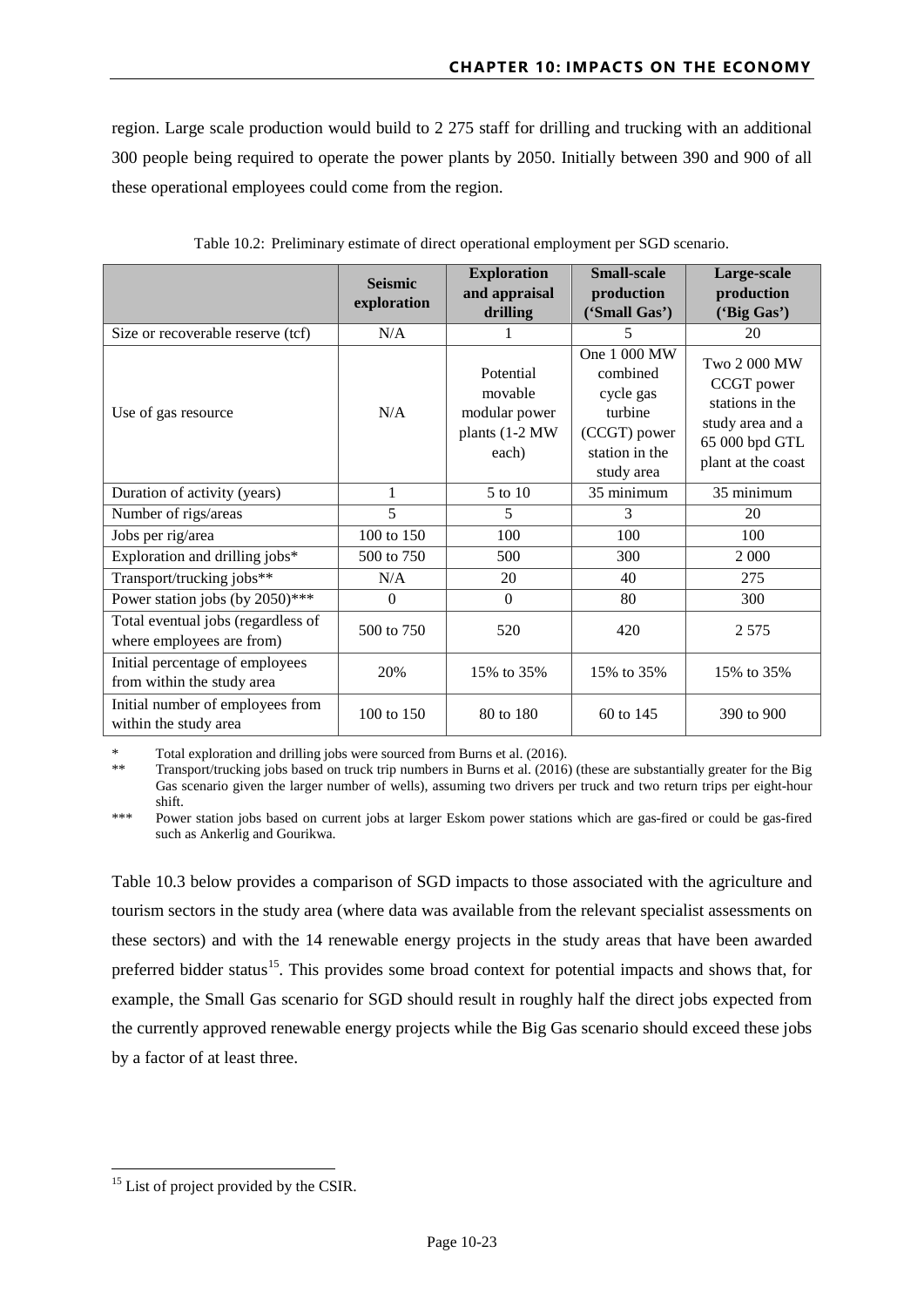<span id="page-24-0"></span>

| Sector or project              | Direct operational jobs for people<br>within the study area                                                | <b>Broad indicators of economic value within</b><br>the study area                                                                                   |  |  |
|--------------------------------|------------------------------------------------------------------------------------------------------------|------------------------------------------------------------------------------------------------------------------------------------------------------|--|--|
| Agriculture*                   | Not estimated in the Agricultural<br>Specialist Assessment                                                 | Total Gross Farm Income (GFI) of R 5.006<br>billion/yr. Contribution of activities directly<br>related to hunting equalling $R$ 189 million/yr       |  |  |
| Tourism*                       | 10 100 to 16 400 jobs                                                                                      | R 2.3 billion/yr to R 2.7 billion/yr contribution<br>to annual study area GVA                                                                        |  |  |
| <b>SGD</b>                     | Initially 60 to 145 for the Small<br>Gas scenario or 390 to 900 for the<br>Big Gas scenario                | R 3.5 billion/yr to R 7 billion/yr turnover for the<br>Small Gas scenario or R 14 billion/yr to R 28<br>billion/yr turnover for the Big Gas scenario |  |  |
| Renewable energy<br>projects** | Initially 115 to 270 assuming that<br>the portion of jobs that go to local<br>residents is same as for SGD | R 3.75 billion/yr to R 4.75 billion/yr turnover                                                                                                      |  |  |

Table 10.3: Preliminary estimate of direct operational employment per SGD scenario.

\* Sourced from respective specialist assessment where available (Oettle et al., 2016 and Toerien et al., 2016).<br>\*\* Jobs estimates based on capacity (totalling 1.500 MW) of 14 preferred bidders/projects approved for the

Jobs estimates based on capacity (totalling 1 500 MW) of 14 preferred bidders/projects approved for the study area under the REIPPPP multiplied by jobs/MW averages for wind and solar power projects contained in the 'Green Jobs' report (Maia et al.,2011). Turnover estimates based on capacity per project multiplied by capacity factors for wind and solar published by NERSA and by contract prices per bidding round published by DoE.

Indirect and induced impacts would also flow from expenditure by shale gas developers and their employees in the region. Existing firms would benefit from gas sector workers' buying power, and new businesses such as convenience stores would probably be established if demand rose. The modelling options commonly used for their estimation, such as I-O models, are not satisfactory for reasons already outlined. Their modelling and estimation is also beyond the scope of this scientific assessment and not a pre-requisite for the generation of management and mitigation options. Based on *ex-post* job multiplier evidence from the US, it should not become a foregone conclusion that indirect and induced impacts in terms of jobs within the region would reach the same level as direct impacts. Note that the comparative scale and complexity of production is also a key issue here. In the US there is a large and well established oil and gas services sector which tends to support higher multipliers. It stands to reason that similar results should only be expected in South Africa if a viable local industry emerges over time. This would represent a potentially substantial opportunity dependent on factors such as the willingness of industry players to foster local enterprise development, entrepreneurial responses and the formation of clusters that expand value-chains.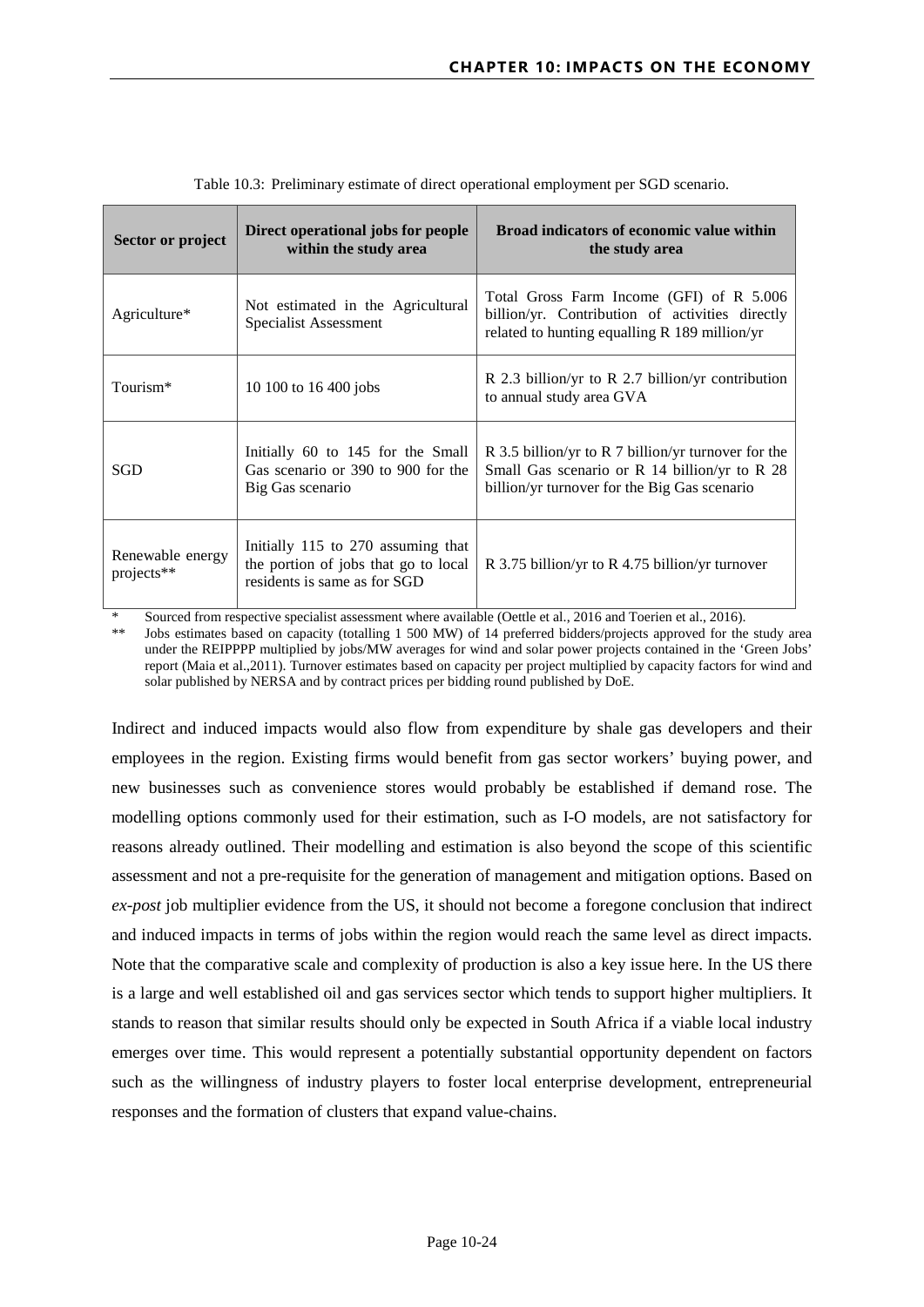The regional economy would also benefit from the diversification associated with the introduction of a new industry. This should increase its overall resilience in the event of external shocks to the existing sectors that drive the economy such as agriculture and tourism. Opportunities in this regard would be more pronounced for the Big Gas scenario relative to the Small Gas scenario.

#### **10.2.2.2.2 Risk of crowding out, boom and bust cycles**

Under the Small Gas scenario, the low to moderate level of activity and associated demand for workers and other inputs would limit the risk of localised rises in input prices. Large scale production would result in moderate to high levels of activity and demand which would increase the risk of localised input price rises. It is not, however, possible at this stage to predict confidently whether these would in fact occur and to what degree much less to predict whether they would be severe enough to crowd out other sectors. The evidence from the US indicates relatively limited risks or at least no clear evidence of serious problems in this regard.

At the level of principle, the risks in the Karoo are likely to be similarly low, albeit for different reasons. The first is that local enterprises are unlikely to be 'crowded out'. That is to say, the prices of inputs including labour, interest rates, fuel prices etc., are unlikely to increase. There is extensive local unemployment of land and labour, and local enterprises use little of the physical capital required by the gas industry. The exception to this is water, a resource in short supply in the Karoo, and one that constrains the operations of farmers in the area. An important proviso is therefore that SGD does not seriously compete with local water users, or pollute local supplies. With regard to water availability in the US, Wang and Krupnick (2013) point out that there has generally been adequate water for SGD, but that in some areas water shortages are a growing concern.

In labour markets, the national agricultural minimum wage is generally above the local Karoo market clearing wage. Exploration or small scale production is therefore unlikely to impact on local workers' wages. The Big Gas scenario may introduce limited upward pressure on local wages. In capital markets crowding out is precluded by institutional factors. South Africa's interest rates are set as a policy instrument in Pretoria and are effectively unrelated to local conditions of money demand and supply in the Karoo. It is also worth bearing in mind that gas extraction and associated activity should be spread over a relatively long period of time (e.g. the power stations would only be established by 2050) giving time for other sectors to adjust.

With the exception of water, the points raised above relate to changes in relative prices that might advantage one sector over another. These 'pecuniary externalities' are characteristics of a market economy and even if they existed would not necessarily be signs of market failure. Physical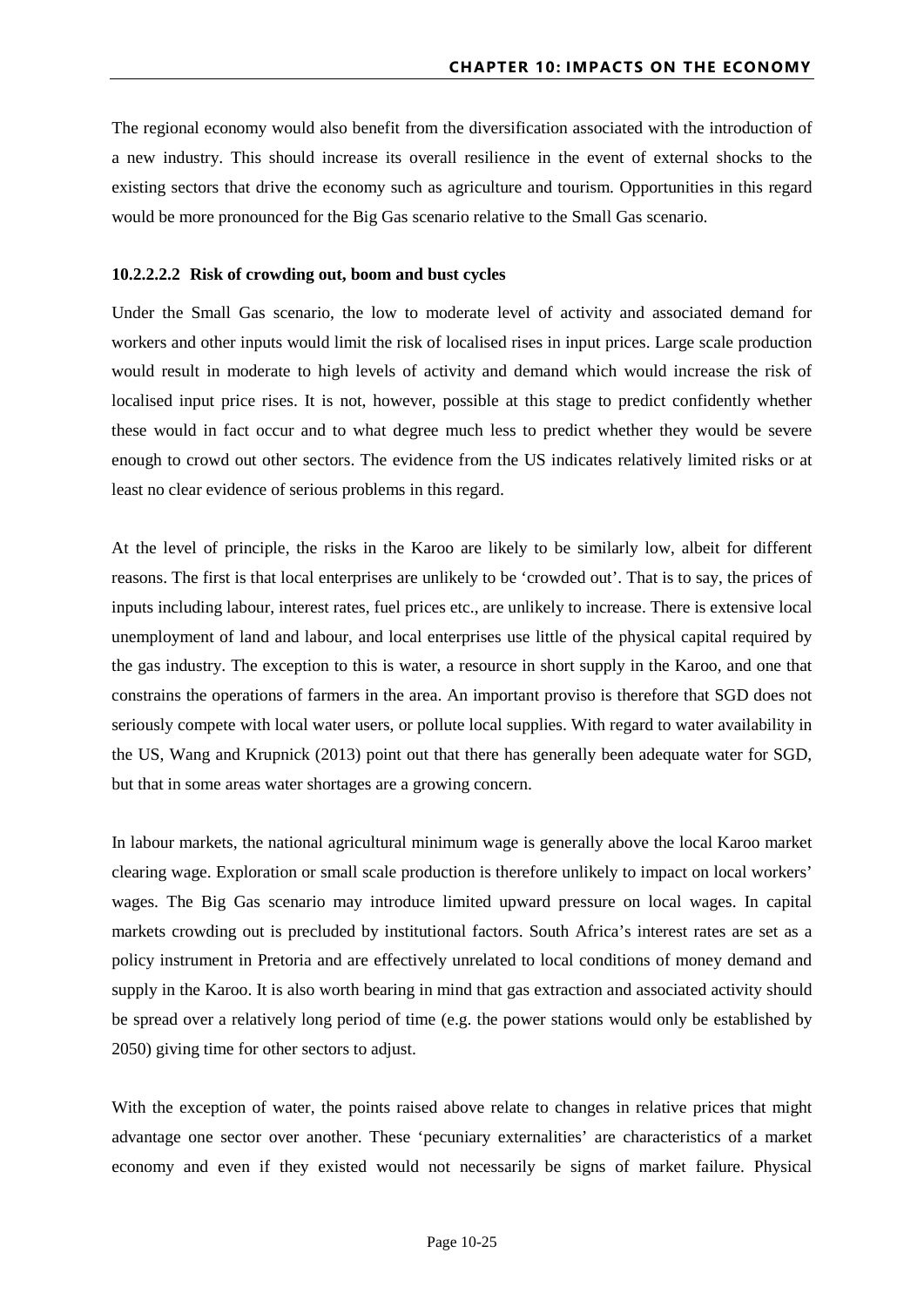externalities, in which an industry imposes technical or physical costs on others, are a more serious problem. Their assessment and recommendations for their mitigation are the responsibility of much of the other specialist studies forming part of this scientific assessment (see assessment of risks on water resources (Hobbs et al., 2016), ecology (Holness et al., 2016), visual quality (Oberholzer et al., 2016), noise (Wade et al., 2016), air pollution (Winkler et al., 2016), agriculture (Oettle et al., 2016), tourism (Toerien et al., 2016), and infrastructure (Van Huyssteen et al., 2016)). Whether these externalities would be sufficient post mitigation to adversely impact the commerce of the central Karoo would clearly depend on their likely severity.

With regard to the potential for boom and bust cycles, the Small Gas scenario would entail minimal risks regionally and locally particularly as this scenario assumes that power generation would be the only use of the gas produced and is likely to be associated with a long term contractual arrangement ensuring a relatively steady demand. The Big Gas scenario may bring slightly higher risks since roughly half of the gas produced would go to a GTL plant (with the rest being used for power generation). Risks are only likely, however, in the absence of longer term contract for local gas to supply the GTL plant, which is considered unlikely, and if local gas prices consistently exceed those for gas that could be shipped to the GTL plant.

#### <span id="page-26-0"></span>**10.2.2.3 Options for mitigation or benefit enhancement**

An important objective should be the maximisation of the local and regional benefits associated with gas extraction. Procurement processes, hiring and training of staff and local socio-economic development initiatives/projects should act as a departure points in this regard. Key focus areas should include:

- 1. Targets for use of local labour should be based on the needs of the applicant, the availability of existing skills, and numbers of suitable persons willing to undergo training. Worker training in local communities should be encouraged.
- 2. Local sub-contractors and suppliers should be used where possible and those from outside the study area that tender for work should also be required to meet targets for how many locals are given employment. Enterprise development at a local level should also be required particularly for less technical service requirements such as catering, laundry, transport, etc. Local supplier databases would be valuable in identifying potential suppliers and service providers to SGD.
- 3. Mechanisms to facilitate local and regional project ownership or shareholding should be explored whilst also taking the interests of existing shareholders in development companies into account.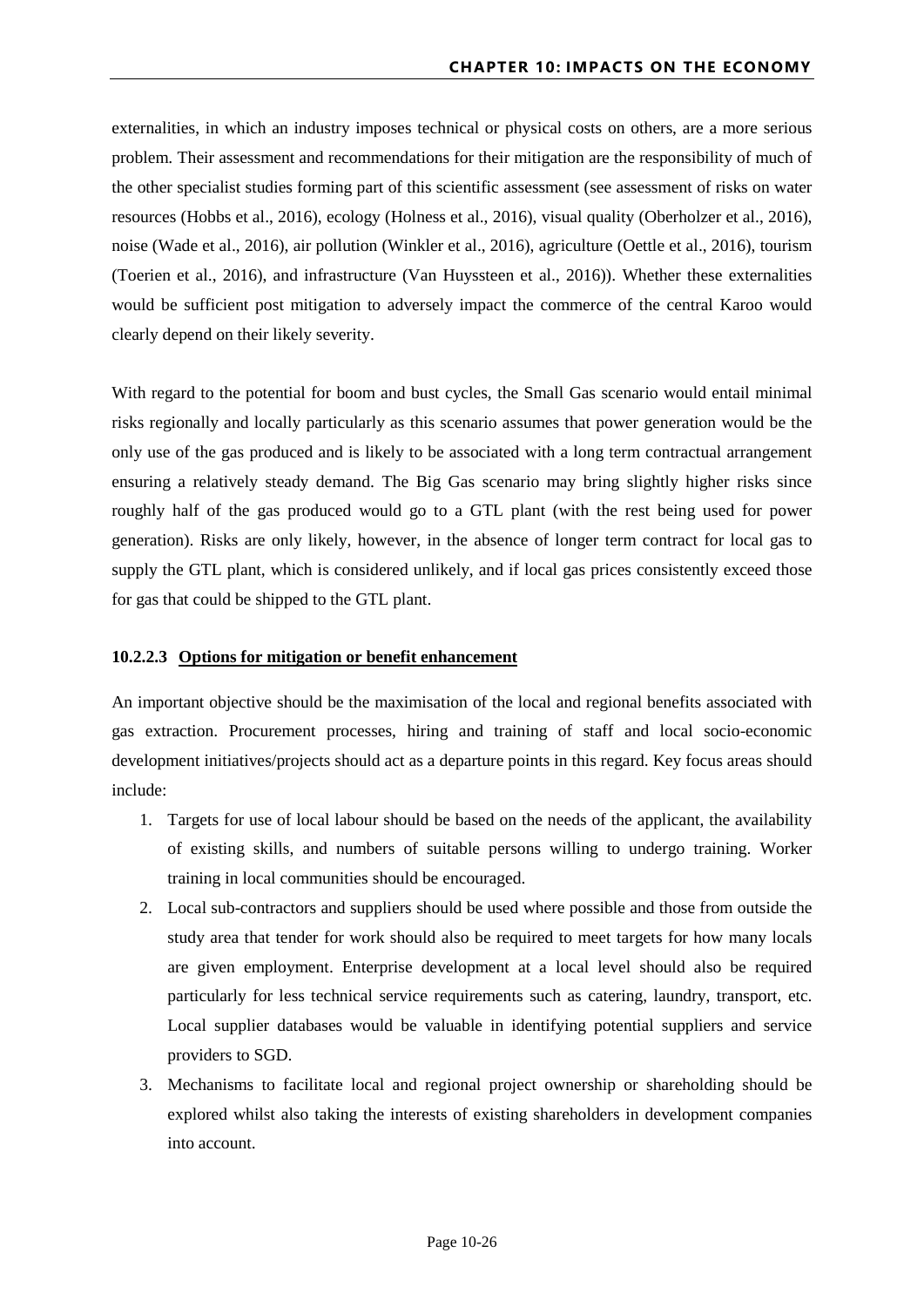- 4. Applicable empowerment targets should apply to ownership/shareholding, employment and procurement as per national legislation.
- 5. Developers should be required to enhance local community benefits with a focus on wellconceived socio-economic development projects that are clearly aligned with local needs as outlined in the Integrated Development Plans (IDPs) of local municipalities.

The process of devising specific requirements to govern local and regional benefit enhancement by developers should use existing Department of Mineral Resources (DMR) Social and Labour Plan (SLP) requirements which apply to the mining industry as a starting point. The mandatory requirements which apply to energy project developers under the DoE's IPP Procurement Programme should also be used for guidance as they are arguably superior to SLP requirements in some respects. These requirements set minimum requirements and target levels for such issues as local ownership, employment, procurement, enterprise development, socio-economic development contributions. The process of deciding on appropriate benefit enhancement measures should be as transparent and collaborative as possible involving local communities and municipalities.

There would be limited scope for mitigating the impacts of localised price rises should they arise albeit this is not considered particularly likely. Neither gas developers nor the authorities have the tools to exert much control over the prices of inputs not that such control would necessarily be desirable in a market economy. Among other potentials for distortion, fairness is likely to become an issue. For example, it would be difficult to ensure that wages in the agricultural sector remain low without infringing on the rights of agricultural workers whilst favouring farm owners.

If large scale production were to begin, mitigating the impacts of any potential collapse in gas prices would be particularly challenging. These would be associated with significant withdrawals of spending and employee layoffs. For employees, as in the case of the mining industry, some relief should come from focused programmes to re-skill workers for the time when development activity either decreases substantially or stops altogether. These are, however, likely to only really be effective if contractions in the industry can be anticipated far enough in advance; a difficult task for SGD based on experience in the US. Minimising impacts on suppliers and sub-contractors should focus on notifying them as soon as it is clear that purchases from them are like to decrease or cease altogether. This would not soften the blow of losing an income stream, but would at least allow for some level of planning which could be particularly important for smaller suppliers.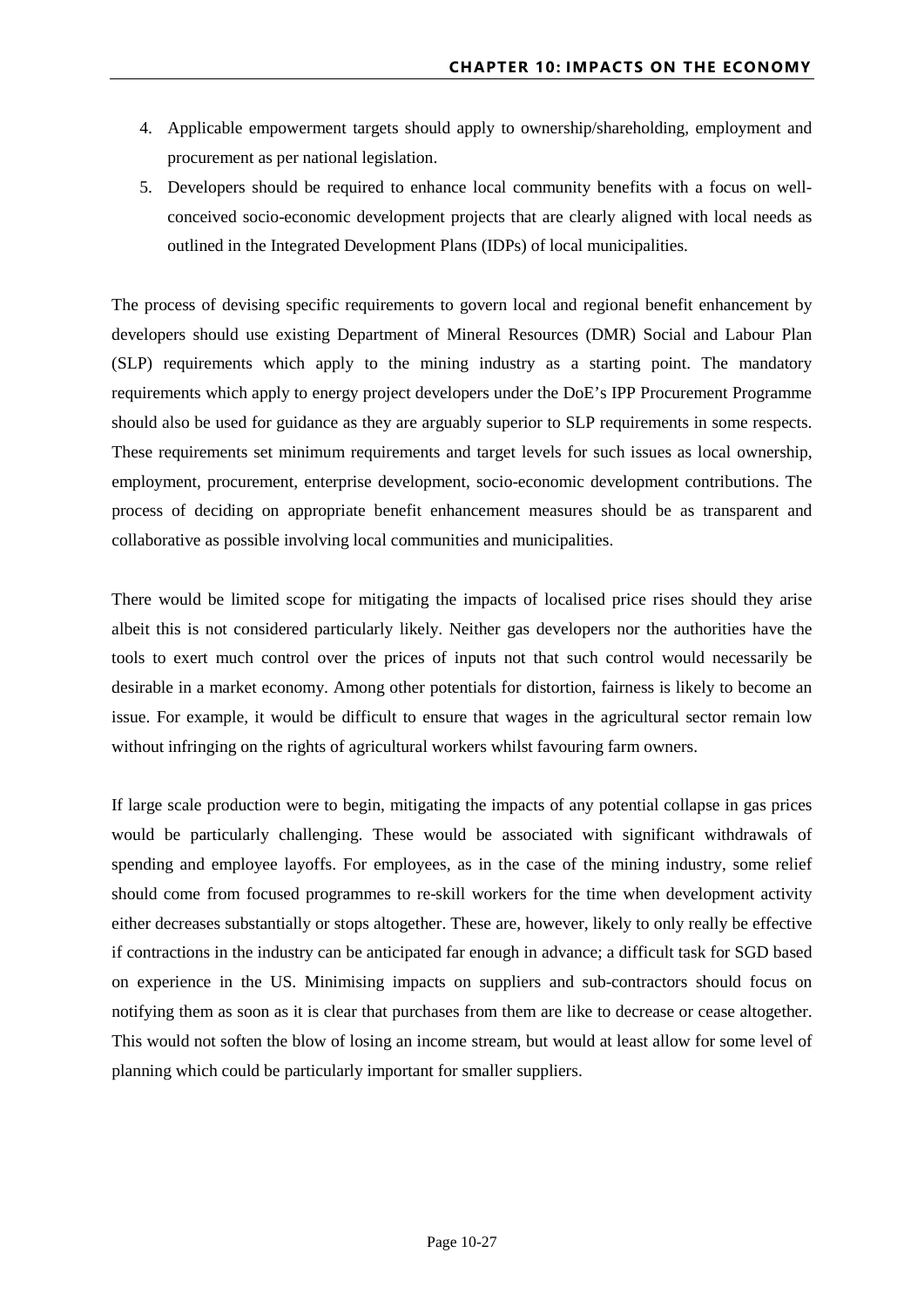#### <span id="page-28-0"></span>*10.2.3 Environmental costs and public finances*

#### <span id="page-28-1"></span>**10.2.3.1 Description of the impact**

SGD has the potential to result in externalities which local and regional authorities and especially municipalities will be expected to deal with. Among others, these include strain on road, water, and other infrastructure. In common with other extractive industries, the eventual finite nature of the resource extraction process and the potential for boom and bust cycles to materialise in sparsely populated areas are key drivers in this regard. Unless carefully managed, externalities have the potential to pose significant budgetary challenges to local authorities and public finance in general. The nature of these challenges along with management solutions worth investigating further are the subject of this section. A more extensive review of the nature of externality risks to local municipalities are being covered in other specialist studies especially the study dealing with Impacts on Land, Infrastructure and Settlement Development (Van Huyssteen et al., 2016).

#### <span id="page-28-2"></span>**10.2.3.2 Assessment of impacts per scenario**

High intensity localised activities such as SGD often do not necessarily live up to their promise of high levels of local benefits (see Section 10.2.2 for further discussion). There can, however, be substantive local benefits with proper planning based on a thorough understanding of the revenue and income distributional character of the shale gas industry (Christopherson & Rightor, 2011). In the case of South Africa, local areas with no previous oil and gas industry experience could face significant inflows of capital (in its different forms) followed by outflows until infrastructure demands and skills requirements are settled. Some towns are likely to experience booms under the Big Gas scenario which could push up the prices of retail services, housing and rentals (Weinstein, 2014). There is also a risk that locals may leave or be displaced by workers from outside local areas. It is not anticipated that the core towns where most of the SGD could be concentrated will have numerous workers with the high and medium level skills required by the new industry at least initially. These will have to be brought in thereby increasing demands on housing and other services. Since much of this workforce would not be permanent, they could introduce a hollowing out effect on towns during a bust period or once SGD ceases. Some shale workers may well stay but those with highly specialised skills are more likely to leave.

There are essentially three key challenges for municipalities: not to overspend and be burdened with stranded infrastructure, being able to smooth out their revenue streams through a boom and bust cycle and finally, ensuring financially sustainability after SGD. They will have to gain experience and understanding of the industry relatively rapidly to overcome these challenges. Eventual impacts will also depend a great deal on the fiscal framework under which a local authority operates. In South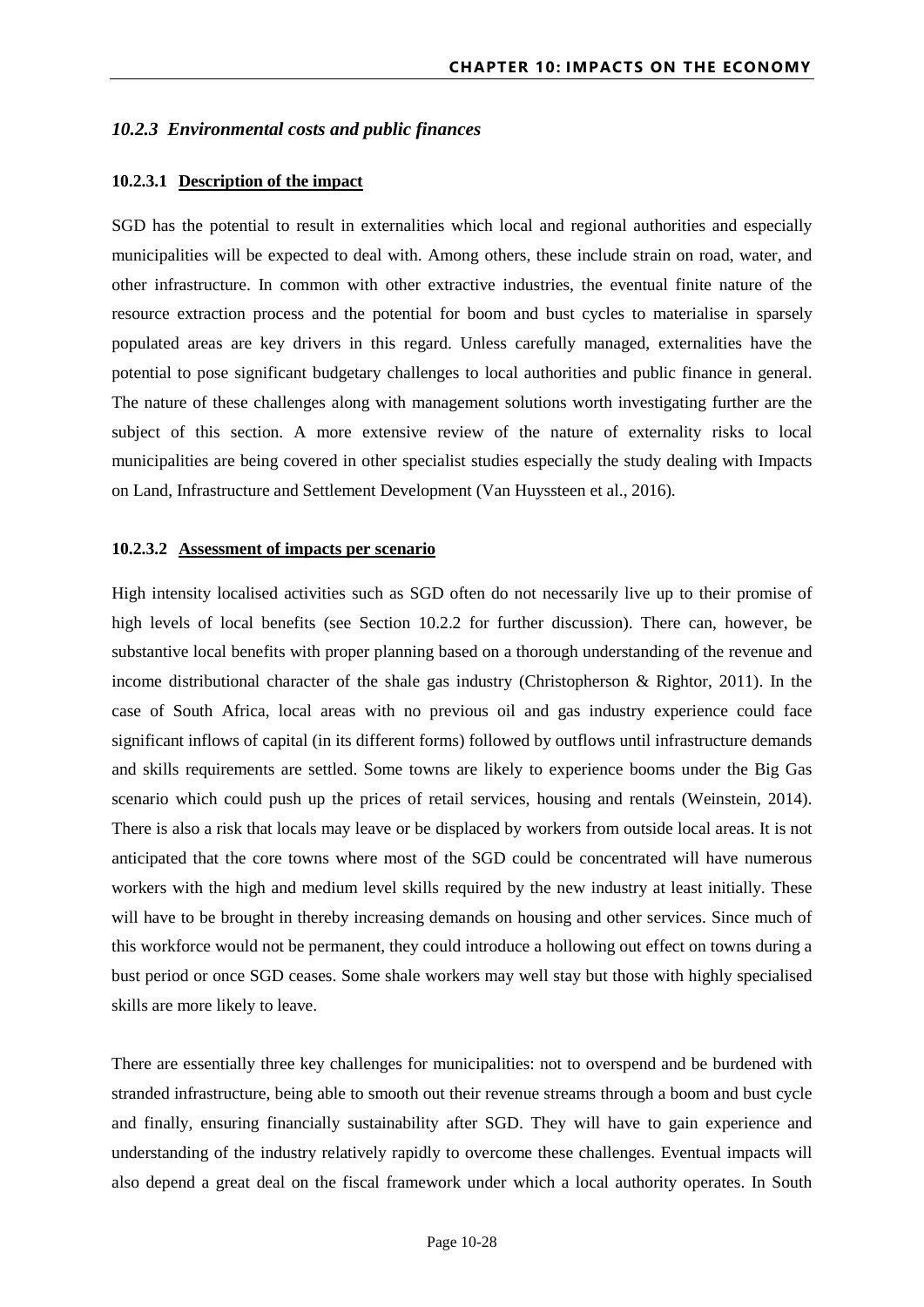Africa this framework is constrained for municipalities so localised benefits from shale gas can be limited if most revenues flow back into the national coffers and insufficient allocations are made to the impacted authority that has to bear the costs of the full SGD and production cycle.

Towns can grow rapidly and suddenly find themselves having to make additional allocations for infrastructure and the provision of social services that are hard to anticipate as they are linked to the uncertain pace of SGD. Municipalities in any case cannot raise special taxes and levies without national approval. South Africa's municipal finances have some level of decentralisation but are severely restricted by the provisions of the Municipal Finances Management Act (MFMA). A review of the Auditor General reports on the state of finances in many of the areas in which SGD is to be undertaken does not paint a pretty picture<sup>[16](#page-29-0)</sup>. They describe a situation of limited revenue creation options, persistent lack of clean audits and the general incapacity to account for properly or demonstrate that funds received can be well managed. Municipalities falling under the Northern and Eastern Cape tended to do less well versus those in the Western Cape. Poorly functioning municipalities with little prospect of viable future revenues streams due to demographics and other reasons area likely to struggle to perform the planning, impact management and controls needed for traffic, waste disposal and other stakeholder concerns. The Auditor General reports also shows that even in well-resourced municipalities issues of accountability, discipline and performance management hamper the smooth running of municipal affairs.

The South African situation contrasts with that of the US where local and state authorities have significantly more scope to raise their own revenues from SGD. Additional revenue comes from severance taxes (a form of production/exploitation tax), impact fees and sales tax to cover expanded fiscal demands, they can additionally request companies to raise road haulage bonds and other measures to deal with any damage that may arise due to SGD. Even with revenue raising options in place, fiscal balancing requires astute forecasting as there is usually a lag between costs that need to be incurred and revenues that can be generated once the industry gets off the ground. Predicting peak and decline phases is challenging and something of an art. Potential difficulties in this regard are highlighted by vigorous and ongoing debates in the US regarding the best revenue raising options and their optimal structuring (e.g. linked to production amounts, well numbers or both).

It is likely that municipalities will face significant stress and friction as SGD expands particularly under the Big Gas scenario. The areas where externality effects are particularly likely to stretch their human and financial resources include the following:

 $\overline{a}$ 

<span id="page-29-0"></span><sup>&</sup>lt;sup>16</sup> See Auditor General report for 2013 and 2014 at:

http://www.agsa.co.za/Documents/Auditreports/MFMA20132014.aspx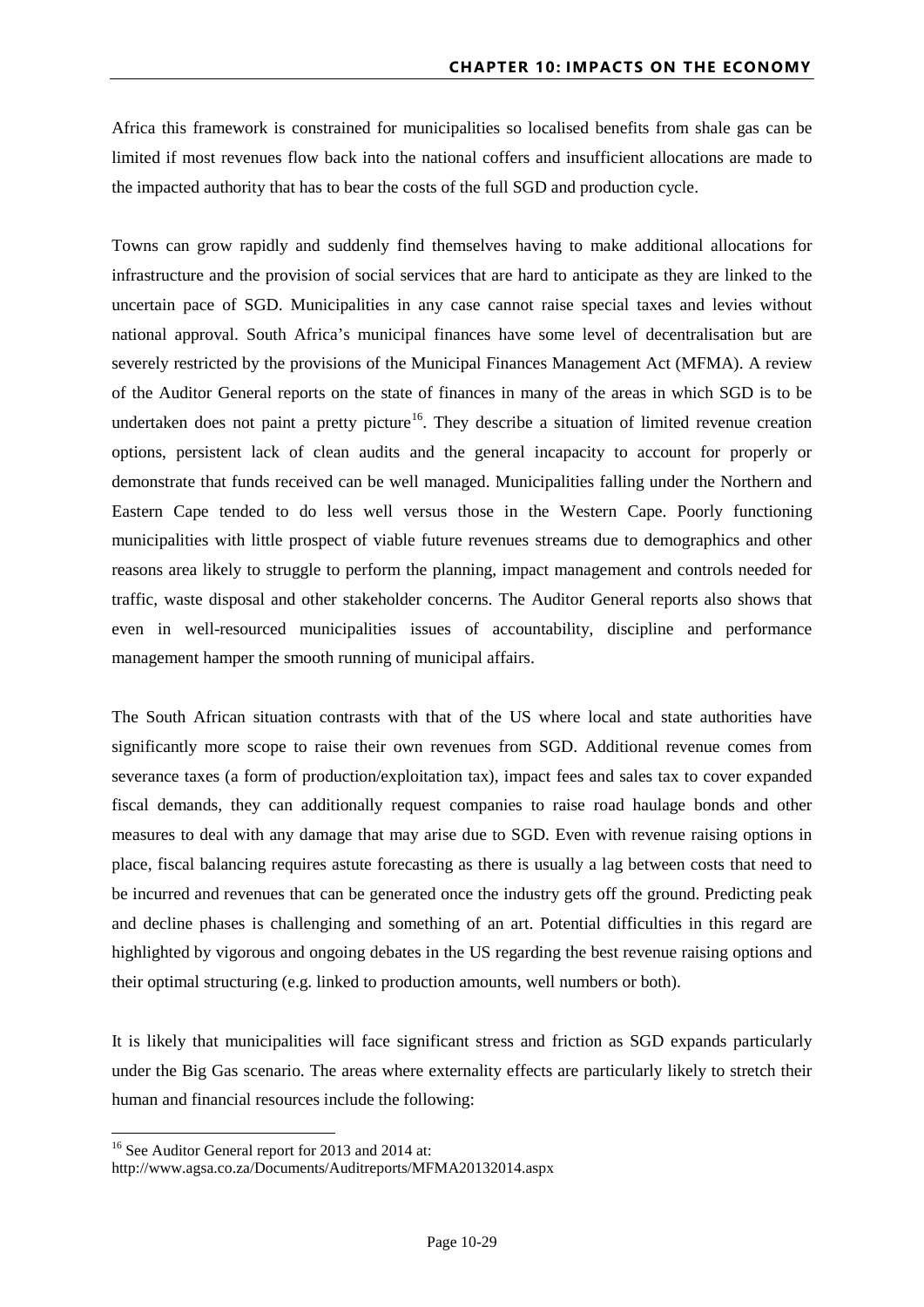- In the early phases of production, municipalities will require additional human and financial resources to accommodate for environmental and other approvals and management needed as exploration and drilling picks up. They may well have to recruit from outside the local workforce to attract the required expertise. Additional capacity needs are likely to emerge in environmental risk management, town planning and zoning and inspectorate. Other additional administrative and staff expansion is also anticipated for policing, public health care, teachers, and emergency services. Furthermore, the attractive salaries generally offered in the oil and gas industry could lead to the loss of municipal staff as they seek more lucrative careers in the shale gas industry. This could increase the wage bill for municipalities if they want to retain or attract the best staff or skills from a very narrow pool of expertise (Christopherson & Rightor,  $2011$ <sup>[17](#page-30-0)</sup>.
- Municipalities are likely to have to face a major challenge from road haulage as trucks and other vehicles are needed to take equipment, gas (if there are no pipelines) and waste water for disposal. Distinctions must be made between drill site access roads which will be built and maintained by developers versus public roads. Experience elsewhere shows that the costs of road infrastructure damage accrue mostly to local and regional authorities and tend to grow as a recurrent expenditure on already tight municipal budgets. For example, Newell and Rhami (2015) found that road damage costs reached around \$ 1 million/mile in some US locations. They also refer to studies that show that road management and repair can be the largest expenditure item on the budget of local municipalities in shale areas. Bear in mind that road infrastructure is a non-exclusive good and unrepaired roads or congestion can impact on other economic activity.
- SGD will increase the demand for water and sewerage services. While some of this expansion is for human needs the rest may well be for dealing with waste water from the fracked wells. Since water from shale gas is a specially declared use under South African law, it has to be disposed of properly either permanently, for purposes of treatment or through recycling. Significant uncertainty surrounds the infrastructure required to manage temporary and longterm waste water disposal or storage in the Karoo. A key question is whether the approach that will need to be taken is a centralised infrastructure model or a decentralised system. These details have to be worked out.
- A further area of concern is dealing with the long-term externality problems associated with abandoned or decommissioned wells. These sites need constant monitoring and will require rehabilitation as well casings and ceilings wear and tear over time. In some instances in the US, long after oil and gas production has been completed, the liability of dealing with gas or

**.** 

<span id="page-30-0"></span><sup>&</sup>lt;sup>17</sup> Some case studies based on the US experience show staff salary costs going up by 30-40%.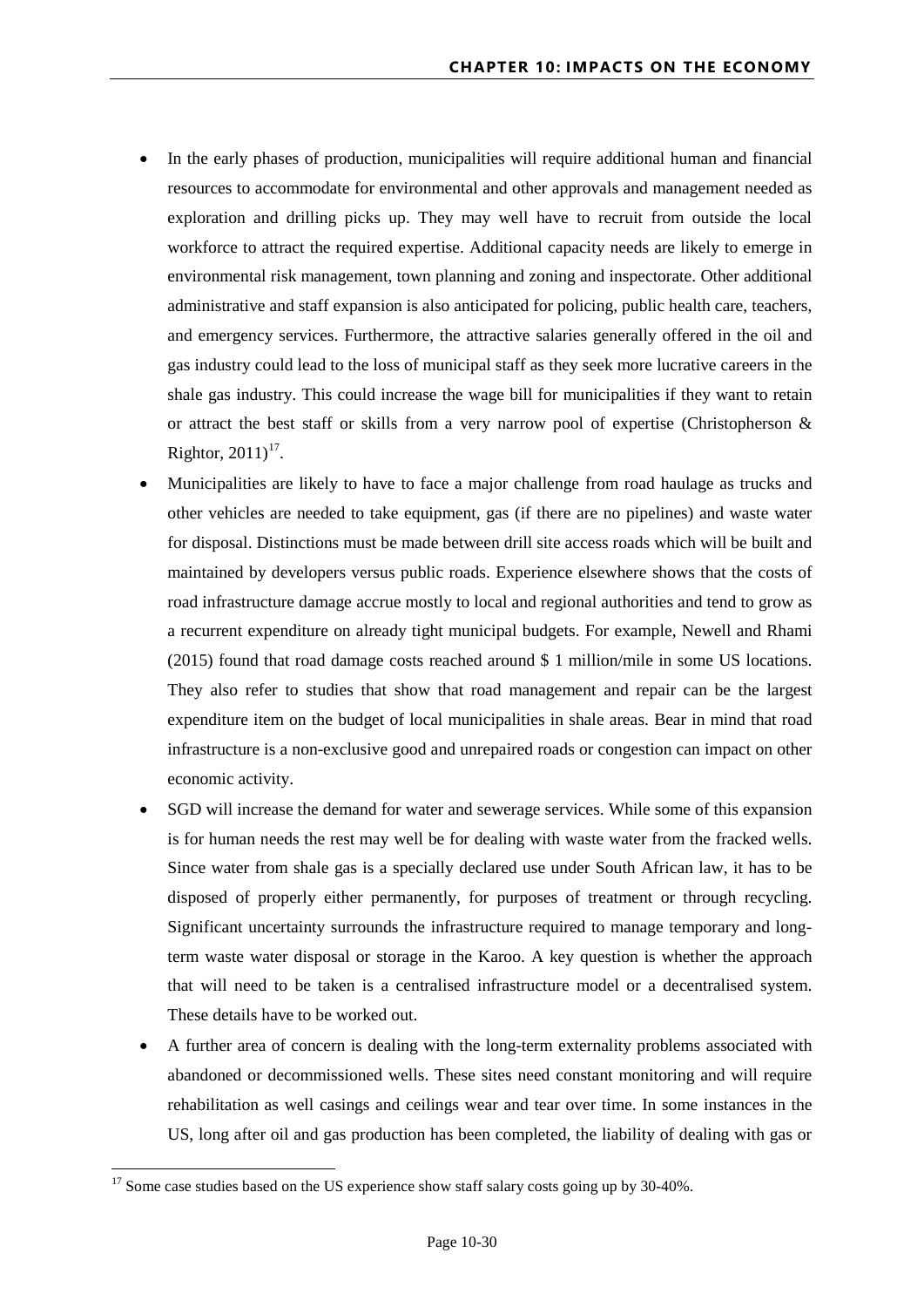polluted water leakages from abandoned wells has become the responsibility of the local authority (Fakir, 2015). Generally, provisions for rehabilitation and closure tend to be inadequate either because the assessment of how much is needed is not done properly or the funds have not been adequately ring-fenced and securely managed (Ingraffea et al., 2014). It is important that this crucial aspect be investigated more closely including whether a special provisions model should be developed for SGD within the existing legal framework that has been established by the National Department of Environmental Affairs (DEA). A wealth of experience regarding the pitfalls associated with making financial provisions for mine closure is also available to learn from (for example, see Van Zyl et al. (2012) and court actions undertaken by the Centre for Environmental Rights in this regard).

#### <span id="page-31-0"></span>**10.2.3.3 Options for mitigation**

The growth in SGD will require impacted local authorities to have increased budgets to meet various demands described above. The exact size of budgetary expansion required will have to be determined. In early phases, staff from other municipalities and even secondments from other countries that have extensive shale gas experience should be considered.

Dealing with road damage will require municipalities to consider special policies and measures such as a levy for road haulage. We recommend that the example of road haulage effects of coal transport to Eskom power plants will be a useful starting point if a model of externality costs is to be developed for shale gas impacts. Local authorities could, for example, consider a haulage bond for each operator or a special road haulage levy. The details of such a scheme will need to be investigated further as much depends on the haulage routes chosen and whether it takes place within a specific target municipality or within the jurisdiction of another local authority or province. Such an investigation will have to take into account scale of impact, revenue stream model and damage mitigation options. If road haulage damage impacts a number of jurisdiction, close co-operation between different municipalities and provincial authorities will have to be established to ensure fair and equitable cost and revenue sharing.

It is recommended that the cost of disposal and treatment of waste water be a private cost rather than a public cost as some of this water will have to be treated potentially for re-use in fracking. Municipalities can then focus on residential and commercial water and sewerage needs. In addition, they will have to increase their capacity to deal with the transport, treatment and disposal of hazardous waste water. These will require both onsite and off-site monitoring and assessment by specialists and inspectorate within the municipalities. Early learning and adoption of administrative and management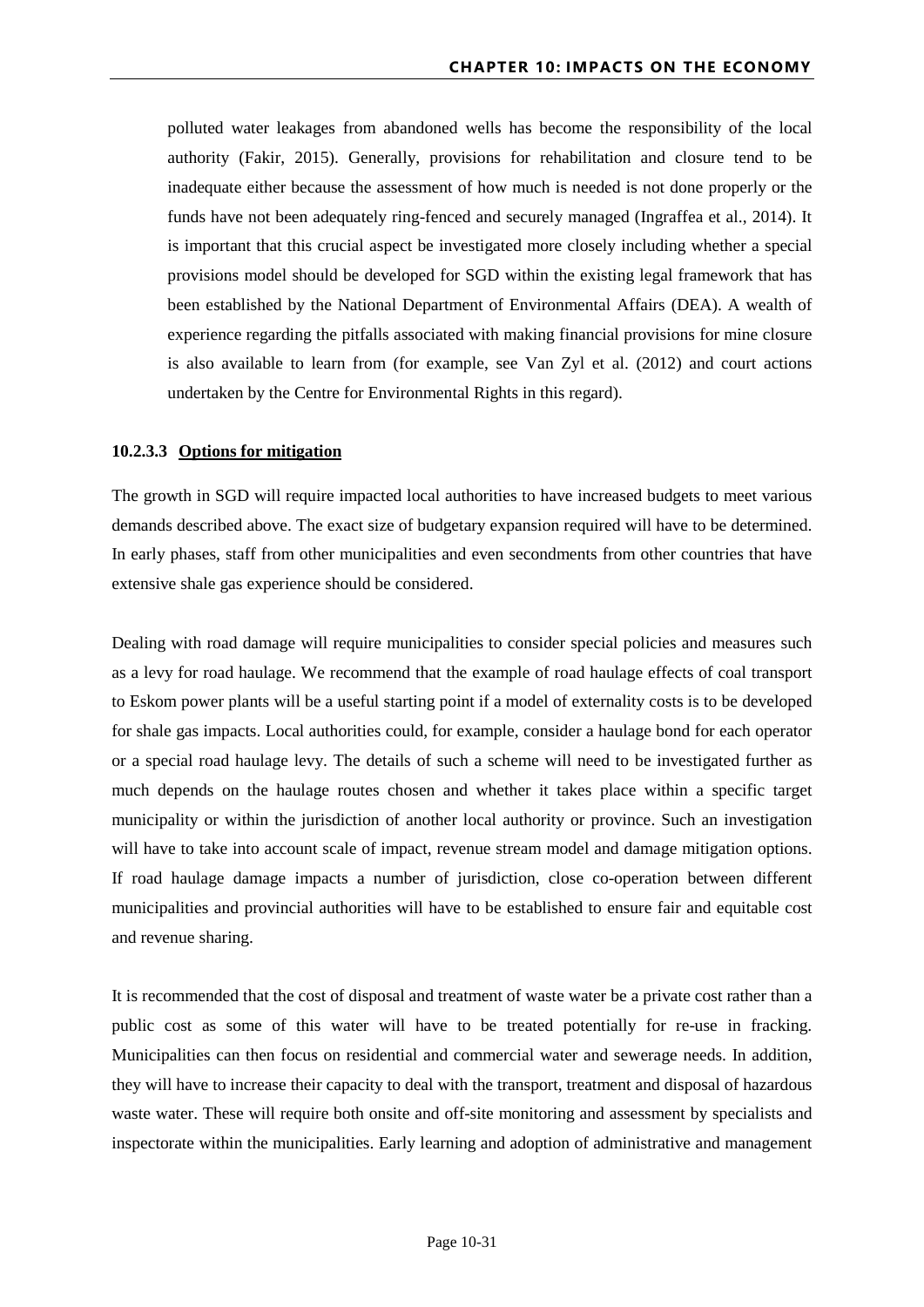approaches to dealing with waste water from fracking will have to be facilitated by national and provincial government (Rahm et al., 2013).

Well abandonment or decommissioning is likely to create long-term externality challenges as well casings; plugs and valves go through a natural wear and tear process. While there is existing miningfocused legislation that enables financial provisions to be set aside for exactly this eventuality, the South African experience in mining shows that funds are too often insufficient and/or not properly secured. Similar experience can be found in other countries such as the US for mining and fracking. We recommend that this be investigated further and an adequate financing and fund review model for abandoned or decommissioned wells be put in place – possibly done jointly be DEA, DMR, DoE and National Treasury and using the amended regulations for financial provisions in mining as a departure point. It will be particularly important that sound mechanisms are put in place to deal with all potential long-term legacy (i.e. latent and residual) risks including those which may remain beyond the ten year period post-closure for which financial provisions must be made in mining. This could, for example, include considering the potential role for industry-wide financial mechanisms that allow for the pooling of risks among producers in order to protect water resources drawing on lessons from the mining industry. A future SGD industry would have the rare opportunity to learn from mining and put such mechanisms in place from the start thereby enhancing the chances of achieving sustainability goals.

It is likely that the One Environmental System (OES) that has been instituted under new National Environmental Management Act (NEMA), Mineral and Petroleum Resources Development Act (MPRDA) and National Water Act (NWA) amendments, will also be applicable to shale gas although the status of the OES is yet to be finalised. The OES attempts to streamline and fast track the environmental authorisation processes so that companies can simultaneously apply for environmental authorisations, mining rights and water rights. Under the OES, the environmental management function will remain with the DMR but will be governed under NEMA (amended in November 2015) and not the MPRDA. The DMR will therefore assess applications based on NEMA and associated regulation and DEA will be the appeal authority with the power to prospectively prohibit and restrict the granting of environmental authorisations.

With specific reference to the new financial provisioning requirements, they are more onerous on companies who are required to be fully compliant with the new legislation by February 2017. They require companies to submit three closure plans (previously two were needed) as follows: (1) An 'ongoing rehabilitation plan' which relates to regular activities during the life of mine; (2) a final rehabilitation plan with rehabilitation details and specifying use of land after closure; and (3) a post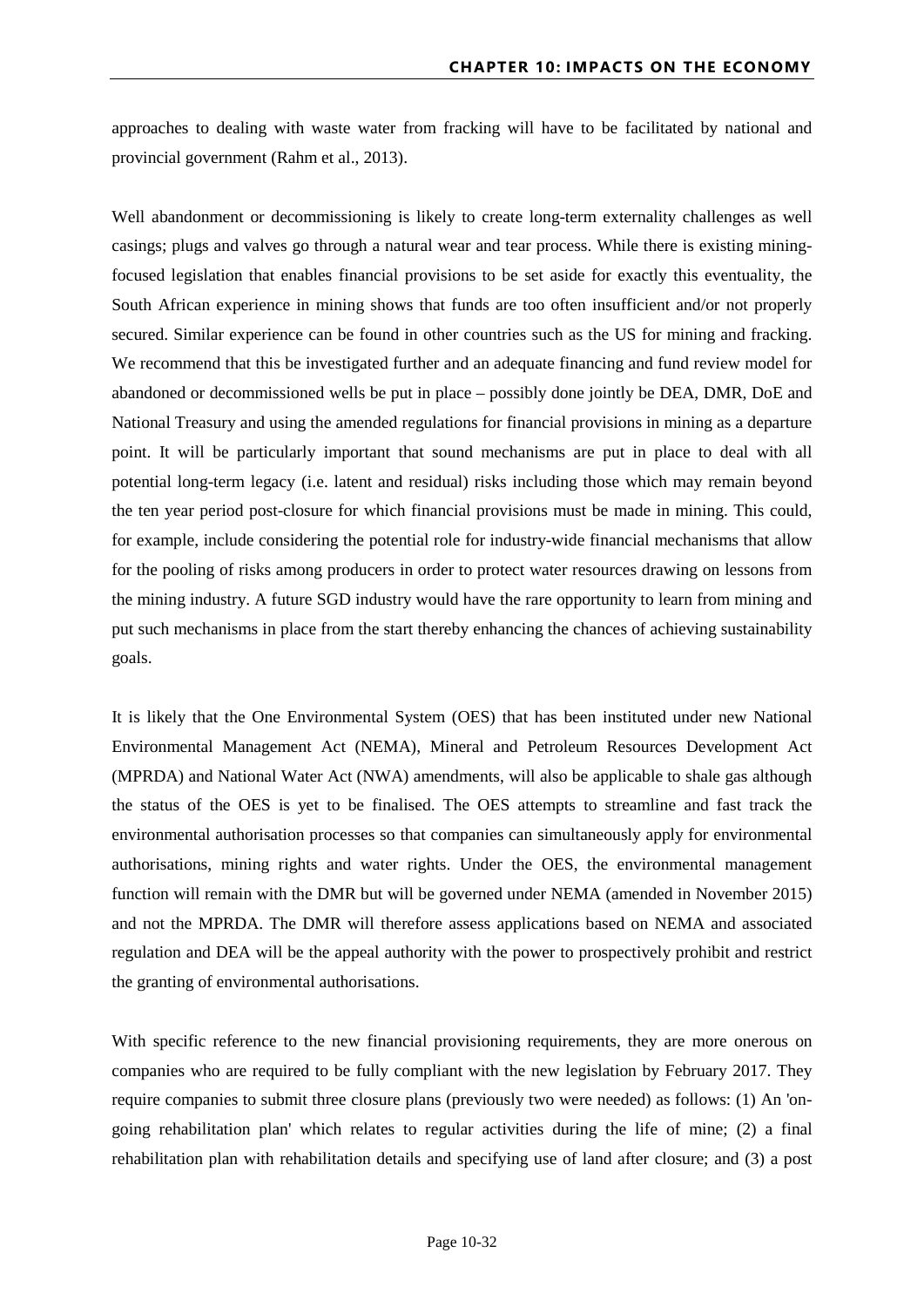closure plan focusing on potentially indefinite post-closure 'latent and residual' environmental impacts recognising that mine liability can continue indefinitely particularly where water treatment is involved.

The new regulations require companies to provide comprehensive itemisation of all the costs associated with annual and final rehabilitation, decommissioning and closure as well as the costs associated with remediating long-term latent or residual impacts (i.e. impacts that may only become visible in the future with a particular emphasis on potential water related threats). A permit or right holder or applicant must calculate and make provision for the availability of sufficient rehabilitation and closure funds, which the DMR Minister must approve. Importantly the regulations specify that, at any point, the funds available for latent and residual effects must be able to cover the actual costs of implementation for at least ten years after closure. Financial provisions can be made through a financial guarantee, a deposit to a specific account administered by the DMR Minister or a combination of both. A trust fund can only be used for the purposes of financial provisions for residual or latent impacts subject to conditions set out in the Act. This marks a change from previous regulation which allowed for a trust to be used for other impacts. The regulations prohibit the deference of "provisioning liability to assets at the mine closure or the mine infrastructure salvage value" and require the verification of registration of a financial institution in the case of a guarantee. In the case of residual or latent impacts, provisions must be ceded to the DMR Minister once a closure certificate has been issued. Companies are further required to review, assess and adjust all financial provisions and the assessment must be audited by an independent auditor. Furthermore, Environmental Management Plans (EMPs) are required to be publically accessible. Companies can be placed under care and maintenance subject to specific requirements and Ministerial approval but cannot operate under care and maintenance for more than five years. Finally, strict liability is imposed for non-compliance. Companies can be fined up to R10 million or their directors can be imprisoned for up to ten years or both.

#### <span id="page-33-0"></span>*10.2.4 Impacts on property values*

#### <span id="page-33-1"></span>**10.2.4.1 Description of the impact**

Property values are driven by fundamentals, some of which may be influenced by SGD, typically including both bio-physical and social effects (e.g. visual impacts, increased noise, and water pollution risk). Values can also be influenced by expectations based on incomplete or incorrect information and by stigma especially in the short and medium-term. The latter is defined by the US Appraisal Institute as "an adverse public perception about a property that is intangible or not directly quantifiable". It tends to emerge particularly when new, unknown, land uses or activities are proposed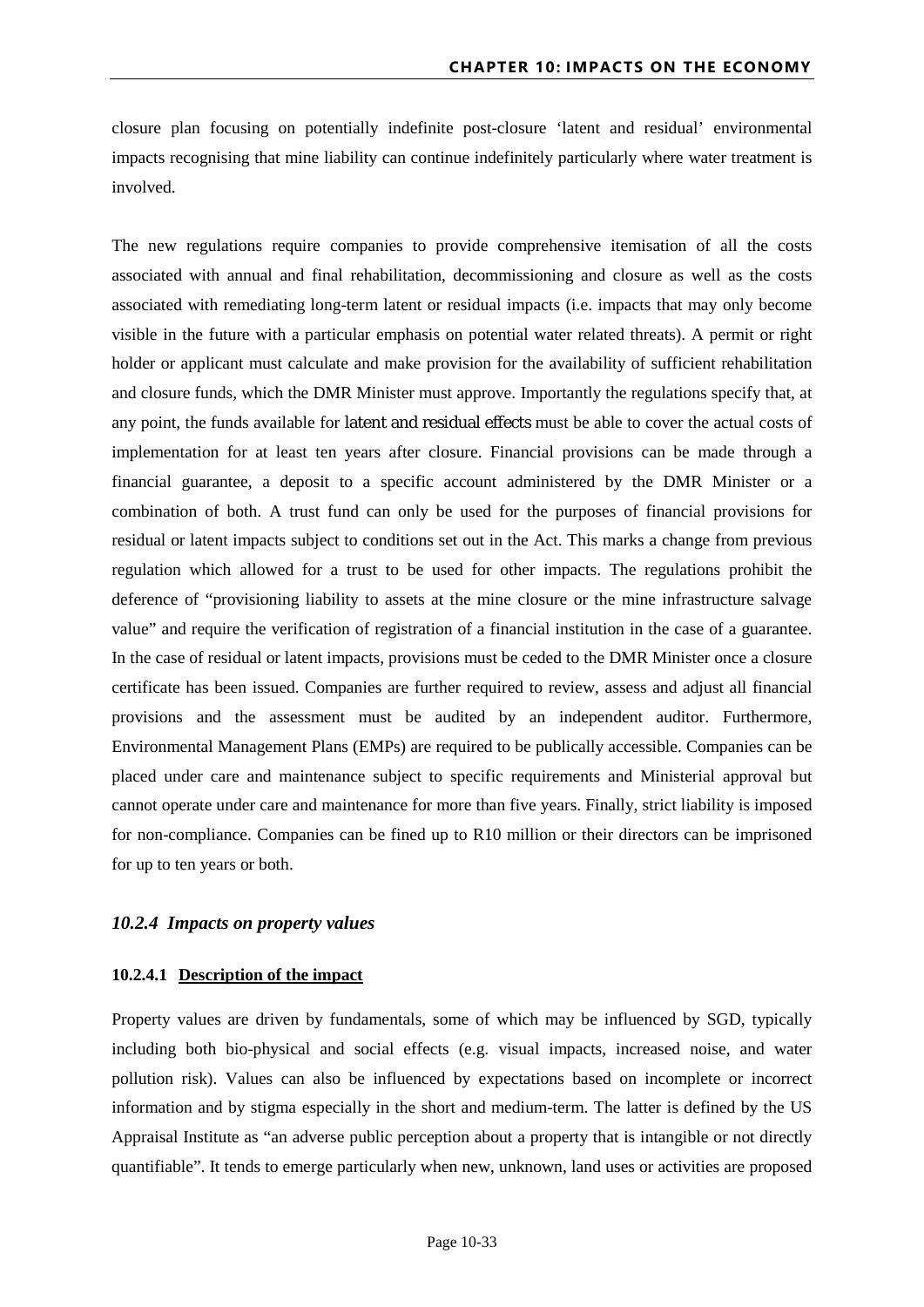that are perceived to be risky or incompatible with the status quo in some way. In most cases it is not possible or very difficult to determine what proportion of negative market responses should be attributed to stigma and what proportion to the real possibility of adverse externalities. The results of research conducted in other countries on the impacts of SGD on property values is a useful point of departure in understanding likely impacts. This research is reviewed in the following section before proceeding with assessment and identification or mitigation measures.

#### **10.2.4.1.1 Review of the literature on the impacts of fracking on property values**

In North America, SGD has often occurred in both sparsely and comparatively densely settled areas with the latter typically experiencing more regular property transactions. Assessments of these sales which tend to be more residential in nature have demonstrated varied outcomes for property values. Wright and Vann (2010) conducted a study using a few different techniques to determine the impact of SGD on residential property values in Flower Mound, Texas. Using the sales comparison method, they found that houses immediately adjacent to well sites with a value greater than \$250,000 could experience a drop in value of between 3% and 14%. This drop was not recorded for houses which were separated from the well site by a buffer, such as trees or structures. Applying price-distance relationship, they estimated that the range of property value decline resulting from the presence of nearby well sites was between 2% and 7%, and that this effect dissipated beyond a distance of 300 to 460 m from well sites. When the authors subjected their findings to statistical analysis they were unable to demonstrate whether well site proximity had a significant impact on property values. This does not imply the absence of impacts, but it is noted that if these were "significant and sizeable" then the analysis should have detected them (Wright and Vann, 2010: 9). Finally, residential estate agents were interviewed all of whom mentioned difficulty in marketing houses whilst drilling rigs were in place but not thereafter. Estate agent interviewees also indicated that, on the whole, market participants tended to over-estimate the impacts of gas wells.

Gopalakrishnan and Klaiber (2013) used a hedonic regression model to quantify the impact of SGD on property values in Washington County, Pennsylvania between 2008 and mid-2010. Their focus was expressly on the period between permitting and commencement of drilling (typically six months), since this is the period when both actual impacts from drilling (noise, visual, etc.) and stigma related impacts (such as media coverage) were greatest. Using a sample size of 3 646 residential houses, they found impacts to be negative and significant, particularly where households were reliant on groundwater, close to major highways and where agriculture was the dominant surrounding land-use. The values of houses that relied on groundwater and were located within 0.75 miles of an active well site decreased by 21.7% with discounts dropping rapidly to 5.6% at a 1 mile distance. It was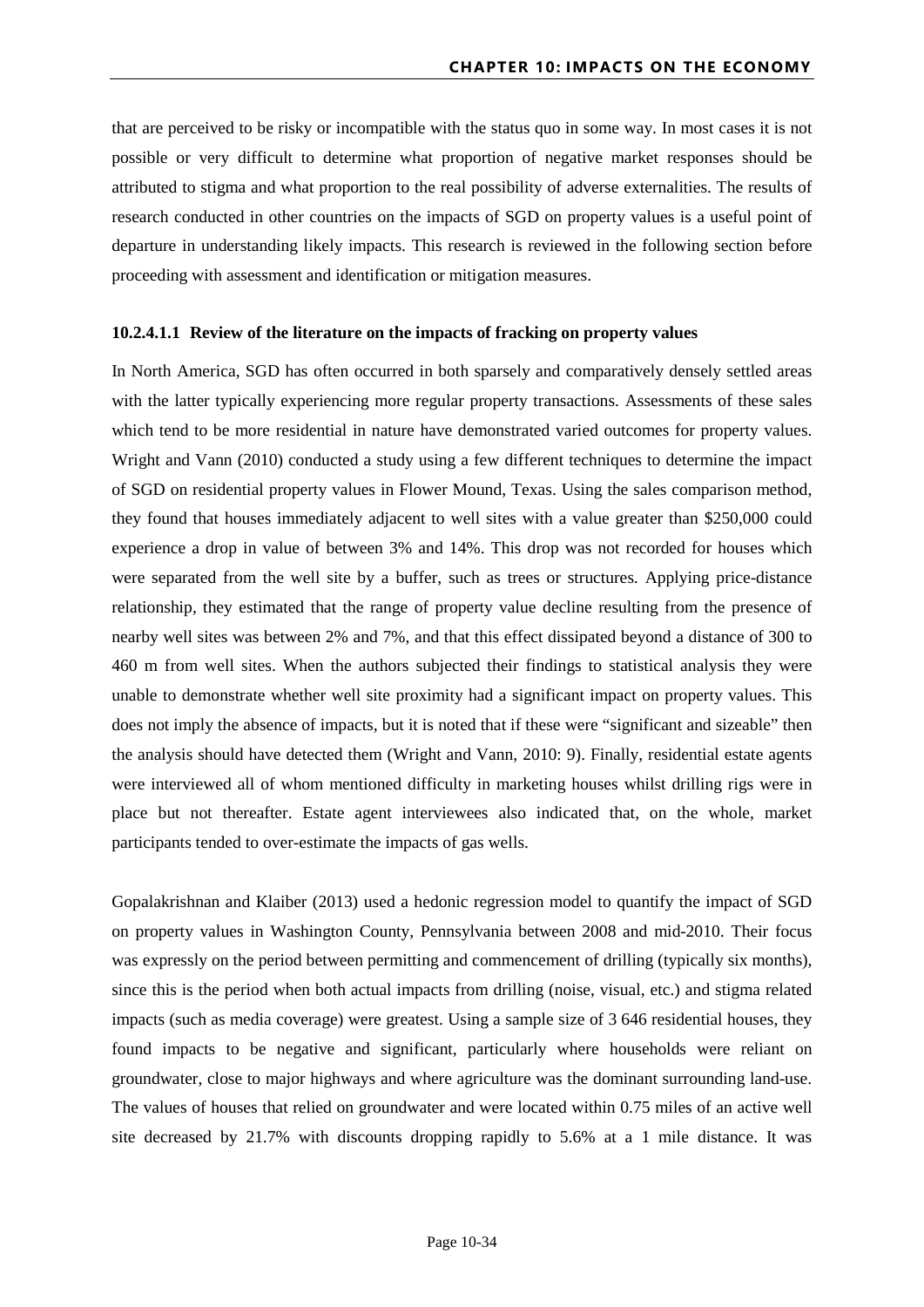suggested that this was probably because the results included value gains to property owners from potential royalties (Gopalakrishnan and Klaiber, 2013).

Kelsey et al. (2012) analysed changes in the values of properties throughout Pennsylvania between 2007 and 2009, using data from the Pennsylvania State Tax Equalisation Board. The period covers the earliest years of development of the Marcellus shale play. This is important to note for two reasons. The period does not cover the most significant period for Marcellus SGD, but given that it does cover an early period it is likely that changes in value reflect the initially high levels of stigma and impacts associated with permitting and drilling. The study's approach is less nuanced than that of hedonic studies and its units of analysis are the county and the municipality. It found that counties which were host to more than 90 wells saw an increase in average property values of 13.8% between 2007 and 2009. Increases in value thus exceeded any negative localised impacts which might have been felt. The authors advocate considering impacts on a case-by case basis, pointing out that a lack of evidence for significant changes to property values in aggregated datasets should not detract from the fact that for certain individual property owners, SGD has had very real impacts, "with direct implications for their economic well-being" (Kelsey et al., 2012: 2).

In a particularly thorough and wide-ranging hedonic study, Muehlenbachs et al. (2015) measured changes in property values throughout Pennsylvania between 1995 and mid-2012. GIS tools were used to establish the number of wells within view of a house at the time of each sale. This provided the authors with a sample of 229 946 residential properties in the vicinity of at least one of 6 260 wellbores (3 167 wellpads) at some point in time during the 16 year period. Results were similar to the Gopalakrishnan and Klaiber (2013) study in that value reductions were found for groundwaterdependent households within a 1 to 1.5 km distance of wellpads. The authors report this reduction to be large and significant, ranging from 9.9% to 16.5%. They note that "although data are not available to measure the impact of actual groundwater contamination, the perception of these risks is large, causing important, negative impacts on groundwater dependent properties near wells." (Muehlenbachs et al., 2015: 29). On the other hand, properties situated in close proximity to wells enjoyed value increases if the households had access to piped water (as opposed to groundwater). The authors suggest that this was due to the expectation that the value of future royalties from these properties would exceed risks. Note also that increases in property values only occurred for properties which were sold more than a year after adjacent wells had been drilled (i.e. after the most significant impacts, from permitting and drilling, had passed) and in cases where wells were not visible from the property. This suggest the possibility that positive impacts from royalty payments do not outweigh the negative impacts of being located near a well in a number of cases (Muehlenbachs et al., 2015). It also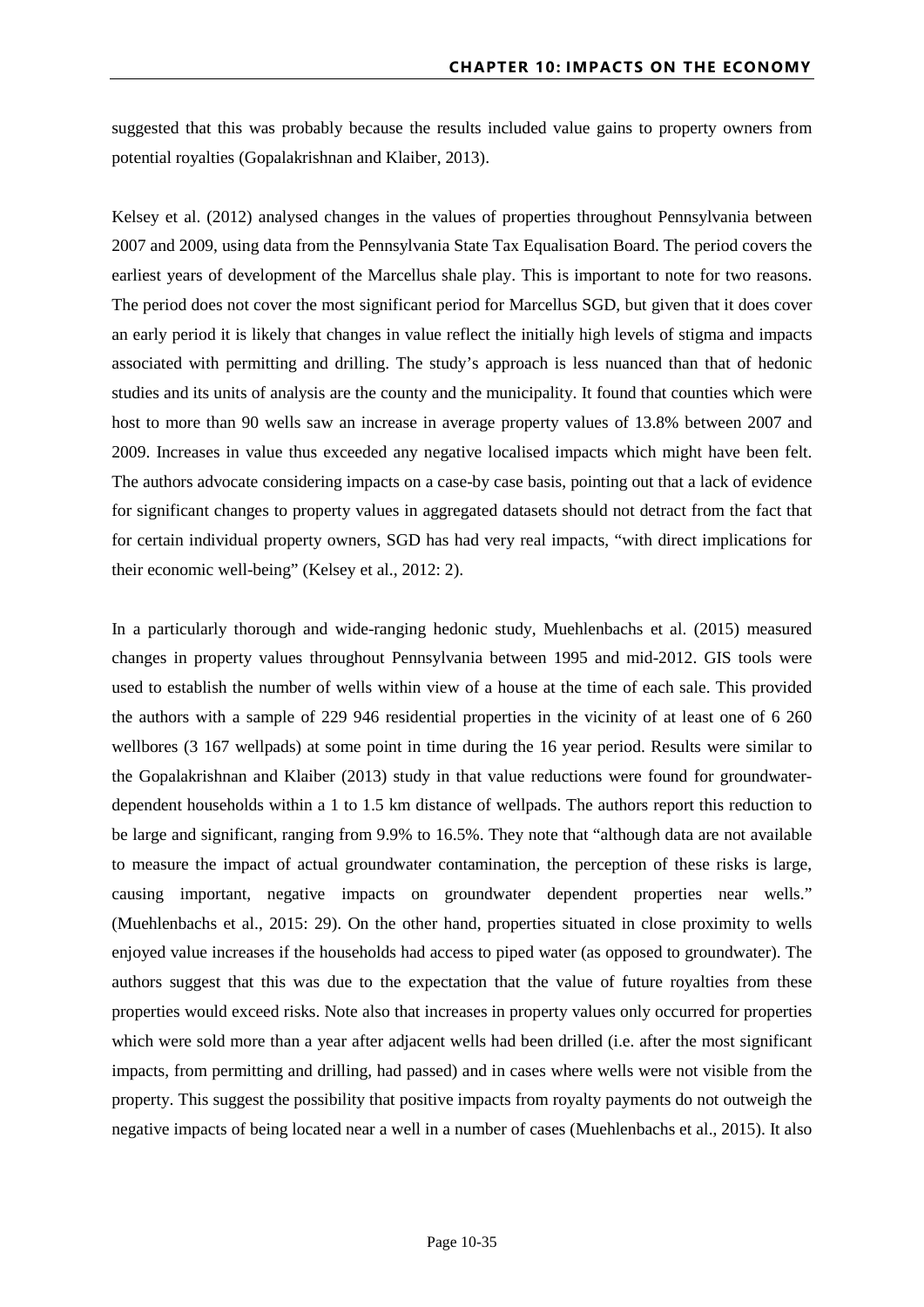further highlights that impacts and the balance between risks and benefits are most often highly case specific and linked to royalty payments levels.

#### <span id="page-36-0"></span>**10.2.4.2 Assessment of impacts per scenario**

Impacts on property values should be driven by the real and perceived balance between negative and positive externalities in the presence of any mitigation or compensation measures. The studies reviewed above provide a good basis for understanding the plausible impacts of SGD on property values in the study area. Additional pointers are available in the other specialist studies forming part of the scientific assessment process. Impact findings from most of these studies have potential relevance to property values to the extent that property market participants take them into account in their buying and selling decisions. With this in mind, they have all been broadly considered when assessing risks to property values. Impacts on agricultural potential and, increasingly, the potential for land to remain attractive for those buyers focused on tourism and leisure uses would be key drivers. The following key points from the assessments of visual (Oberholzer et al., 2016) and noise impacts (Wade et al., 2016) also offer examples of findings which assisted in the assessment of overall risks to property values:

- The Visual Chapter (Oberholzer et al., 2016) concludes that SGD activities could affect property values. It notes that wellpads with drilling rigs on them would be dominant in views up to about 1 km during the day-time. It stands to reason that visual risks to property values would be greatest particularly when farmsteads, settlements or other sensitive receptors are located within this distance. Oberholzer et al. (2016) also find that beyond a distance of 2.5 km; rigs would entail a low visual risk to human settlements, private game reserves, game farms and tourist accommodations implying low risks to their property value. Note that at night, the visibility of lights and flares would tend to be visible over greater distances in a dark rural landscape. With respect to the development scenarios, Oberholzer et al. (2016) highlight the risks associated with the Big Gas scenario, which would entail a larger number and higher density of wellpads, infrastructure and related activity and may result in an industrialised landscape. The importance of project-level investigations at Environmental Impact Assessment (EIA) stage to determine specific setbacks and exclusion zones is also emphasised.
- The Noise Chapter (Wade et al., 2016) points out that noise levels in the Karoo are generally far below the typical levels for rural areas in South Africa. This should accentuate the risks to property values from the noise associated with SGD relative to other areas. These risks are likely to be variable and highly dependent on the presence of sensitive receptors especially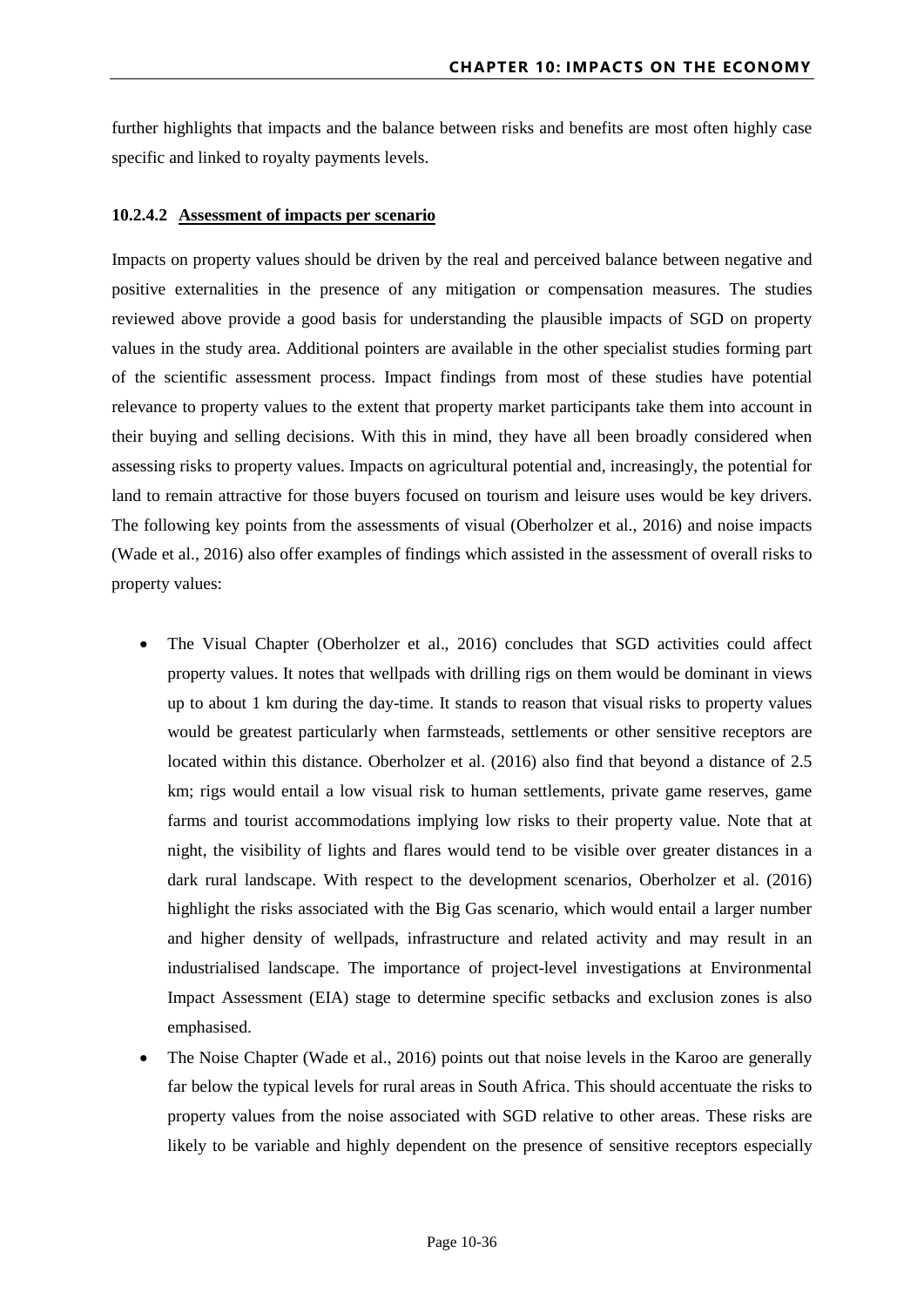nearby wellpads and roads<sup>[18](#page-37-0)</sup>. Wade et al.  $(2016)$  allude to the potential for variability and emphasises the importance of project-levels investigations at EIA stage to determine mitigation required in order to meet noise standards including potential setbacks from areas of human habitation.

The issue of stigma is likely to remain complex. Perceptions that SGD in the study area would cause unacceptable changes with limited benefits are arguably widespread. These perceptions have been realised in landowner/community mobilisations against fracking. Perceptions of high risk levels thus seem to be common and pronounced in many cases making it likely that stigma would contribute to property values risks especially for the Big Gas scenario.

Plausible negative externalities in urban areas are more likely to be driven by the increased presence of trucks, the potential for the emergence of social ills and strain on municipal services. Despite these issues, there would remain a strongly likelihood that property values in towns would increase. Such a rise could result from increased commercial activity, higher incomes and in-migration driving up property demand. It would endure to the extent that SGD activity continues and would reverse to the degree that activity reduces or ceases. This would correlate with experiences in other smaller towns in South Africa that have experienced significant increases in commercial activity from major new developments (for example, Kathu near the Sishen iron ore mine, and Lephalale near the Medupi Power Station). It would also be in keeping with what happened in the US. For example, Ward (2014) found that property values went up in the towns within Tioga County, Pennsylvania. This benefited property owners, but comes at the detriment of renters who tend to be from lower income groups.

An important determining factor with respect to property value risks would be the potential for mitigation of impacts on landowners including through compensation. Here the contrast with the situation in the US is instructive where property owners (i.e. holders of surface rights) commonly also own sub-surface mineral rights. This allows them to negotiate often highly significant royalty payments from SGD companies. For example, in 2014, six major US shale plays produced oil and gas valued at \$ 213 billion, of which, \$ 39 billion was paid out to property owners as royalties. Royalty rates were found to vary substantially across plays, from a low of 13.2% in the Marcellus play to a high of 21.2% in the Permian, and with a countrywide average of 18%. Note also that these amounts accruing to private landowners were more than four times the royalty income received by the Federal government in the same year (Brown, 2015). Since 2002, South African landowners have not been able to extract royalties as they have had no claim to sub-surface mineral rights which were

 $\overline{a}$ 

<span id="page-37-0"></span><sup>&</sup>lt;sup>18</sup> Assessments of the impacts of road traffic on property values have been reviewed by Bateman et al. (2001), for example, and generally include the estimation of Noise Sensitivity Depreciation Indices (NSDIs) which trace the link between increased noise levels and property value decreases.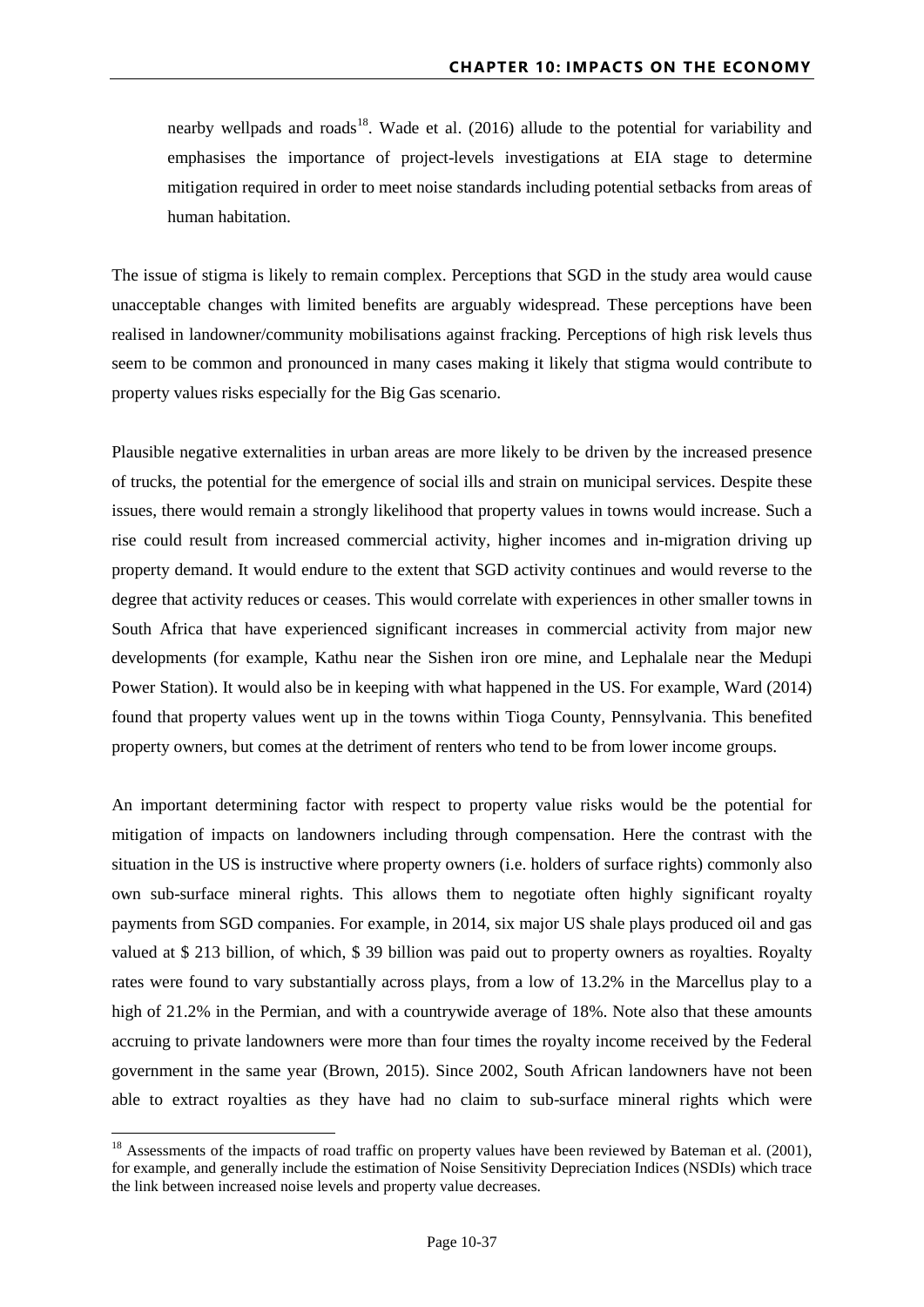transferred to the state. This weakened position means that land owners now have far less to gain if SGD occurs on their land, and may have much to lose if negative externalities eventuate, a situation that is likely to reflect in property values. Compensation to landowners does, however, occur in South Africa for other similar situations discussed below and in the case of SGD in other countries such as Australia where mineral rights are also state owned (for example, see Measham et al,*.* 2016).

#### <span id="page-38-0"></span>**10.2.4.3 Options for mitigation**

 $\overline{a}$ 

The key objective of mitigation should be the minimisation of risks to landowners and their property values. Measures should include:

- The application of mitigation measures outlined in the other specialist studies contributing to the scientific assessment such as those focused on impacts on water, visual quality, noise levels, sense of place, ecology, etc. Ideally these measures should reduce risks substantially. There are, however, likely to be externalities that cannot be avoided requiring compensation payments to landowners. This should include compensation for the use of their land and any damages to it that are unavoidable and of a more predictable nature (e.g. loss of productive land, degradation of roads, and disruption of activities).
- Measures aimed at ensuring that financial provisions are made to deal with unexpected negative impacts such as spills which could impact on property owners.

Compensation payments to landowners for the use of their land during SGD would need to be guided by the principle of comfortably compensating landowners for all impacts and losses. They would need to be based on best practice and include elements for loss of land value, future income, assets or infrastructure and have a solatium element<sup>19</sup>. Measham et al.  $(2016)$  emphasise the need to establish the appropriateness and legitimacy of compensation through dialog with stakeholders. This dialogue should include agreeing on the compensation principles to be applied and, to the degree possible, fair minimum amounts or conventions/formulas for establishing compensation. They also point out the importance of not relying too heavily on compensation, in a general sense, as a way for local communities to derive benefits given its potential to create and reinforce dependencies.

Compensation levels and associated property value impacts from private sector renewable energy project provide instructive guidance in this regard particularly when compared to seemingly similar types of projects. Renewable energy projects such as wind farms have the potential to impact negatively on the value of land where they are established mainly due to visual impacts. However, anticipation of potential private renewable project developer interest generally results in value

<span id="page-38-1"></span><sup>&</sup>lt;sup>19</sup> A solatium is essentially a form of broadly defined [compensation](https://en.wikipedia.org/wiki/Damages) element for inconvenience and 'suffering'. It is often referred to as "tranegeld" in Afrikaans (direct translation – money for tears).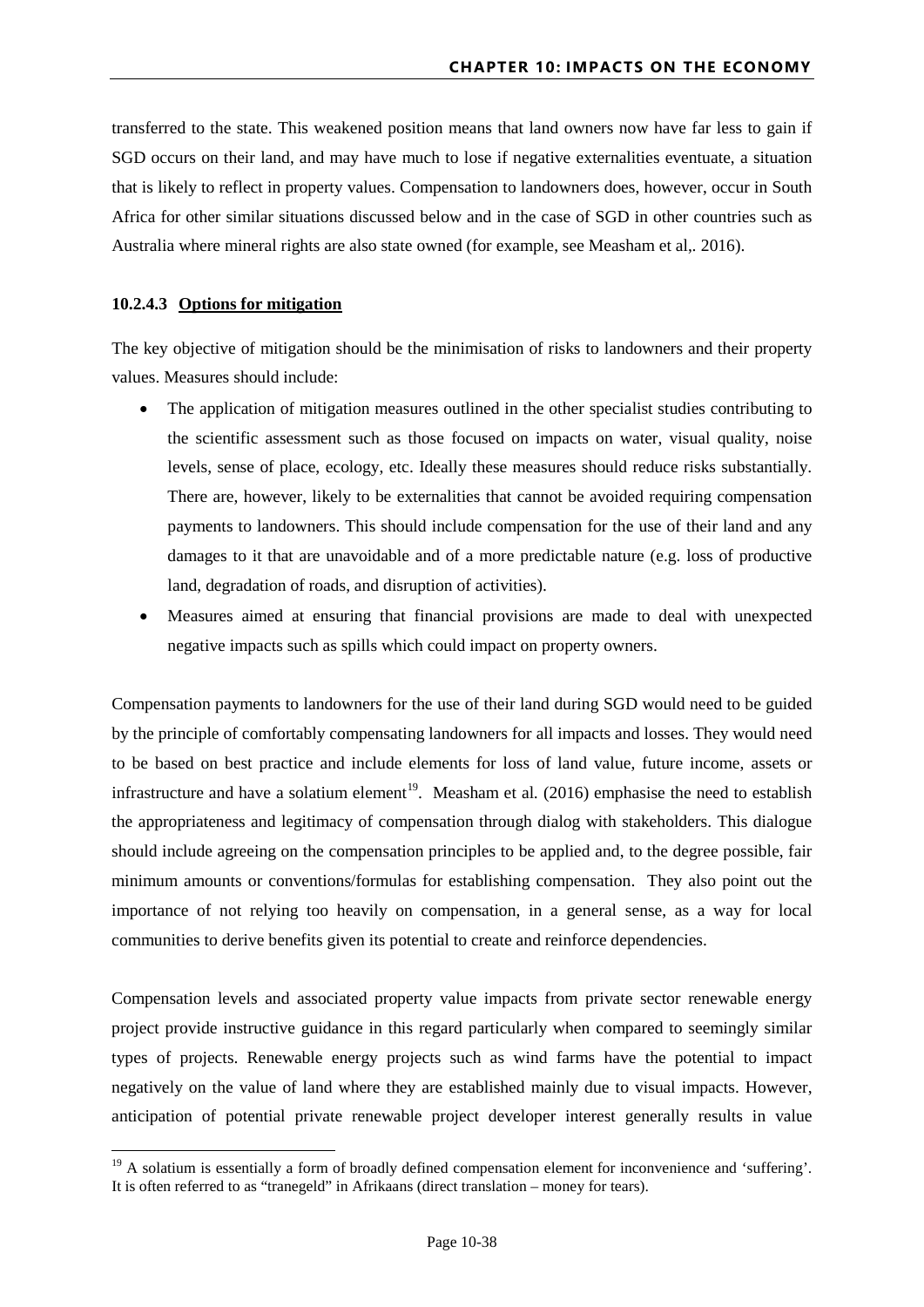increases for land within potential sites. These increases can be linked to anticipation of the payments commonly offered by developers comfortably offsetting any perceived risks. For major powerline development the opposite is often the case. They too imply risks to values for visual impact reasons but they are generally not associated with equally generous payments to landowners and therefore more commonly result in property value decreases<sup>[20](#page-39-1)</sup>. Establishing acceptable compensation payments to landowners for SGD that are guided by processes such as the IPP Procurement Programme is thus recommended. It is important to bear in mind that, aside from ensuring the fair treatment of landowners, compensation which goes beyond what is strictly required by law should also play an important role in facilitating the development of SGD. Interactions with land owners would be less likely to be acrimonious, reaching agreement would take less time and turning to the law to force landowners to grant access to their land is less likely to be necessary<sup>21</sup>. A key caveat is that none of these processes or norms currently offer a clear remedy for adjacent or nearby landowners. Under South African law, those acquiring servitudes or undertaking major developments are not required to compensate neighbouring property owners for potential value losses. This limits the potential for full compensation if neighbouring property values decrease.

With strict implementation, the mitigation measures discussed in Section [10.2.3.3](#page-31-0) focused on ensuring adequate financial provisions for well rehabilitation and closure would also offer mitigation for landowners and insulate them from potential risks associated with the financial position of developers such as bankruptcy.

Note that even with careful mitigation and compensation; it is likely that risks associated with stigma would remain. These would be difficult to counter but could be reduced somewhat through communications and media measures that limit the formation of ill-informed perceptions regarding activities and risk levels.

#### <span id="page-39-0"></span>**10.3 Risk and opportunity assessment**

<u>.</u>

The key economic risks and opportunities for each SGD scenario have been described and assessed to the degree possible in the preceding sections (given the strategic nature of the assessment). Table 10.4 below provides qualitative ratings for these risks and opportunities guided by the approach and format provided by Scholes et al. (2016). On the whole, economic opportunities at a national and local scale should reach a low or moderate significance with benefit enhancement for the Small and Big Gas

<span id="page-39-1"></span><sup>&</sup>lt;sup>20</sup> Note that this situation; where renewable energy producers are generally welcomed by land owners while powerline developers are not; also has been observed in the US for similar reasons (Fahey, 2010).

<span id="page-39-2"></span><sup>&</sup>lt;sup>21</sup> Under the MPRDA, companies with mineral exploration or extraction rights can force land owners (i.e. surface rights holders) to grant them access to their land.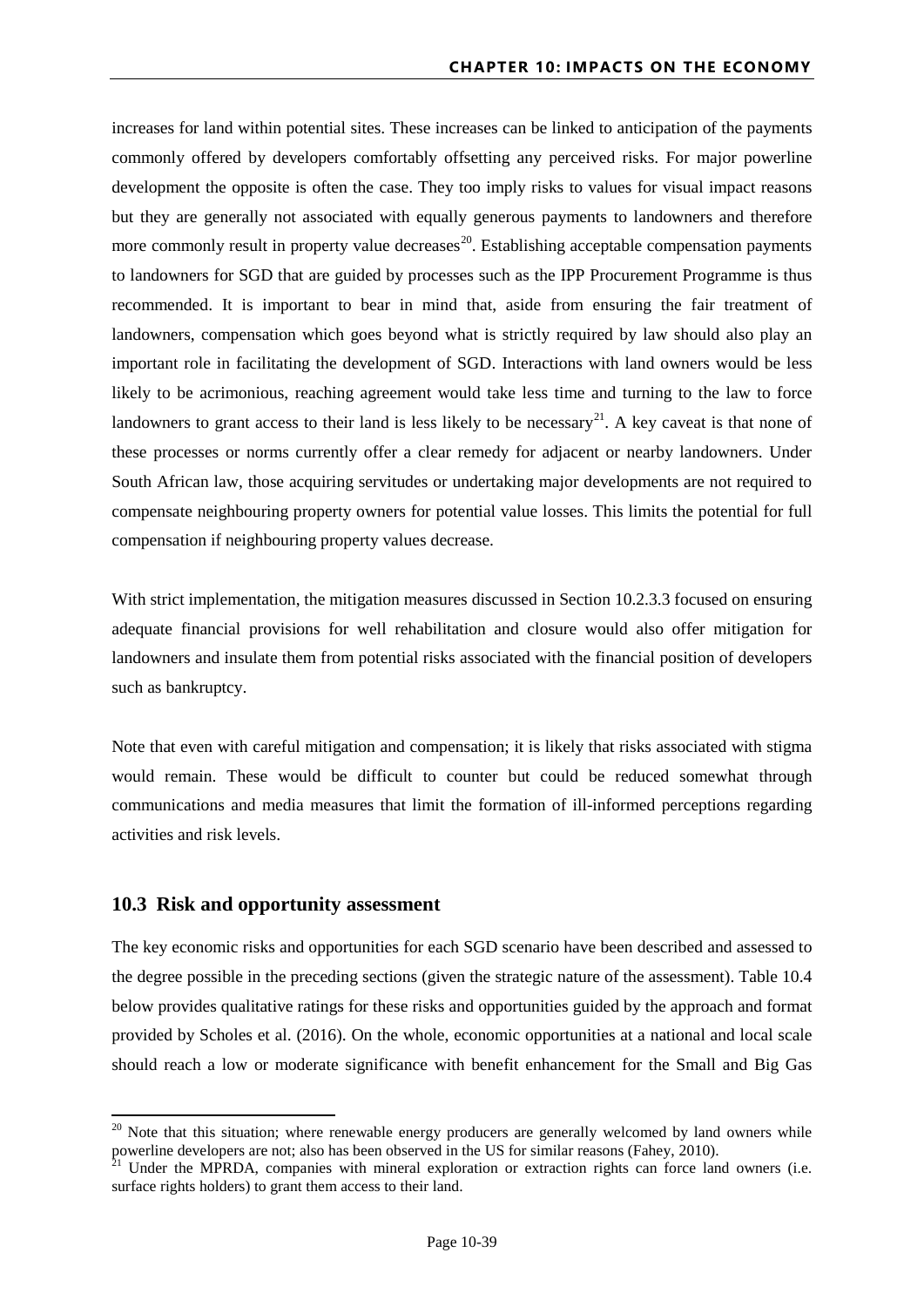scenarios, respectively. Macro-economic risks and those affecting public finances and property owners should generally remain moderate provided mitigation and compensation mechanisms are well crafted and rigorously implemented.

<span id="page-40-0"></span>

|                                                            |                     | <b>Location</b>          |             | Without mitigation |                      | With mitigation |                   |                      |
|------------------------------------------------------------|---------------------|--------------------------|-------------|--------------------|----------------------|-----------------|-------------------|----------------------|
| .Impact                                                    | <b>Scenario</b>     |                          | Consequence | Likelihood         | Risk/<br>Opportunity | Consequence     | <b>Likelihood</b> | Risk/<br>Opportunity |
| Macro-<br>economic<br>opportunities                        | Reference<br>Case   | National                 | N/A         | N/A                | N/A                  | N/A             | N/A               | N/A                  |
|                                                            | Exploration<br>only |                          | Slight      | Likely             | Low                  | Slight          | Likely            | Low                  |
|                                                            | Small Gas           |                          | Moderate    | Likely             | Low                  | Moderate        | Likely            | Low                  |
|                                                            | <b>Big Gas</b>      |                          | Substantial | Likely             | Moderate             | Substantial     | Likely            | Moderate             |
|                                                            | Reference<br>Case   |                          | N/A         | N/A                | N/A                  | N/A             | N/A               | N/A                  |
| Macro-<br>economic                                         | Exploration<br>only | National                 | Slight      | Likely             | Low                  | Slight          | Likely            | Low                  |
| risks                                                      | Small Gas           |                          | Moderate    | Likely             | Low                  | Moderate        | Likely            | Low                  |
|                                                            | <b>Big Gas</b>      |                          | Substantial | Likely             | Moderate             | Moderate        | Likely            | Low                  |
| Local and<br>regional                                      | Reference<br>Case   | Local<br>and<br>regional | N/A         | N/A                | N/A                  | N/A             | N/A               | N/A                  |
| opportunities                                              | Exploration<br>only |                          | Slight      | Likely             | Low                  | Slight          | Likely            | Low                  |
| from project<br>ownership<br>and spending                  | Small Gas           |                          | Moderate    | Likely             | Low                  | Moderate        | Likely            | Low                  |
| activity                                                   | <b>Big Gas</b>      |                          | Substantial | Likely             | Moderate             | Substantial     | Likely            | Moderate             |
| Risks to                                                   | Reference<br>Case   | Local<br>and<br>regional | N/A         | N/A                | N/A                  | N/A             | N/A               | N/A                  |
| public<br>finances                                         | Exploration<br>only |                          | Slight      | Likely             | Low                  | Slight          | Likely            | Low                  |
| associated<br>with<br>externalities                        | Small Gas           |                          | Moderate    | Likely             | Moderate             | Slight          | Likely            | Low                  |
|                                                            | <b>Big Gas</b>      |                          | Severe      | Likely             | High                 | Moderate        | Likely            | Moderate             |
| Risks to                                                   | Reference<br>Case   | Local<br>and             | N/A         | N/A                | N/A                  | N/A             | N/A               | N/A                  |
| property<br>values in<br>areas where<br>drilling<br>occurs | Exploration<br>only |                          | Slight      | Likely             | Low                  | Slight          | Likely            | Low                  |
|                                                            | Small Gas           | regional                 | Moderate    | Likely             | Moderate             | Slight          | Likely            | Low                  |
|                                                            | <b>Big Gas</b>      |                          | Severe      | Likely             | High                 | Moderate        | Likely            | Moderate             |
| Opportunities<br>for property<br>value                     | Reference<br>Case   | Local                    | $\rm N/A$   | $\rm N/A$          | $\rm N/A$            | $\rm N/A$       | $\rm N/A$         | $\rm N/A$            |
|                                                            | Exploration<br>only |                          | Slight      | Likely             | Low                  | Slight          | Likely            | Low                  |
| increases in<br>towns within                               | Small Gas           | and<br>regional          | Slight      | Likely             | Low                  | Slight          | Likely            | Low                  |
| SGD regions                                                | <b>Big Gas</b>      |                          | Moderate    | Likely             | Moderate             | Moderate        | Likely            | Moderate             |

Table 10.4: Assessment of economic risks and opportunities.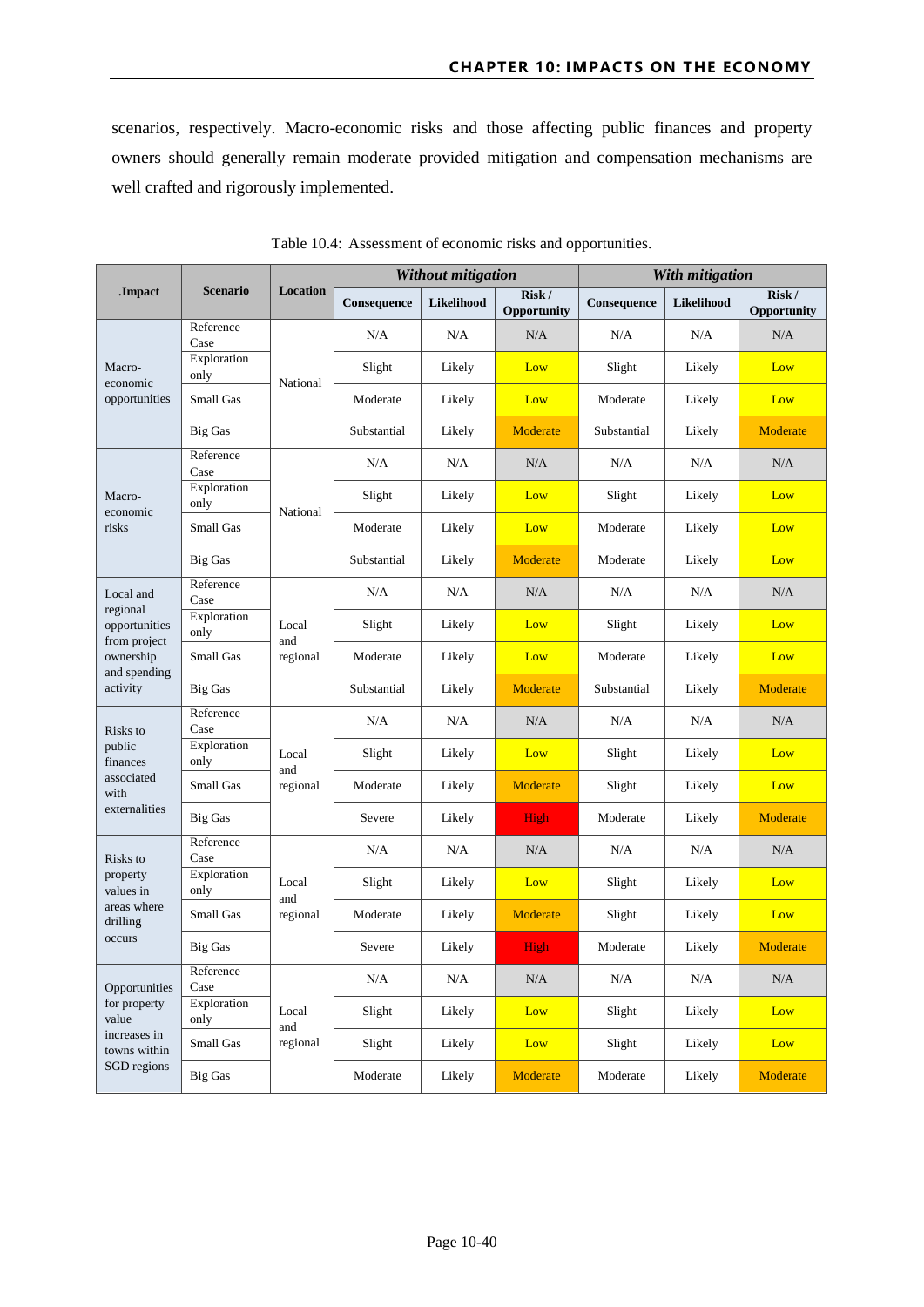#### <span id="page-41-0"></span>*10.3.1 Limits of acceptable change*

The concept of limits to acceptable change is generally more applicable to physical measures for which there are established minimum standards that need to be met (e.g. air or water quality). It is a somewhat 'rule-based' concept and for this reason is less compatible with the principles of economic assessment which tends to allow for and encourage the consideration of all trade-offs. Nevertheless, at the level of principle, establishing that a given action is economically desirable generally requires that one can show that it is still likely to result in a net benefit to society even when all externalities are taken into account or 'internalised'. The most effective way to achieve this is through mitigation or compensation to the point when externalities are effectively dealt with. The limit of acceptable change is then up to the point at which externalities cannot be mitigated or compensated for (this would apply equally to SGD as it does to similar extractive industries such as mining). Going beyond this point generally results in significant and pervasive risks to other sectors thereby risking the emergence of an unsustainable, under-diversified and far less robust economy.

Setting limits to change through laws, policies and other guidelines is often more straightforward when compared with implementing them successfully. Past and present environmental and associated socio-economic impacts from mining in South Africa are instructive in this regard. The industry remains a key driver of economic development and yet, if one considers the Mpumalanga coal fields among other examples, it is evident that the benefits of mining could be achieved at a substantially lower cost to the environment and society. This will be the challenge associated with the regulation of SGD and one that is unlikely to be addressed using a business-as-usual approach. An evaluation of the effectiveness of environmental governance in the mining sector commissioned by the Department of Planning Monitoring and Evaluation (DPME) bears this out. It concluded that "…in theory the environmental governance framework is appropriate for promoting good environmental governance in the mining sector. However, in practice, the inadequate implementation and enforcement of the framework seriously compromises its efficacy and ability to ensure environmental sustainability" (Genesis Analytics and Digby Wells Environmental, 2015: vii).

#### <span id="page-41-1"></span>**10.4 Best practice guidelines and monitoring requirements**

For certain impacts it will be necessary to establish baseline conditions and institute ongoing monitoring in order to either understand impacts better and/or to maximise the efficacy of mitigation. This section provides recommendations in this regard and briefly outlines key best practice guidelines that should be considered most of which have already been mentioned when discussing mitigation measures.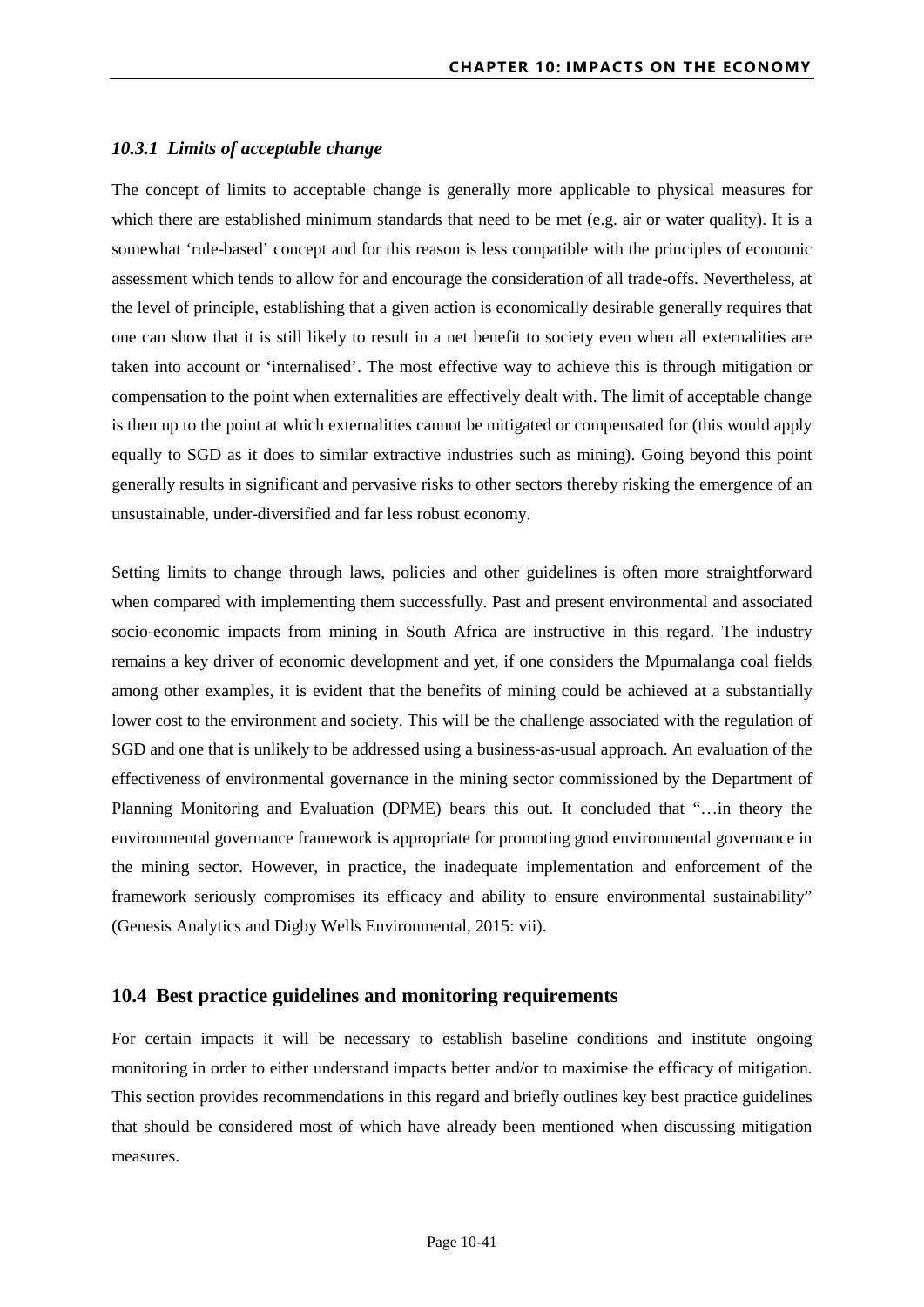#### Macro-economic impacts

**.** 

The DTI along with the DoE and National Treasury should take the lead in policy relating to macroeconomic benefit enhancement and risk reduction. The Industrial Policy Action Plan (IPAP) 2015/16 – 2017/18 proposes a Long Term Strategic Framework to leverage the opportunities presented by petroleum and gas resources. The DTI has also recently announced that it will be establishing a unit to manage gas industrialisation that intends replicating the success of the IPP programme unit in the DoE.

The minimisation of long-term risks is highly dependent on political decisions about the use of increased tax and other revenues originating from SGD. Best practice dictates that these need to be directed to maximising the growth potential of the economy.

#### Local and regional impacts from project ownership and spending

The process of devising specific requirements to govern local and regional benefit enhancement by developers should use existing SLP requirements which apply to the mining industry and requirements under the IPP Procurement Programme as a starting point. The latter have a particularly strong focus on ensuring that a defined share of proceeds flows to socio-economic development in local communities.

Successful and equitable targeting of local beneficiaries would require baseline data on aspect such as:

- The availability of skills in the study area and of people willing to be trained obtainable through the commissioning of skills audit<sup>[22](#page-42-0)</sup>.
- The availability of suppliers and sub-contractors in the study area.
- Which socio-economic development projects are viewed as a priority by local municipalities and appear in their Integrated Development Plans (IDPs).

This data for specific local areas can be gathered by developers largely at EIA stage in partnership with the affected local municipalities. There is also likely to be merit in gathering this information at a course level for the entire study area again in partnership with the affected local and district municipalities and preferably with support from the DTI.

<span id="page-42-0"></span><sup>&</sup>lt;sup>22</sup> This should be informed by an assessment of skills needed such as that contained in the Pennsylvania Marcellus Shale Workforce Needs Assessment (MSETC, 2011).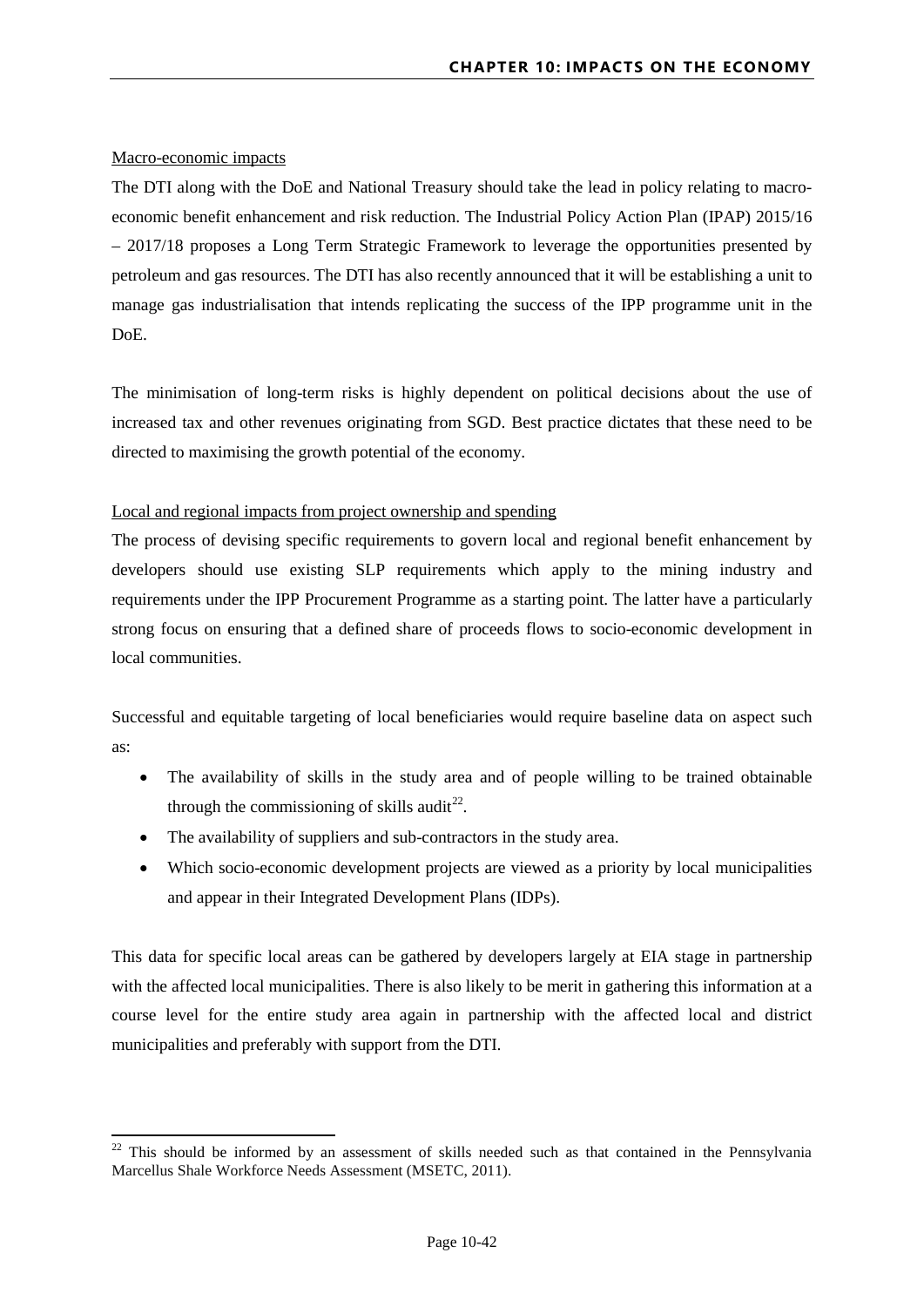If the IPP Procurement Programme is used as a departure point, then similar monitoring requirements and processes in terms of the achievement of targets can be used for SGD.

#### Environmental costs and public finances

The key guideline here would be the amended requirements associated with financial provisions for mine closure under NEMA. These have been designed to tighten regulation and have built on experience in mining that could be used as a departure point for crafting similar regulations for SGD. Determining monitoring needs should be part of the process of generating such regulations. There may also be a need for industry-wide pooling of risks in order to ensure that resources are available for large unforeseen events.

#### Impacts on property values

If compensation of landowners is to be linked to property values then it would be beneficial to establish a baseline of property values in areas where SGD is proposed. This could be done at the EIA stage using a professional valuer(s). It need not be highly detailed but should ensure that a record of average values in targeted areas is established. Such an exercise could tie in with and be informed by the assessment of tourism baseline data (i.e. an inventory of all private reserves, game farms, guest farms, resorts and tourist accommodation) recommended in Toerien et al. (2016).

#### <span id="page-43-0"></span>**10.5 Gaps in knowledge**

From an economic perspective the key piece of missing information to allow for further consideration of virtually all of the impacts of SGD is an assessment of the size of the recoverable gas resource. The exploration process, should it go ahead, would be the only way to address this information gap.

The conflicting results from other South African studies on the macro-economic benefits of SGD raise concerns of creating unhelpful confusion and of possible overstatement. A study and/or transparent expert process focused on achieving the highest possible degree of neutrality would probably be needed before clarity emerges on this issue. Such an exercise could be repeated after some degree of activity to either prove or disprove the resource (i.e. through seismic exploration only) and once the size of the resources is known.

Not enough is known about the likely nature and magnitude of financial strain that SGD may impose on local municipalities in particular. This would need to be studied carefully and in detail as a starting point in determining mitigation in this regard. Specific areas that would benefit from further study include: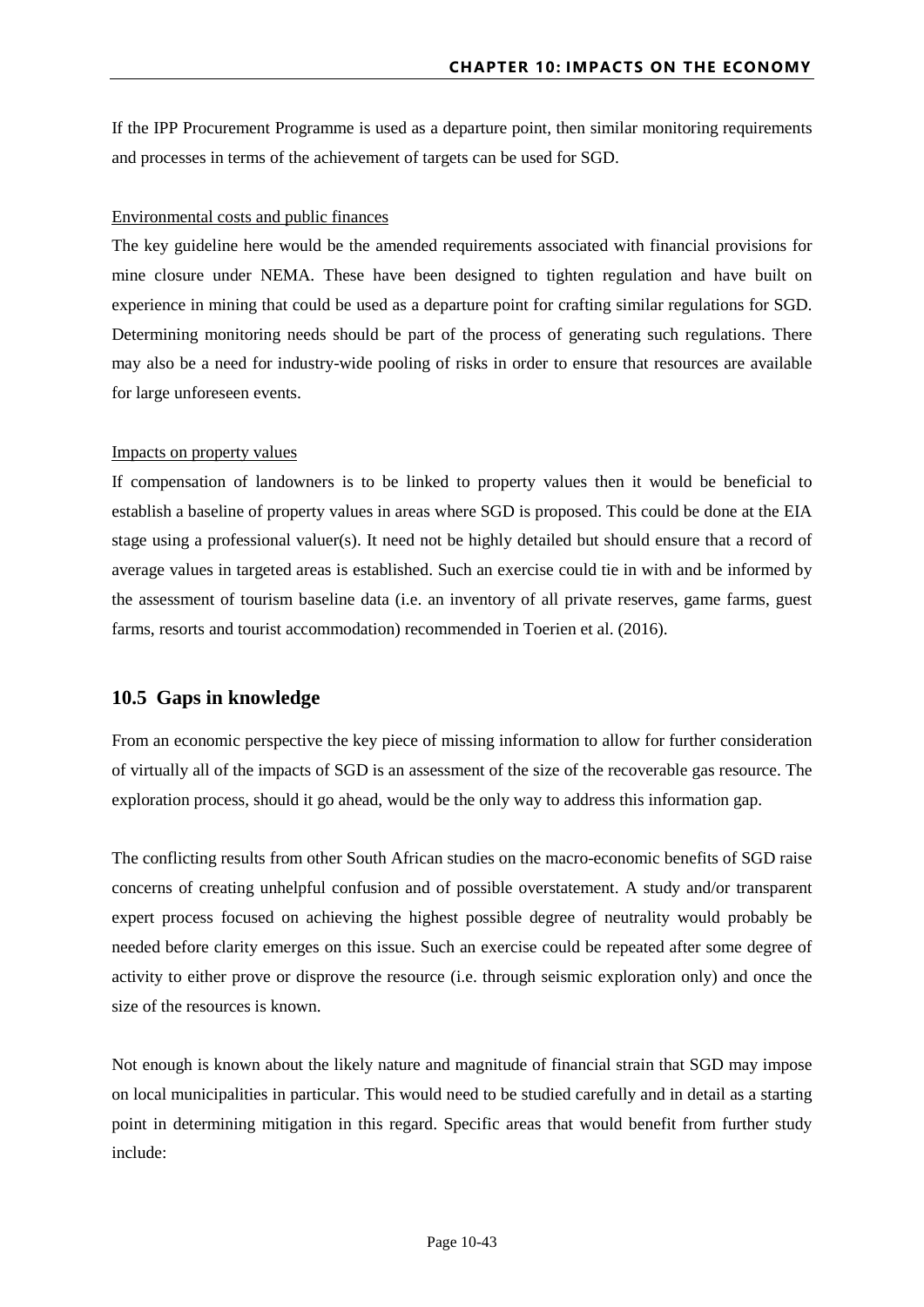- Consideration of South African case studies to appreciate the effects of boom and bust cycles associated with the resources sector on municipal economies and fiscal positions (for example, most recently, the platinum industry around Rustenburg and iron ore mining in the Kathu area $)^{23}$  $)^{23}$  $)^{23}$ .
- Identifying other international best practice methodologies for the determination of road haulage damage, pricing it and levy the industry appropriately. A key issue will be determining which road maintenance costs should be an industry cost versus a state cost on public roads. Eskom has provisions set aside in its budget to deal with coal road haulage externality costs which can act as an informant.
- Crafting and implement an effective framework for long-term rehabilitation of abandoned or decommissioned wells will be one of the most significant challenges associated with SGD. Such a framework should be informed by detailed investigations of what has worked elsewhere adapted to the South Africa context. Canada, for example, is reported to have instituted good practice using a Licensee Liability Rating Programme. The Canadian approach is to proactively generate a due diligence measure that tries to match liability creation with the capacity of firms to offset potential liability taking into account their asset bases.

Once the size of the recoverable resource is known and better information is available on risks and other aspects such as the costs associated with internalising externalities, there should be an opportunity to inform further government decision-making through Cost-benefit Analysis (CBA). Subjecting any forms of significant government support for SGD to such analysis would be particularly useful. It could be conducted in terms of the Socio-Economic Impact Assessment System (SEIAS) developed under the DPME which encourages the use of CBA as part of a wider assessment process (DPME,  $2015)^{24}$  $2015)^{24}$  $2015)^{24}$ .

#### <span id="page-44-0"></span>**10.6 References**

<u>.</u>

- Allcott, H. and Keniston, D. 2015. Dutch Disease or Agglomeration? The Local Economic Effects of Natural Resource Booms in Modern America. National Bureau for Economic Research (NBER) Working Paper Nr 20508. NBER, Cambridge, Mass.
- Asia Pacific Energy Research Centre (APERC). 2015. Pathways to Shale Gas Development in Asia-Pacific. APERC, Tokyo.
- Barth, J.M. 2013. The economic impact of shale gas development on state and local economies: benefits, costs, and uncertainties. *New Solutions*, *23*(1), 85-101.

<span id="page-44-1"></span><sup>&</sup>lt;sup>23</sup> Lessons could also be learnt from the decline of gold mining in the late 1990s around Klerksdorp and Orkney in the Northwest Province.<br><sup>24</sup> The SEIAS was approved by Cabinet in 2015 to replace the older Regulatory Impact Assessment (RIA)

<span id="page-44-2"></span>guidelines.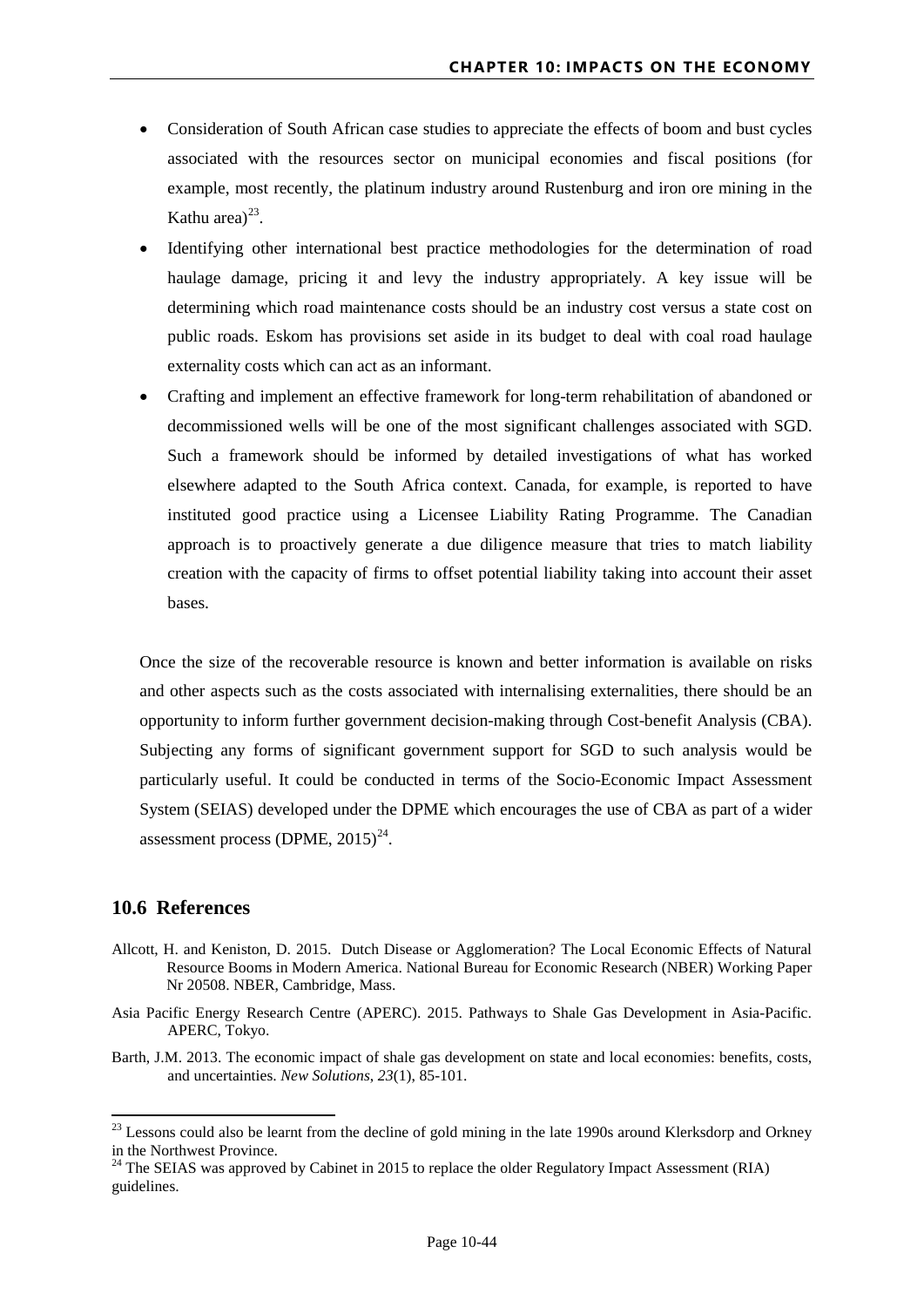- Brown, J. 2014. Production of Natural Gas From Shale in Local Economies: A Resource Blessing or Curse? *Federal Reserve Bank of Kansas City Economic Review*, First Quarter 2014, 119-147.
- Burns, M., Atkinson, D., Barker, O., Davis, C., Day, L., Dunlop, A., Esterhuyse, S., Hobbs, P., McLachlan, I., Neethling, H., Rossouw, N., Todd, S., Snyman-Van der Walt, L., Van Huyssteen, E., Adams, S., de Jager, M., Mowzer, Z. and Scholes, R. 2016. Scenarios and Activities. In Scholes, R., Lochner, P., Schreiner, G., Snyman-Van der Walt, L. and de Jager, M. (eds.). 2016. Shale Gas Development in the Central Karoo: A Scientific Assessment of the Opportunities and Risks. CSIR/IU/021MH/EXP/2016/003/A, ISBN 978-0-7988-5631-7
- Centre for Business and Economics Research. 2008. Projecting the Economic Impact of the Fayetteville Shale Play for 2008-2012, Sam M. Walton College of Business, University of Arkansas, Fayetteville.
- Christopherson, S. and Rightor, N. 2011. How Should We Think About the Economic Consequences of Shale Gas Drilling? Working Paper Series: A Comprehensive Economic Impact Analysis of Natural Gas Extraction in the Marcellus Shale. City and Regional Planning Department, Cornell University, Ithaca.
- Considine, T. J., Watson, R. and Blumsack, S. 2010. The Economic Impacts of the Pennsylvania Marcellus Shale Natural Gas Play: An Update. Pennsylvania State University, University Park.
- Corrigan, C. and Murtazashvili, I. 2015. Governance of Fracking in Africa. *Governance in Africa*, *2*(1), 1–14.
- De Wit, M.P. 2013. Modelling the Impacts of Natural Resource Interventions on the Economy and on Sustainability with Specific Reference to Shale Gas Mining in the Karoo. Report commissioned by Treasure the Karoo Action Group. De Wit Sustainable Options, Cape Town.
- Department of Planning, Monitoring and Evaluation (DPME). 2015. Socio-Economic Impact Assessment System (SEIAS) Guidelines. DPME, Pretoria.
- Department of Trade and Industry (DTI). 2015. Industrial Policy Action Plan (IPAP) 2015/16 2017/18: Economic Sectors, Employment & Infrastructure Development Cluster. DTI, Pretoria.
- Econometrix. 2012. Karoo Shale Gas Report: Special report on economic considerations surrounding potential shale gas resources in the Southern Karoo of South Africa. Report commissioned by Shell. Econometrix, Johannesburg.
- Fakir, S. 2012. WWF Memo: Shell's Econometrix shale-gas study. World Wide Fund for Nature (WWF), Cape Town.
- Fakir, S. 2015. Framework to assess the reality of shale gas in South Africa. World Wide Fund for Nature (WWF) Technical Report. WWF, Cape Town.
- Feyrer, J., Mansur, E.T. and Sacerdote, B. 2015. Geographic dispersion of economic shocks:Fleming, D.A. and Measham, T.G. 2015. Local economic impacts of an unconventional energy boom: the coal seam gas industry in Australia. *Australian Journal of Agricultural and Resource Economics*, *59*, 78–94.
- Genesis Analytics and Digby Wells Environmental. 2015. Evaluation of the effectiveness of environmental governance in the mining sector. Report commissioned by the Department of Planning Monitoring and Evaluation (DPME). DPME, Pretoria.
- Hardy, T. and Kelsey, T.W. 2015. Local income related to Marcellus shale activity in Pennsylvania. *Community Development*, *46*(4), 329-340.
- Hausman, C. and Kellogg, R. 2015. Welfare and Distributional Implications of Shale Gas. BPEA Conference Draft, March 19-20, 2015. Brookings Papers on Economic Activity. The Brookings Institution, Washington DC.
- Hobbs, P., Day, E., Rosewarne, P., Esterhuyse, S., Schulze, R., Day, J., Ewart-Smith, J., Kemp, M., Rivers-Moore, N., Coetzee, H., Hohne, D., Maherry, A. and Mosetsho, M. 2016. Water Resources. In Scholes, R., Lochner, P., Schreiner, G., Snyman-Van der Walt, L. and de Jager, M. (eds.). 2016. Shale Gas Development in the Central Karoo: A Scientific Assessment of the Opportunities and Risks. CSIR/IU/021MH/EXP/2016/003/A, ISBN 978-0-7988-5631-7
- Holness, S., Driver, A., Todd, S., Snaddon, K., Hamer, M., Raimondo, D., Daniels, F., Alexander, G., Bazelet, C., Bills, R., Bragg, C., Branch, B., Bruyns, P., Chakona, A., Child, M., Clarke, R.V., Coetzer, A., Coetzer, W., Colville, J., Conradie, W., Dean, R., Eardley, C., Ebrahim, I., Edge, D., Gaynor, D., Gear, S., Herbert, D., Kgatla, M., Lamula, K., Leballo, G., Lyle, R., Malatji, N., Mansell, M., Mecenero, S., Midgley, J., Mlambo, M., Mtshali, H., Simaika, J., Skowno, A., Staude, H., Tolley, K., Underhill, L.,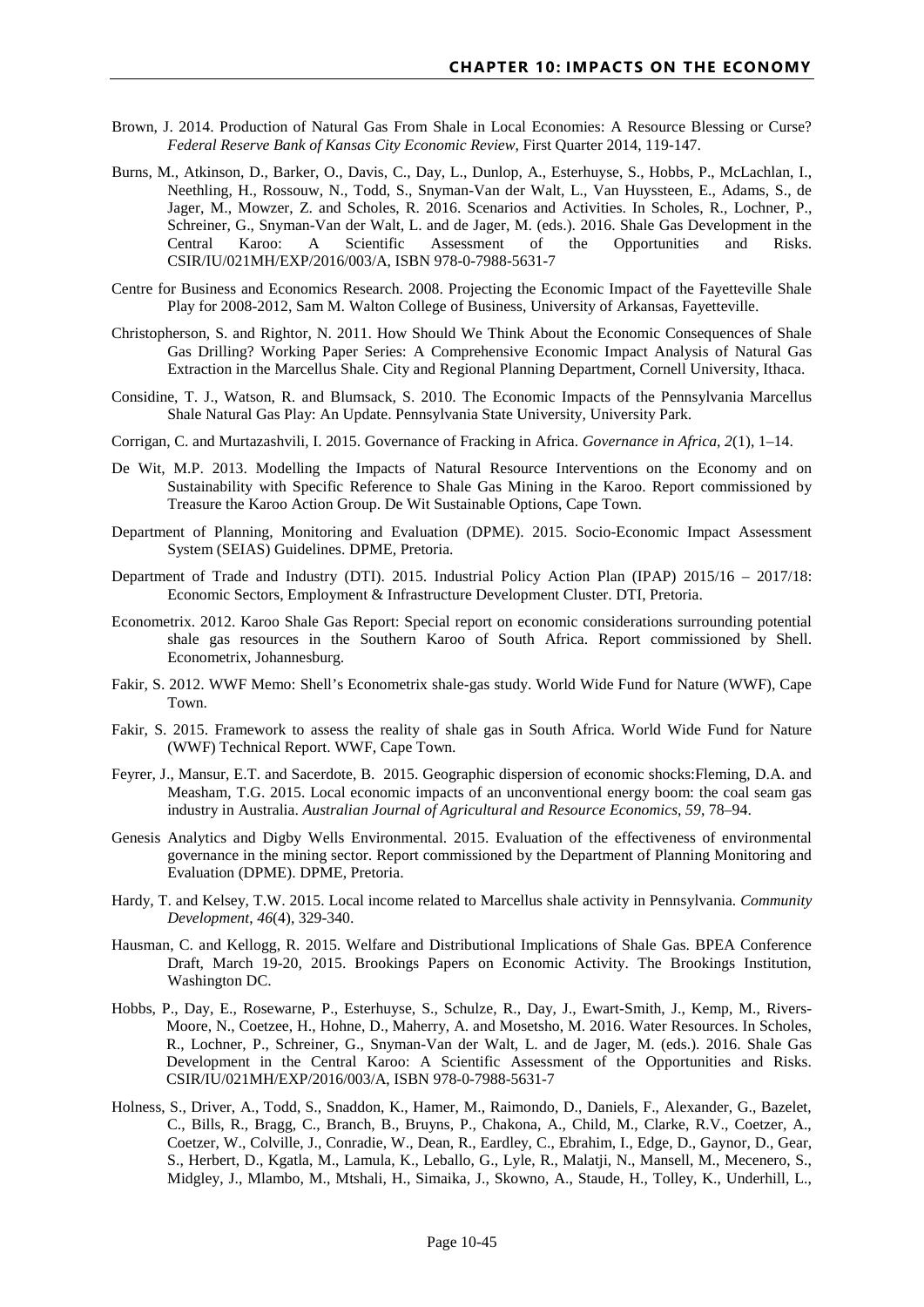van der Colff, D., van Noort, S. and van Staden, L. 2016. Biodiversity and Ecological Impacts: Landscape Processes, Ecosystems and Species. In Scholes, R., Lochner, P., Schreiner, G., Snyman-Van der Walt, L. and de Jager, M. (eds.). 2016. Shale Gas Development in the Central Karoo: A Scientific Assessment of the Opportunities and Risks. CSIR/IU/021MH/EXP/2016/003/A, ISBN 978-0-7988- 5631-7

- Houser, T. and Mohan, S. 2014. Fueling Up: The Economic Implications of America's Oil and Gas Boom. Peterson Institute for International Economics, Washington DC.
- Ingraffea, A.R., Wells, M.T., Santoro, R. and Shonkoff, S.B.C. 2014. Assessment and Risk Analysis of Casing and Cement Impairment in Oil and Gas Wells in Pennsylvania, 2000-2012. *Proceedings of the National Academy of Sciences*, *111*(30): 10955-10960.
- Kay, D. 2011. The Economic Impact of Marcellus Shale Gas Drilling What Have We learned? What are the Limitations? Working Paper Series: A Comprehensive Economic Impact Analysis of Natural Gas Extraction in the Marcellus Shale. City and Regional Planning, Cornell University, Ithaca.
- Kinnaman, T.C. 2011. The economic impact of shale gas extraction: A review of existing studies, *Ecological Economics*, *70*, 1243-1249.
- Lozano Maya, J.R., 2013. The United States experience as a reference of success for shale gas development: The case of Mexico. *Energy Policy*, *62*, 70-78.
- Maia, J., Giordano, T., Kelder, N., Bardien, G., Bodibe, M., du Plooy, P., Jafta, X., Jarvis, D., Kruger-Cloete, E., Kuhn, G., Lepelle, R., Makaulule, L., Mosoma, K., Neoh, S., Netshitomboni, N., Ngozo, T., and Swanepoel, J. 2011. Green Jobs: An Estimate of the Direct Employment Potential of a Greening South African Economy. Industrial Development Corporation, Development Bank of Southern Africa and Trade and Industrial Policy Strategies. Johannesburg, Midrand and Pretoria respectively.
- Marcellus Shale Education & Training Centre (MSETC). 2011. Pennsylvania State-wide Marcellus Shale Workforce Needs Assessment. Pennsylvania College of Technology and Penn State Extension, Pennsylvania, Williamsport.
- Mason, C.F., Muehlenbachs, L.A., Olmstead, S.M. 2014. The Economics of Shale Gas Development. *Annual Review of Resource Economics.* 7: Submitted. DOI: 10.1146/annurev-resource-100814-125023.
- Mathews. C. 2016. New state unit to manage gas industrialisation. *Business Day*, 15 April 2016. [http://www.bdlive.co.za/business/energy/2016/04/15/new-state-unit-to-manage-gas-industrialisation.](http://www.bdlive.co.za/business/energy/2016/04/15/new-state-unit-to-manage-gas-industrialisation)
- McKinsey Global Institute. 2015. South Africa's big five: bold priorities for inclusive growth. McKinsey Global Institute, Johannesburg Office.
- Measham, T.G., Fleming, D.A. and Schandl, H. 2016. A Conceptual Model of the Socioeconomic Impacts of Unconventional Fossil Fuel Extraction. *Global Environmental Change, 36*, 101-110.
- Mersich, A. 2013. Potential Economic Impacts of Developing Québec's Shale Gas. Canadian Energy Research Institute. Calgary, Alberta.
- Newell, R.G. and Raimi, D. 2015. Shale Public Finance: Local Government Revenues and Costs Associated with Oil and Gas Development. National Bureau for Economic Research (NBER) Working Paper Nr 21542. NBER, Cambridge, Mass. [http://www.nber.org/papers/w21542.](http://www.nber.org/papers/w21542)
- Nülle, G.M. 2015. Prospects for shale development outside the USA: Evaluating nations' regulatory and fiscal regimes for unconventional hydrocarbons. *Journal of World Energy Law and Business*, *8*(3), 232-68.
- Oberholzer, B., Lawson, Q., Klapwijk, M., Young, G., Anderson, M. and Orton, J. 2016. Visual, Aesthetic and Scenic Resources. In Scholes, R., Lochner, P., Schreiner, G., Snyman-Van der Walt, L. and de Jager, M. (eds.). 2016. Shale Gas Development in the Central Karoo: A Scientific Assessment of the Opportunities and Risks. CSIR/IU/021MH/EXP/2016/003/A, ISBN 978-0-7988-5631-7
- Oettle, N., Lindeque, L., du Toit, J., Samuels, I., Osler, A., Vetter, S. and van Garderen, E.A. 2016. Impacts on Agriculture. In Scholes, R., Lochner, P., Schreiner, G., Snyman-Van der Walt, L. and de Jager, M. (eds.). 2016. Shale Gas Development in the Central Karoo: A Scientific Assessment of the Opportunities and Risks. CSIR/IU/021MH/EXP/2016/003/A, ISBN 978-0-7988-5631-7
- Paredes, D., Komarek, T. and Loveridge, S. 2015. Income and employment effects of shale gas extraction windfalls: Evidence from the Marcellus region. *Energy Economics*, *47*, 112-120.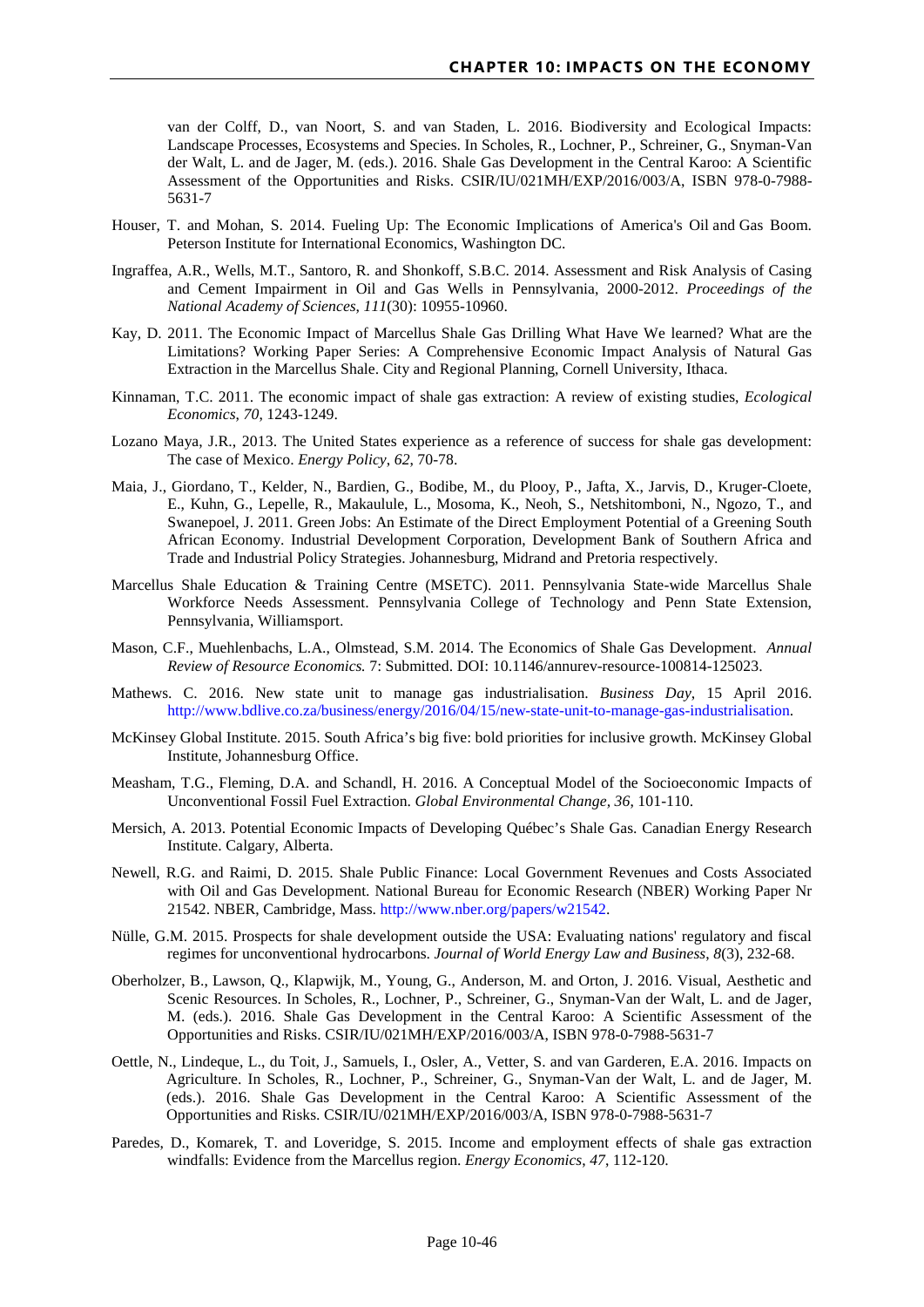- Perryman Group, The. 2014. The Economic and Fiscal Contribution of the Barnett Shale: Impact of Oil and Gas Exploration and Production on Business Activity and Tax Receipts in the Region and State, The Perryman Group, Waco, Texas.
- Rahm, B.G., Bates, J.T., Bertoia, L.R., Galford, A.E., Yoxtheimer, D.A. and Riha, S.J. 2013. Waste water Management and Marcellus Shale Gas Development: Trends, Drivers and Planning Implications. *Journal of Environmental Management, 120*, 105-113.
- Regeneris Consulting. 2011. Economic Impact of Shale Gas Exploration & Production in Lancashire and the UK, Regeneris Consulting, Cheshire.
- Rousu, M.C., Ramsaran, D. and Furlano, D. 2015. Guidelines for Conducting Economic Impact Studies on Fracking. *International Atlantic Economic Society*, *21*, 213-225.
- Scholes, R., Lochner, P., Schreiner, G., Snyman-Van der Walt, L. and de Jager, M. (eds.). 2016. Shale Gas Development in the Central Karoo: A Scientific Assessment of the Opportunities and Risks, Preface. CSIR/IU/021MH/EXP/2016/003/A, ISBN 978-0-7988-5631-7
- Scott, L.C. 2009. The economic impact of the Haynesville Shale on the Louisiana economy in 2008. Prepared for the Louisiana Department of Natural Resources by Loren C. Scott and Associates, Baton Rouge.
- Spencer, T., Sartor, O. and Mathieu, M. 2014. Unconventional wisdom: an economic analysis of US shale gas and implications for the EU. Studies N°02/14. IDDRI, Paris.
- Toerien, D., du Rand, G., Gelderblom, C. and Saayman, M. 2016. Impacts on Tourism in the Karoo. In Scholes, R., Lochner, P., Schreiner, G., Snyman- Van der Walt, L. and de Jager, M. (eds.). 2016. Shale Gas Development in the Central Karoo: A Scientific Assessment of the Opportunities and Risks. CSIR/IU/021MH/EXP/2016/003/A, ISBN 978-0-7988-5631-7
- Toerien, D.F. 2015. New utilization/conservation dilemmas in the Karoo, South Africa: Potential economic, demographic and entrepreneurial consequences. [In: G. Ferguson \(ed\), Arid and Semi-Arid](http://www.researchgate.net/publication/282769949_Toerien_D.F._%282015%29_New_UtilizationConservation_Dilemmas_in_the_Karoo_South_Africa_Potential_Economic_Demographic_and_Entreprenerial_Consequences._In_G._Ferguson_%28ed%29_Arid_and_Semi-Arid_Environments_Biogegeodiversity_Impacts_and_Environmental_Challenges_Nova_Publishers_New_York)  [Environments: Biogeodiversity, Impacts and Environmental Challenges, Nova Publishers,](http://www.researchgate.net/publication/282769949_Toerien_D.F._%282015%29_New_UtilizationConservation_Dilemmas_in_the_Karoo_South_Africa_Potential_Economic_Demographic_and_Entreprenerial_Consequences._In_G._Ferguson_%28ed%29_Arid_and_Semi-Arid_Environments_Biogegeodiversity_Impacts_and_Environmental_Challenges_Nova_Publishers_New_York) New York.
- Tunstall, T. 2015. Recent Economic and Community Impact of Unconventional Oil and Gas Exploration and Production on South Texas Counties in the Eagle Ford Shale Area. *The Journal of Regional Analysis & Policy*, *45*(1), 82-92.
- Van Huyssteen, E., Green, C., Paige-Green, P., Oranje, M., Berrisford, S., McKelly, D. 2016. Impacts on Integrated Spatial and Infrastructure Planning. In Scholes, R., Lochner, P., Schreiner, G., Snyman-Van der Walt, L. and de Jager, M. (eds.). 2016. Shale Gas Development in the Central Karoo: A Scientific Assessment of the Opportunities and Risks. CSIR/IU/021MH/EXP/2016/003/A, ISBN 978-0-7988- 5631-7
- Van Zyl, H.W., Bond-Smith, M., Minter, T., Botha, M. and Leiman, A. 2012. Financial Provisions for Rehabilitation and Closure in South African Mining: Discussion Document on Challenges and Recommended Improvements. Report to the WWF. WWF, Cape Town.
- Wade, A., Jongens, A. and van Niekerk, W. 2016. Noise Generated by Shale Gas- Related Activities. In Scholes, R., Lochner, P., Schreiner, G., Snyman- Van der Walt, L. and de Jager, M. (eds.). 2016. Shale Gas Development in the Central Karoo: A Scientific Assessment of the Opportunities and Risks. CSIR/IU/021MH/EXP/2016/003/A, ISBN 978-0-7988-5631-7
- Wait, R. and Rossouw, R. 2014. A comparative assessment of the economic benefits from shale gas extraction in the Karoo, South Africa. *Southern African Business Review*, *18*(2), 1-34.
- Wang, Z. and Krupnick, A. 2013. A retrospective review of shale gas development in the United States: What led to the Boom? Resources for the Future (RFF) Discussion Paper 13-12. RFF, Washington DC.
- Ward, S., Polson, D. and Price, M. 2014. Measuring the Costs and Benefits of Natural Gas Development in Tioga County, Pennsylvania: A Case Study. Multi-State Shale Research Collaborative, Harrisburg, Pennsylvania.
- Weber, J.G. 2012. The effects of a natural gas boom on employment and income in Colorado. Texas, and Wyoming. *Energy Economics*, *34*, 1580-1588.
- Weber, J.G. 2014. A decade of natural gas development: The makings of a resource curse? *Resource and Energy Economics*, *37*, 168–183.